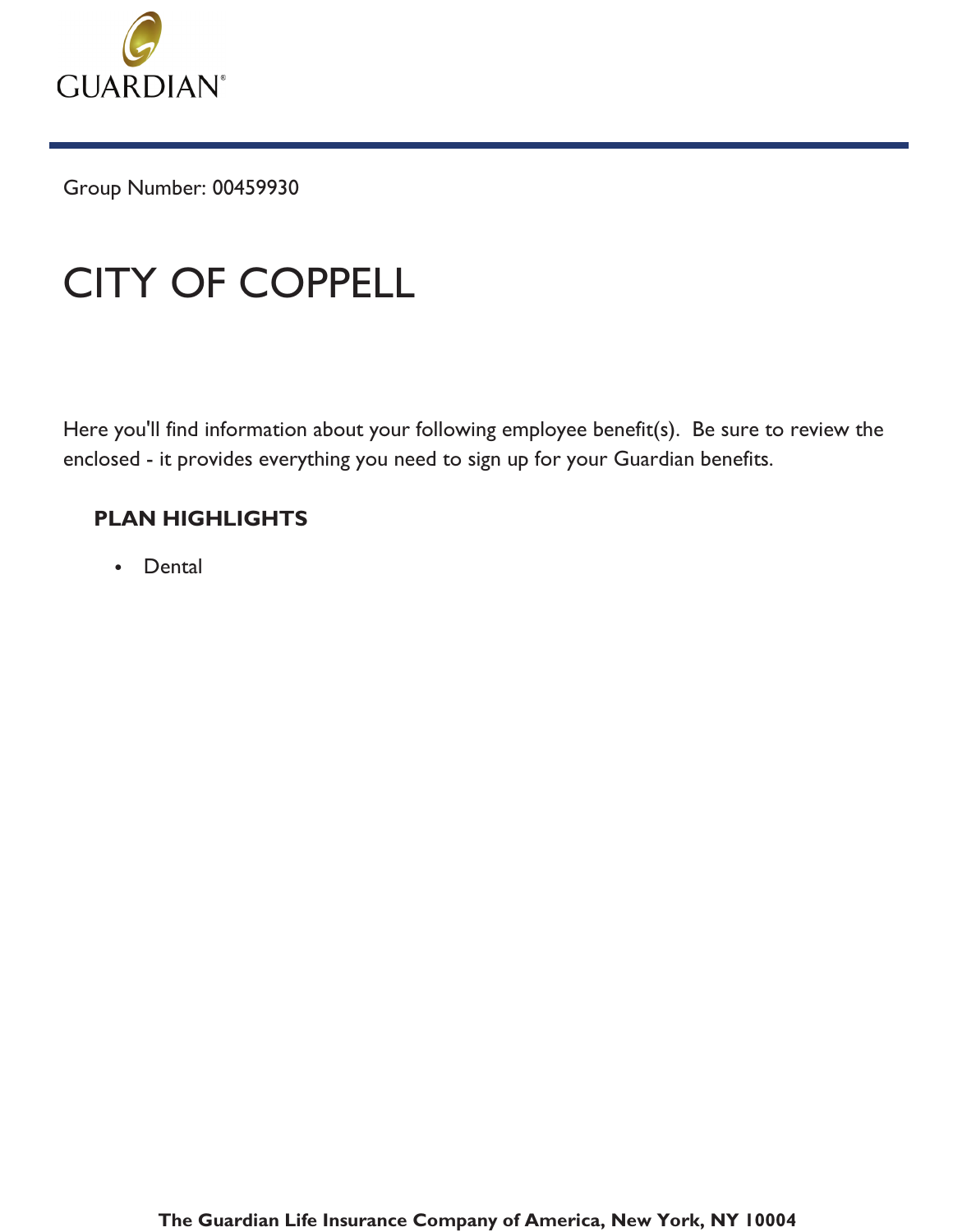

## **Dental Benefit Summary**

### **Group Number:** 00459930

### **About Your Benefits:**

A visit to your dentist can help you keep a great smile and prevent many health issues. But dental care can be costly and you can be faced with unforeseen expenses. Did you know, a crown can cost as much as \$1,400<sup>1</sup>? Guardian dental insurance will help you pay for it. With access to one of the largest network of dental providers in the country, who agreed to charge negotiated fees for their services of up to 30% less than average charges in the same community, you will benefit from lower out-of-pocket costs, quality care from screened and reviewed dentist, no claim forms to file, and excellent customer service. Enroll today and smile next time you see your dentist!

<sup>1</sup>http://health.costhelper.com/dental-crown.html.

**Option 1:** With your **DHMO** plan, you enjoy negotiated discounts from our network dentists. You pay a fixed copay for each covered service. Out-of-network visits are not covered.

**Option 2:** With your **PPO** plan, you can visit any dentist; but you pay less out-of-pocket when you choose a PPO dentist. Out-of-network benefits are limited to our PPO fee schedule.

| <b>Your Dental Plan</b>                | <b>Option I: DHMO</b>          | <b>Option 2: PPO</b>  |                |
|----------------------------------------|--------------------------------|-----------------------|----------------|
| <b>Your Network is</b>                 | Managed DentalGuard            | DentalGuard Preferred |                |
| Plan year deductible                   |                                | In-Network            | Out-of-Network |
| Individual                             | No deductible                  | \$50                  | \$50           |
| Family limit                           |                                | 3 per family          |                |
| Waived for                             |                                | Preventive            | Preventive     |
| Charges covered for you (co-insurance) | Network only                   | In-Network            | Out-of-Network |
| <b>Preventive Care</b>                 | You pay a copay for each       | 100%                  | 100%           |
| <b>Basic Care</b>                      | covered procedure. See         | 80%                   | 80%            |
| Major Care                             | "Plan Details", for            | 50%                   | 50%            |
| Orthodontia                            | more information.              | 50%                   | 50%            |
| <b>Annual Maximum Benefit</b>          | Unlimited                      | \$5000                | \$5000         |
| <b>Maximum Rollover</b>                | Maximum Rollover is not        | Yes                   |                |
| <b>Rollover Threshold</b>              | applicable for this plan type. | \$1000                |                |
| <b>Rollover Amount</b>                 |                                | \$500                 |                |
| <b>Rollover Account Limit</b>          |                                |                       | \$1500         |
| Lifetime Orthodontia Maximum           | Not Applicable                 | \$1000                |                |
| Office visit copay                     | \$0                            | None                  |                |
| <b>Dependent Age Limits</b>            | 26                             | 26                    |                |

The Guardian Life Insurance Company of America, 7 Hanover Square, New York, NY 10004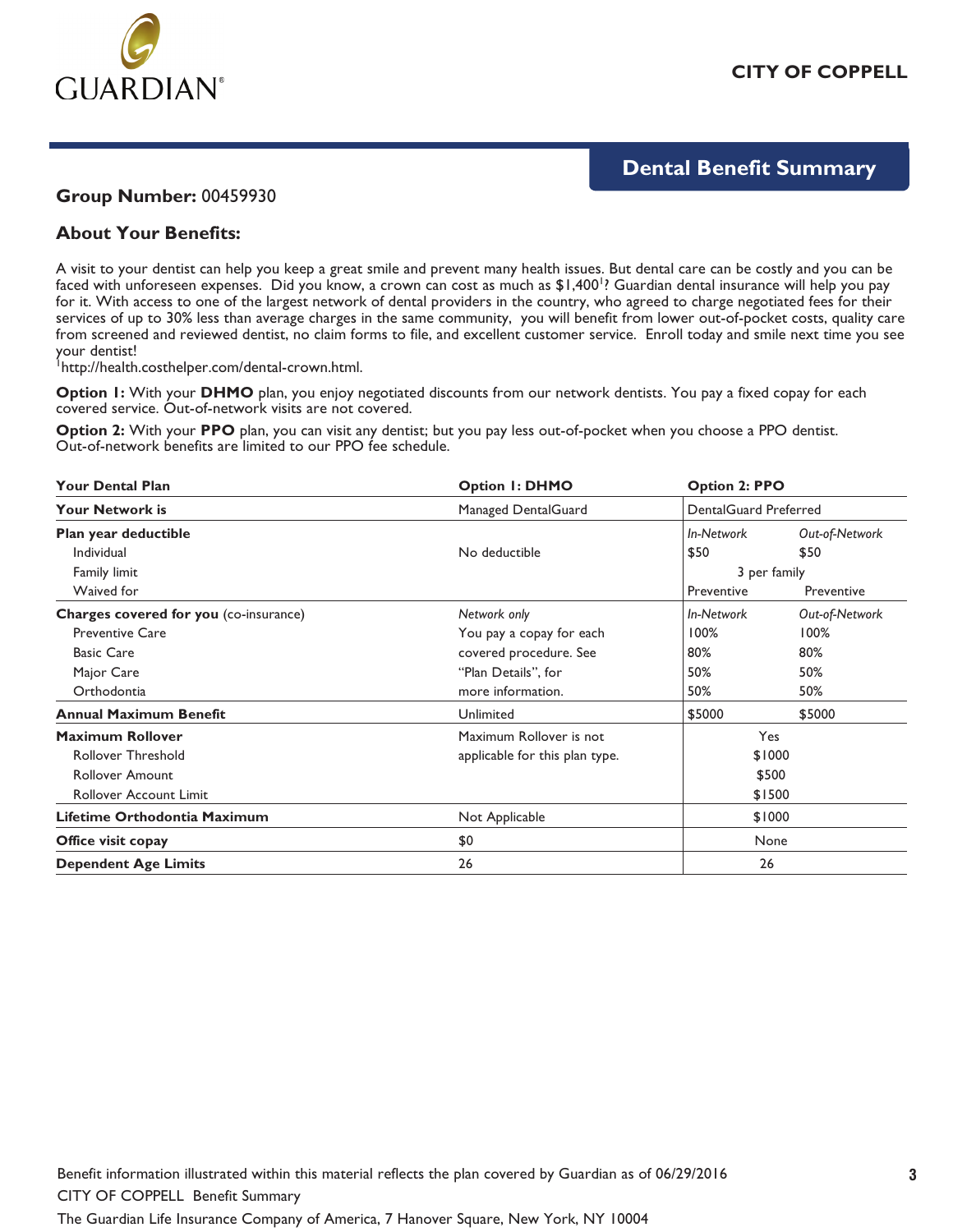## **A Sample of Services Covered by Your Plan:**

|                        |                                                       | <b>Option I: DHMO</b>             | <b>Option 2: PPO</b>   |                     |
|------------------------|-------------------------------------------------------|-----------------------------------|------------------------|---------------------|
|                        |                                                       | You Pay                           | Plan pays (on average) |                     |
|                        |                                                       | Network only                      | In-network             | Out-of-network      |
| <b>Preventive Care</b> | Cleaning (prophylaxis)                                | \$0                               | 100%                   | 100%                |
|                        | Frequency:                                            | 2 times in 12 months <sup>^</sup> |                        | Once Every 6 Months |
|                        | <b>Fluoride Treatments</b>                            | \$0                               | 100%                   | 100%                |
|                        | Limits:                                               | No Age Limits                     |                        | Under Age 14        |
|                        | Oral Exams                                            | \$0                               | 100%                   | 100%                |
|                        | Sealants (per tooth)                                  | \$0                               | 100%                   | 100%                |
|                        | X-rays                                                | \$0                               | 100%                   | 100%                |
| <b>Basic Care</b>      | Anesthesia*                                           | <b>Restrictions Apply</b>         | 80%                    | 80%                 |
|                        | Fillings <sup>‡</sup>                                 | \$0                               | 80%                    | 80%                 |
|                        | Perio Surgery                                         | \$200-380                         | 80%                    | 80%                 |
|                        | Periodontal Maintenance                               | \$0                               | 80%                    | 80%                 |
|                        | Frequency:                                            | 2 times in 12 months <sup>^</sup> | Once Every 6 Months    |                     |
|                        |                                                       | (Standard)                        |                        | (Standard)          |
|                        | Repair & Maintenance of<br>Crowns, Bridges & Dentures | $$0-160$                          | 80%                    | 80%                 |
|                        | Root Canal                                            | \$120-270                         | 80%                    | 80%                 |
|                        | Scaling & Root Planing (per quadrant)                 | \$0                               | 80%                    | 80%                 |
|                        | Simple Extractions                                    | \$0                               | 80%                    | 80%                 |
|                        | Surgical Extractions                                  | \$30-200                          | 80%                    | 80%                 |
| Major Care             | <b>Bridges and Dentures</b>                           | \$381-575                         | 50%                    | 50%                 |
|                        | Inlays, Onlays, Veneers**                             | \$250-370                         | 50%                    | 50%                 |
|                        | Single Crowns                                         | \$375                             | 50%                    | 50%                 |
| Orthodontia            | Orthodontia                                           | \$2,500-2,800                     | 50%                    | 50%                 |
|                        | Limits:                                               | Adults & Child(ren)               |                        | Adults & Child(ren) |
| <b>Cosmetic Care</b>   | Bleaching                                             | \$165                             | Not Covered            | <b>Not Covered</b>  |

This is only a partial list of dental services. Your certificate of benefits will show exactly what is covered and excluded. \*\*For PPO and or Indemnity members, Crowns, Inlays, Onlays and Labial Veneers are covered only when needed because of decay or injury or other pathology when the tooth cannot be restored with amalgam or composite filing material. When Orthodontia coverage is for "Child(ren)" only, the orthodontic appliance must be placed prior to the age limit set by your plan; If full-time status is required by your plan in order to remain insured after a certain age; then orthodontic maintenance may continue as long as full-time student status is maintained. If Orthodontia coverage is for "Adults and Child(ren)" this limitation does not apply. The total number of cleanings and periodontal maintenance procedures are combined in a 12 month period. \*General Anesthesia – restrictions apply. ‡For PPO and or Indemnity members, Fillings – restrictions may apply to composite fillings. (^Additional cleanings are available for an additional co-pay).

This handout is for illustrative purposes only and is an approximation. If any discrepancies between this handout and your paycheck stub exist, your paycheck stub prevails.

## **Manage Your Benefits:**

Go to www.GuardianAnytime.com to access secure information about your Guardian benefits including access to an image of your ID Card. Your on-line account will be set up within 30 days after your plan effective date..

### **Find A Dentist:**

Visit www.GuardianAnytime.com

Click on "Find A Provider"; You will need to know your plan and dental network, which can be found on the first page of your dental benefit summary.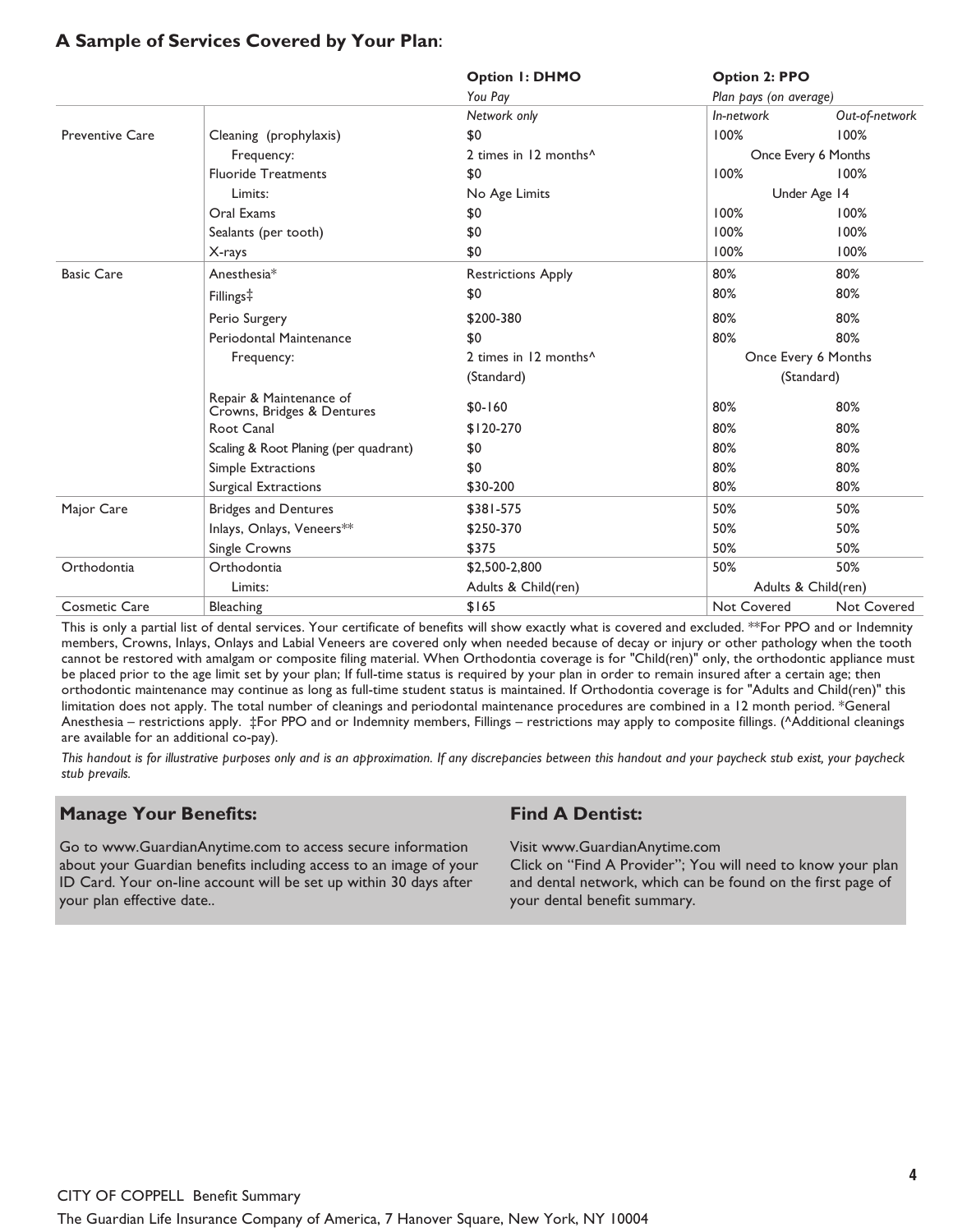## **EXCLUSIONS AND LIMITATIONS**

- Important Information about Guardian's DentalGuard Indemnity and DentalGuard Preferred PPO plans: This policy provides dental insurance only. Coverage is limited to those charges that are necessary to prevent, diagnose or treat dental disease, defect, or injury. Deductibles apply. The plan does not pay for: oral hygiene services (except as covered under preventive services), orthodontia (unless expressly provided for), cosmetic or experimental treatments (unless they are expressly provided for), any treatments to the extent benefits are payable by any other payor or for which no charge is made, prosthetic devices unless certain conditions are met, and services ancillary to surgical treatment. The plan limits benefits for diagnostic consultations and for preventive, restorative, endodontic, periodontic, and prosthodontic services. The services, exclusions and limitations listed above do not constitute a contract and are a summary only. The Guardian plan documents are the final arbiter of coverage. Contract # GP-1-DG2000 et al.
- ImImportant information about Guardian's Managed DentalGuard Pre-Paid (Florida, New York) Plan, Guardian's Managed DentalGuard (Colorado) Plan , Managed DentalGuard Inc.'s (Ohio) Plan, Managed Dental Care's DHMO (California) Plan, Managed DentalGuard, Inc.'s Managed DentalGuard (New Jersey) Plan, Managed DentalGuard, Inc.'s Managed DentalGuard DHMO (Texas) Plan and Managed DentalGuard -LIBERTY Dental Plan of Nevada, Inc. (Nevada): This plan provides pre-paid dental benefits through a network of participating general dentists and specialty care dentists. All covered services must be provided by the member's

Primary Care Dentist. Specialty care services are covered only when referred by the member's Primary Care Dentist and approved in advance by Managed DentalGuard. Only those services listed in the plan are covered. Certain services are subject to annual or other periodic limitations. Where orthodontic benefits are specifically included, the plan provides for one course of comprehensive treatment per lifetime, per member. Unless specifically included, the Managed DentalGuard plan does not provide orthodontic benefits if comprehensive orthodontic treatment or retention is in progress as of the member's effective date under the Managed DentalGuard plan. The services, exclusions and limitations listed here do not constitute a contract and are a summary only. The Managed DentalGuard plan documents are the final arbiter of coverage. GP-1-MDG1, et al. or GP-1-MDG-FL-1-08, et al. (Florida), GP-1-MDG-NY1, et al. or GP-1-MDG-NY-1-08, et al. (New York), GP-1-MDG-CO-1, et al. (Colorado), GP-1MDC1, et al. or GP-1-MDC-CA-1-08, et al. (California), GP-1-MDG-1-NJ, et al. or GP-1-MDG-NJ-1-08, et al. (New Jersey), GP-1-MDG-TX1, et al. or GP-1-MDG-TX-1-08, et al. (Texas), GP-1-MDG-OH-1, et al. (Ohio), NV110717, et al (Nevada).

**PPO and or Indemnity Special Limitation:** Teeth lost or missing before a covered person becomes insured by this plan. A covered person may have one or more congenitally missing teeth or have lost one or more teeth before he became insured by this plan. We won't pay for a prosthetic device which replaces such teeth unless the device also replaces one or more natural teeth lost or extracted after the covered person became insured by this plan. R3 – DG2000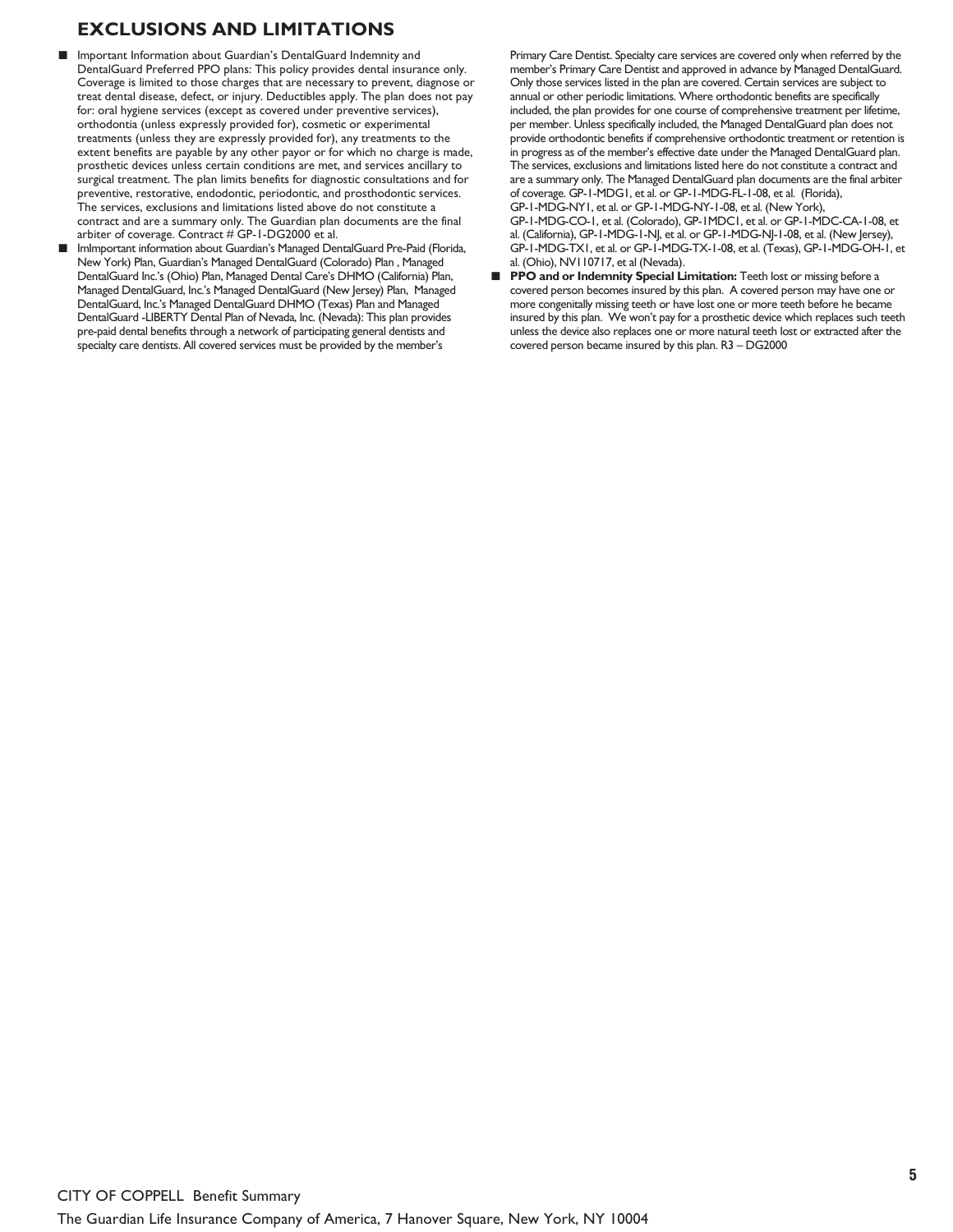## **MANAGED DENTALGUARD ORTHODONTIC BENEFITS**

**Managed DentalGuard Orthodontic Plan Schedule – Option V** 

| <b>CDT</b><br><b>Codes</b> | <b>Covered Services and Patient Charges</b>                                                     | <b>Patient</b><br><b>Charges</b> | <b>Orthodontics</b><br>In Progress |
|----------------------------|-------------------------------------------------------------------------------------------------|----------------------------------|------------------------------------|
|                            | <b>Orthodontics</b>                                                                             |                                  |                                    |
| D8070                      | Comprehensive orthodontic treatment of the transitional dentition **                            |                                  |                                    |
| D8080                      | Comprehensive orthodontic treatment of the adolescent dentition **                              | Child: \$2500                    | $***$<br>$***$                     |
| D8090                      | Comprehensive orthodontic treatment of the adult dentition **                                   | 2800<br>Adult:                   |                                    |
| D8660                      | Pre-orthodontic treatment visit (includes treatment plan, records, evaluation and consultation) | 250                              | $***$                              |
| D8670                      | Periodic orthodontic treatment visit                                                            | 0                                | $***$                              |
| D8680                      | Orthodontic retention                                                                           | 400                              | $***$                              |
|                            | Broken appointment                                                                              | 25                               | $***$                              |

*Current Dental Terminology (CDT)* © American Dental Association (ADA) v.08192

Child orthodontics is limited to dependent children under age 19; adult orthodontics is limited to dependent children age 19 and above and employee or spouse. A Member's age is determined on the date of banding.

- Treatment in progress: Orthodontic Treatment Comprehensive orthodontic treatment is started when the teeth are banded. Orthodontic treatment procedures which are listed on the Plan Schedule and were started but not completed prior to the Member's eligibility to receive benefits under this plan may be covered if the Member identifies a Participating Orthodontic Specialty Care Dentist who is willing to complete the treatment at a patient charge equal to 85% of the Participating Orthodontic Specialty Care Dentist's usual fee. In this situation retention services would also be at 85% of the Participating Orthodontic Specialty Care Dentist's usual fee. When comprehensive orthodontic treatment is started prior to the Member's eligibility to receive benefits under this plan, the Patient Charge for orthodontic retention is equal to 85% of the Participating Orthodontic Specialty Care Dentist's usual fee. Also refer to the Orthodontic Takeover Treatment-in-Progress section.
- ++ Covered Services are subject to exclusions, limitations and Plan provisions as described in Member's Plan Booklet and the Manual.

#### **The Plan Covers:**

- Orthodontic services as listed under Covered Dental Services and Patient Charges, limited to one (1) course of treatment per Member. We must preauthorize treatment, and it must be performed by a Participating Orthodontic Specialist Dentist.
- Up to twenty-four (24) months of comprehensive orthodontic treatment.
- Treatment plan and records, including initial records and any interim and final records.
- Comprehensive orthodontic treatment, including the fixed banding appliances and related visits only.
- Retention services following a course of comprehensive orthodontic treatment that was covered under this Plan.
- Orthodontic retention, including any and all necessary fixed and removable appliances and related visits.
- If a Member has orthodontic treatment associated with orthognathic surgery (a non-covered procedure involving the surgical moving of teeth), the Plan provides the standard orthodontic benefit. The Member will be responsible for additional charges related to the orthognathic surgery and the complexity of the orthodontic treatment. The additional charge will be based on the Participating Orthodontic Specialist Dentist's usual fee.

#### **This Plan Does Not Cover:**

- Any procedure listed as an exclusion, in excess of Plan limitations, or as not covered under MDG.
- Orthodontic treatment performed by any dentist other than a Participating Orthodontic Specialist Dentist.
- Limited orthodontic treatment and interceptive (Phase I) treatment.
- Treatment beyond twenty-four (24) months. (The Member will be responsible for an additional charge for each additional month of treatment, based upon the Participating Orthodontic Specialist Dentist's contracted fee.)
- x Except as described under treatment in progress orthodontic treatment, orthodontic services are not covered if comprehensive treatment begins before the Member is eligible for benefits under the Plan. If a Member's coverage terminates after the fixed banding appliances are inserted, the Participating Orthodontist Specialty Care Dentist may prorate his or her usual fee over the remaining months of treatment.
- Orthodontic services after a Member's coverage terminates.
- Any incremental charges for non-standard orthodontic appliances or those made with clear, ceramic, white or other optional material or linqual brackets.
- Procedures, appliances or devices to (a) guide minor tooth movement or (b) to correct or control harmful habits.
- Re-treatment of orthodontic cases, or changes in orthodontic treatment necessitated by any kind of accident.
- Replacement or repair of orthodontic appliances damaged due to the neglect of the Member.
- Extractions performed solely to facilitate orthodontic treatment.
- Orthognathic surgery (moving of teeth by surgical means) and associated incremental charges.
- If a Member transfers to another Participating Orthodontic Specialty Care Dentist after authorized comprehensive orthodontic treatment has started under this Plan, the Member will be responsible for any additional costs associated with the change in Orthodontic Specialty Care Dentist and subsequent treatment.

Managed DentalGuard is underwritten by Managed Dental Care in CA; First Commonwealth in IL, MO, MI and IN; Guardian in FL and NY, and Managed DentalGuard, Inc. in NJ and TX. Managed Dental Care, First Commonwealth and Managed DentalGuard, Inc. are wholly owned subsidiaries of The Guardian Life Insurance Company of America.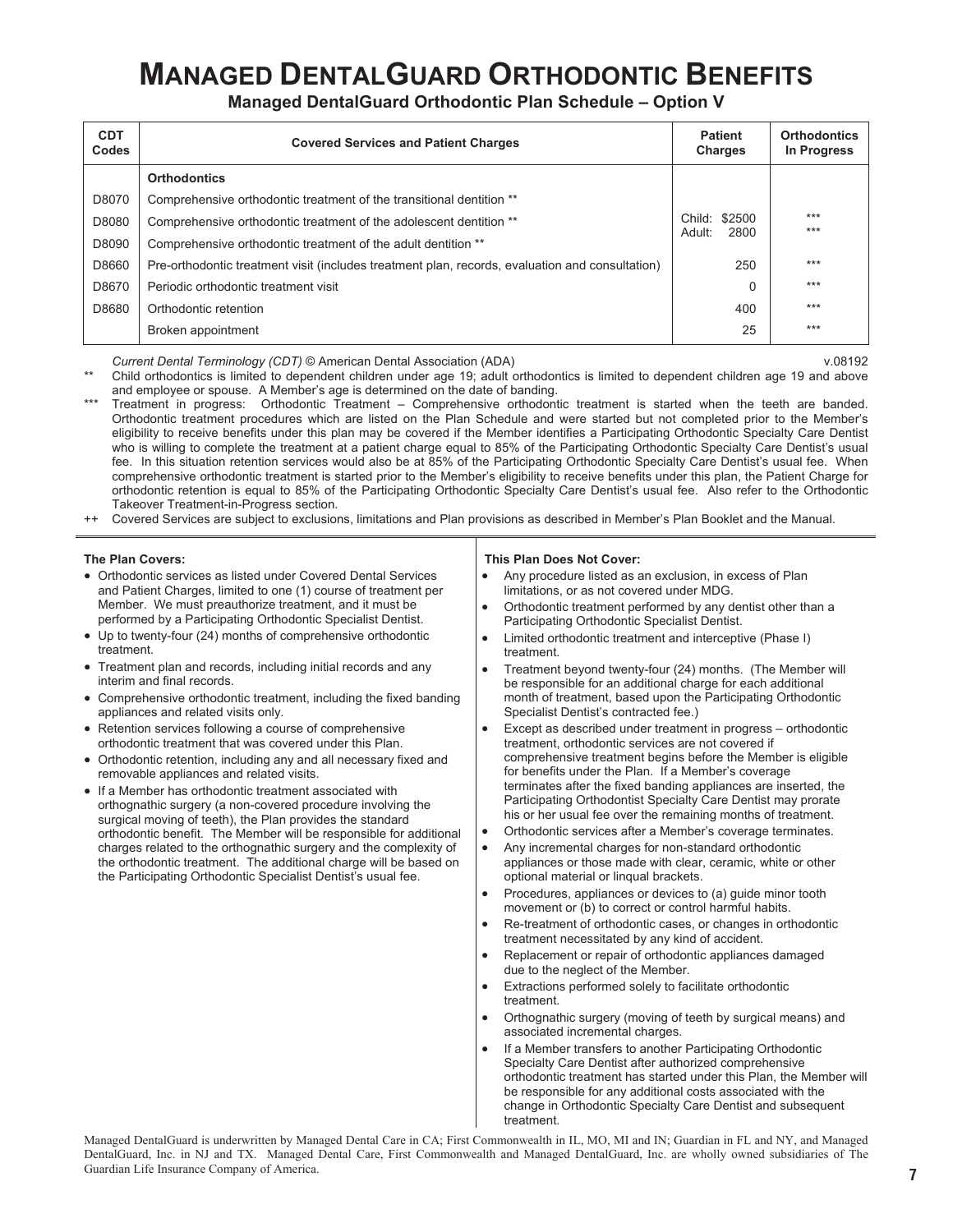## **MANAGED DENTALGUARD - TEXAS**

## **FINE PRINT**

## **(For MDG Plans (U10, U11, U20, U21, U30, U31, U40, U41, U50, U51, U60, and U61)**

#### **This is only a summary of benefits and the enrollee must refer to his/her Evidence of Coverage for complete terms and conditions of coverage.**

Managed DentalGuard (MDG) combines broad dental coverage with a number of cost-saving dental features for you and your family. Many procedures are covered at no cost to you. There are no claim forms to complete, no deductibles and no yearly premiums.

#### **Emergency Dental Services**

The MDG network provides for Emergency Dental Services 24 hours a day, 7 days a week, to all Members. A Member should contact his or her selected Primary Care Dentist (PCD), who will arrange such care.

A Member may require Emergency Dental Services when he or she is unable to obtain services from his or her PCD. The Member should contact his or her PCD for a referral to another Dentist or contact MDG for authorization to obtain services from another Dentist. If the Member is unable to obtain a referral or authorization for Emergency Dental Services, the Member may seek Emergency Dental Services from any Dentist. Then the Member must submit to MDG: (a) the bill incurred as a result of the emergency; (b) evidence of payment; and (c) a brief explanation of the emergency. This should be done within 60 days or as soon as reasonably possible. MDG will reimburse the Member for the cost of covered Emergency Dental Services, less the applicable Patient Charge(s).

When Emergency Dental Services are provided by a Dentist other than the Member's assigned PCD, and without referral by the PCD or authorization by MDG, coverage is limited to the benefit for palliative treatment (code D9110) only.

"Emergency Dental Services" means only covered, bona fide emergency services which are reasonably necessary to relieve the sudden onset of severe pain, fever, swelling, serious bleeding or severe discomfort or to prevent the imminent loss of teeth. Services related to the initial emergency condition but not required specifically to relieve pain, discomfort, bleeding or swelling or to prevent imminent tooth loss, including services performed at the emergency visit and services performed at subsequent visits, are not considered emergency dental services.

#### **General Guidelines for Alternative Procedures**

There may be a number of accepted methods of treating a specific dental condition. When a Member selects an Alternative Procedure over the service recommended by the PCD, the Member must pay the difference between the PCD's usual charges for the recommended service and the Alternative Procedure. He or she will also have to pay the applicable Patient Charge for the recommended service.

When the Member selects a posterior composite restoration as an Alternative Procedure to a recommended amalgam restoration, the alternative procedure policy does not apply.

When the Member selects an extraction, the Alternative Procedure does not apply.

When the PCD recommends a crown, the Alternative Procedure policy does not apply, regardless of the type of crown placed. The type of crown includes, but is not limited to: (a) a full metal crown; (b) a porcelain fused to metal crown; or (c) a porcelain crown. The Member must pay the applicable Patient Charge for the crown actually placed.

The plan provides for the use of noble, high noble and base metals for inlays, onlays, crowns, and fixed bridges. When high noble metal is used, the Member will pay an additional amount for the actual cost of the high noble metal. In addition, the Member will pay the usual Patient Charge for the inlay, onlay, crown or fixed bridge. The total Patient Charges for the high noble metal may not exceed the actual lab bill for the service.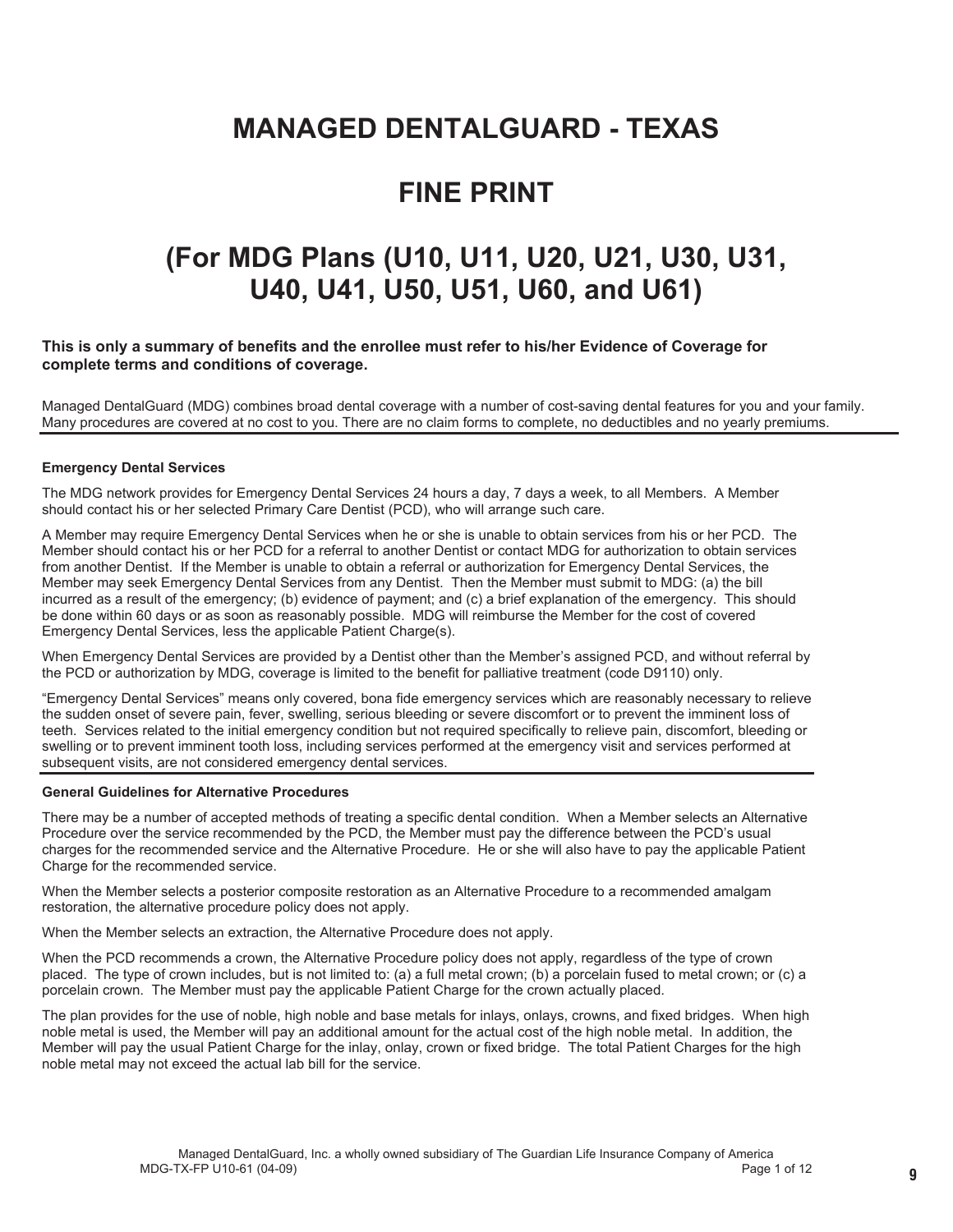In all cases when there is more than one course of treatment available, a full disclosure of all the options must be given to the Member before treatment begins. The PCD should present the Member with the treatment plan in writing before treatment begins, to assure that there is no confusion over what he or she must pay.

#### **General Guidelines for Alternative Treatment By The PCD**

There may be a number of accepted methods for treating a specific dental condition. In all cases where there is more than one course of treatment available, a full disclosure of all the options must be given the Member before treatment begins. The PCD should present the Member with a written treatment plan, including treatment costs, before treatment begins, to minimize the potential for confusion over what the Member should pay, and to fully document informed consent.

If any of the recommended alternate services are selected by the Member and not covered under the Plan, then the Member must pay the PCD's usual charge for the recommended alternate service.

If any treatment is specifically not recommended by the PCD (i.e., the PCD determines it is not an appropriate service for the condition being treated), then the PCD is not obliged to provide that treatment even if it is a covered service under the Plan.

Members can request and receive a second opinion by contacting Member Services in the event they have questions regarding the recommendations of the PCD or Specialty Care Dentist.

#### **Crowns, Bridges and Dentures**

A crown is a covered service when it is recommended by the PCD. The replacement of a crown is not covered within 5 years of the original placement under the Plan. The replacement of a partial or complete denture is covered only if the existing denture cannot be made satisfactory by reline, rebase or repair. Construction of new dentures may not exceed one each in any 5-year period from the date of previous placement under the Plan. Immediate dentures are not subject to the 5 year limitation.

The benefit for complete dentures includes all usual post-delivery care including adjustments for 6 months after insertion. The benefit for immediate dentures: (a) includes limited follow-up care only for 6 months; and (b) does not include required future permanent rebasing or relining procedures or a complete new denture.

Porcelain crowns and/or porcelain fused to metal crowns are covered on anterior, bicuspid and molar teeth when recommended by the PCD.

### **Multiple Crown/Bridge Unit Treatment Fee**

When a Member's treatment plan includes 6 or more covered units of crown and/or bridge to restore teeth or replace missing teeth, the Member will be responsible for the Patient Charge for each unit of crown or bridge, plus an additional charge per unit as shown in the Covered Dental Services and Patient Charge section.

#### **Pediatric Specialty Services**

If during a PCD visit, a Member under age 8 is unmanageable, the PCD may refer the Member to a Participating Pediatric Specialty Care Dentist for the current treatment plan only. Following completion of the approved pediatric treatment plan, the Member must return to the PCD for further services. If necessary, we must first authorize subsequent referral to the Participating Specialty Care Dentist. Any services performed by the Pediatric Specialty Care Dentist after the Member's 8<sup>th</sup> birthday will not be covered, and the Member will be responsible for the Pediatric Specialty Care Dentist's usual fee.

#### **Second Opinion Consultation**

A Member may wish to consult another Dentist for a second opinion regarding services recommended or performed by: (a) his or her PCD; or (b) a Participating Specialty Care Dentist through an authorized referral. To have a second opinion consultation covered by MDG, the Member must call or write Member Services for prior authorization. We only cover a second opinion consultation when the recommended services are otherwise covered under the plan.

A Member Services Representative will help the Member identify a Participating Dentist to perform the second opinion consultation. The Member may request a second opinion with a Non-Participating General Dentist or Specialty Care Dentist. The Member Services Representative will arrange for any available records or radiographs and the necessary second opinion form to be sent to the consulting Dentist. The second opinion consultation shall have the applicable Patient Charge for code D9310.

Third opinions are not covered unless requested by MDG. If a third opinion is requested by the Member, the Member is responsible for the payment. Exceptions will be considered on an individual basis, and must be approved in writing by MDG.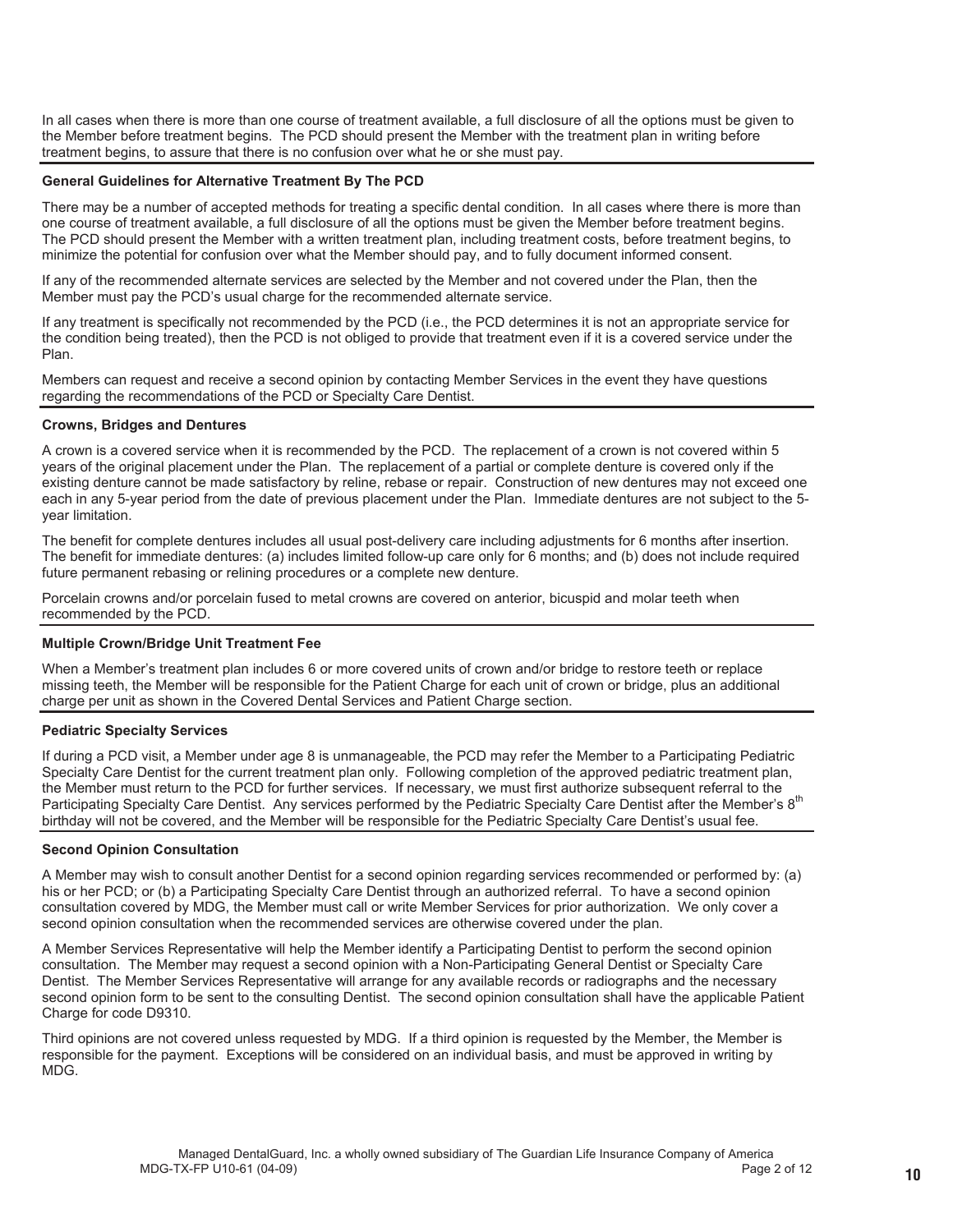The Plan's benefit for a second opinion consultation is limited to \$50.00. If a Participating Dentist is the consultant Dentist, the Member is responsible for the applicable Patient Charge for code D9310. If a Non-Participating Dentist is the consultant Dentist, the Member must pay the applicable Patient Charge for code D9310 and any portion of the dentist's fee over \$50.00.

#### **Noble and High Noble Metals**

The Plan provides for the use of noble metals for inlays, onlays, crowns, and fixed bridges. When high noble metal (including "gold") is used, the Member will be responsible for the Patient Charge for the inlay, onlay, crown, or fixed bridge, plus an additional charge equal to the actual laboratory cost of the high noble metal.

#### **General Anesthesia / IV Sedation**

General Anesthesia / IV sedation – General anesthesia or IV sedation is limited to services provided by a Participating Oral Surgery Specialty Care Dentist. Not all Participating Oral Surgery Specialty Care Dentists offer these services. The Member is responsible to identify and receive services from a Participating Oral Surgery Specialty Care Dentist willing to provide general anesthesia or IV sedation. The Member's Patient Charge shown in the Covered Dental Services Patient Charge section.

#### **Office Visit Charges**

Office visit Patient Charges that are the Member's responsibility after the Employer's group has been in effect for three full years, will be paid to the PCD by Us.

#### **Orthodontic Treatment**

The Plan covers orthodontic services as listed under Covered Dental Services and Patient Charges section. Coverage is limited to one course of treatment per Member. We must preauthorize treatment, and treatment must be performed by a Participating Orthodontic Specialty Care Dentist.

The Plan covers up to 24 months of comprehensive orthodontic treatment. If treatment beyond 24 months is necessary, the Member will be responsible for each additional month of treatment, based upon the Participating Orthodontic Specialty Care Dentist's contracted fee.

Except as described under the Treatment in Progress – Orthodontic Treatment and Treatment-in-Progress – Takeover Benefit for Orthodontic Treatment, orthodontic services are not covered if comprehensive treatment begins before the Member is eligible for benefits under the Plan. If a Member's coverage terminates after the fixed banding appliances are inserted, the Participating Orthodontic Specialty Care Dentist may prorate his or her usual fee over the remaining months of treatment. The Member is responsible for all payments to the Participating Orthodontic Specialty Care Dentist for services after the termination date. Retention services are covered at the Patient Charge shown in the Plan Schedule's section only following a course of comprehensive orthodontic treatment started and completed under this Plan.

If a Member transfers to another Orthodontic Specialty Care Dentist after authorized comprehensive orthodontic treatment has started under this Plan, the Member will be responsible for any additional costs associated with the change in Orthodontic Specialty Care Dentist and subsequent treatment.

The benefit for the treatment plan and records includes initial records and any interim and final records. The benefit for comprehensive orthodontic treatment covers the fixed banding appliances and related visits only. Additional fixed or removable appliances will be the Member's responsibility. The benefit for orthodontic retention is limited to 12 months and covers any and all necessary fixed and removable appliances and related visits. Retention services are covered only following a course of comprehensive orthodontic treatment covered under the Plan. Limited orthodontic treatment and interceptive (Phase I) treatment are not covered.

The Plan does not cover any incremental charges for non-standard orthodontic appliances or those made with clear, ceramic, white or other optional material or lingual brackets. Any additional costs for the use of optional materials will be the Member's responsibility.

If a Member has orthodontic treatment associated with orthognathic surgery (a non-covered procedure involving the surgical moving of teeth), the Plan provides the standard orthodontic benefit. The Member will be responsible for additional charges related to the orthognathic surgery and the complexity of the orthodontic treatment. The additional charge will be based on the Participating Orthodontic Specialist Dentist's usual fee.

#### **Treatment in Progress**

A Member may choose to have a Participating Dentist complete an inlay, onlay, crown, fixed bridge, denture, root canal, or orthodontic treatment procedure which: (1) is listed in the Covered Dental Services and Patient Charges section; and (2) was started but not completed prior to the Member's eligibility to receive benefits under this Plan. The Member is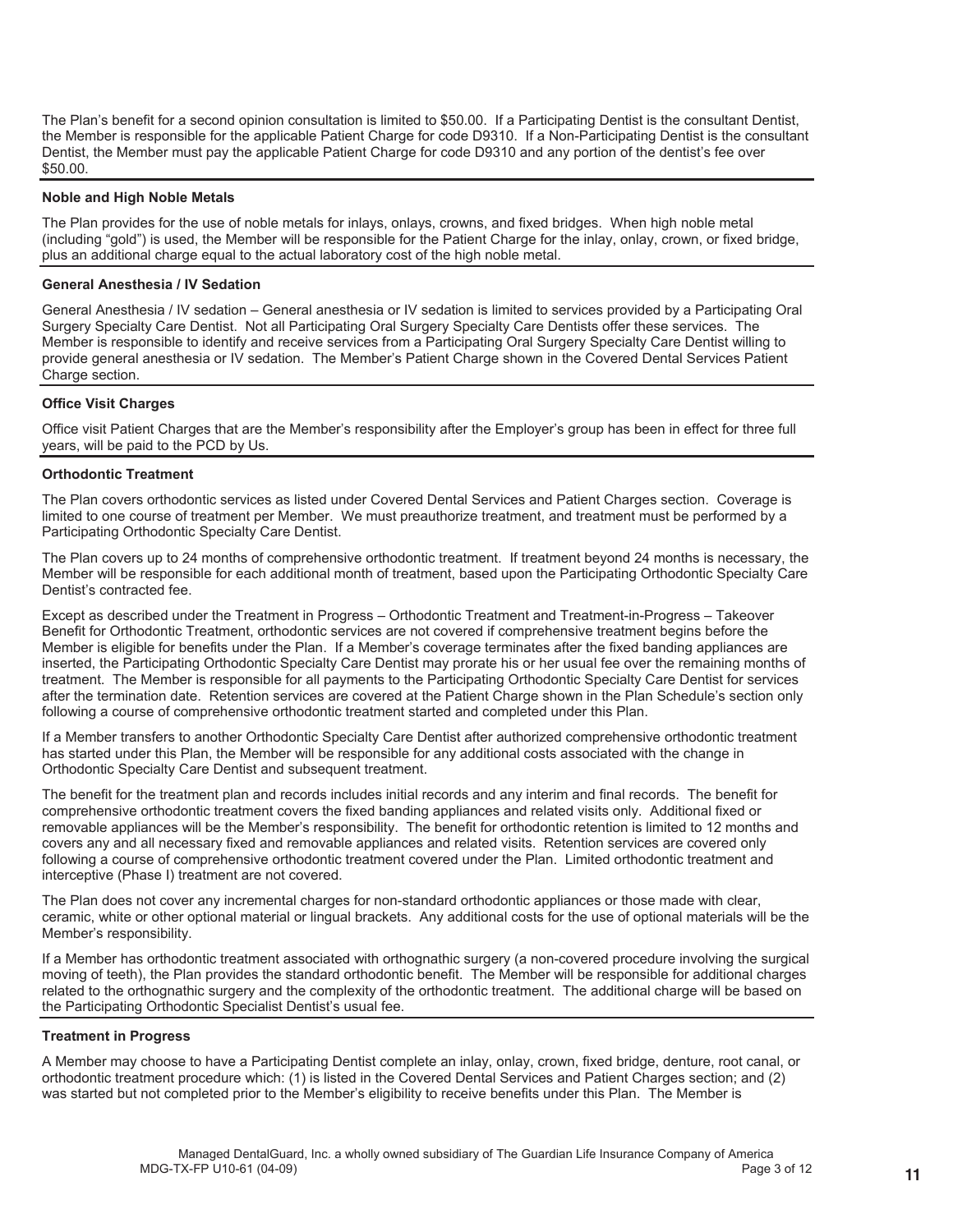responsible to identify, and transfer to, a Participating Dentist willing to complete the procedure at the Patient Charge described in this section.

**Restorative Treatment:** Inlays, onlays, crowns and fixed bridges are started when the tooth or teeth are prepared and completed when the final restoration is permanently cemented. Dentures are started when the impressions are taken and completed when the denture is delivered to the patient. Inlays, onlays, crowns, fixed bridges, or dentures which are shown in the Covered Dental Services and Patient Charges section and were started but not completed prior to the Member's eligibility to receive benefits under this Plan, have a Patient Charge equal to 85% of the Participating General Dentist's usual fee. (There is no additional charge for high noble metal.)

**Endodontic Treatment:** Endodontic treatment is started when the pulp chamber is opened and completed when the permanent root canal filling material is placed. Endodontic procedures which are shown in the Covered Dental Services and Patient Charges section that were started but not completed prior to the Member's eligibility to receive benefits under this Plan may be covered if the Member identifies a Participating General or Specialty Care Dentist who is willing to complete the procedure at a Patient Charge equal to 85% of Participating Dentist's usual fee.

**Orthodontic Treatment:** Comprehensive orthodontic treatment is started when the teeth are banded. Comprehensive orthodontic treatment procedures which are listed on the Covered Dental Services and Patient Charges section and were started but not completed prior to the Member's eligibility to receive benefits under this Plan may be covered if the Member identifies a Participating Orthodontic Specialty Care Dentist who is willing to complete the treatment, including retention, at the Patient Charge equal to 85% of the Participating Orthodontic Specialty Care Dentist's usual fee. Also refer to the Orthodontic Takeover Treatment-in-Progress section.

#### **Treatment-In-Progress – Takeover Benefit for Orthodontic Treatment**

The Treatment-In-Progress – Takeover Benefit for Orthodontic Treatment provides a Member who qualifies, as explained below, a benefit to continue comprehensive orthodontic treatment that was started under another dental HMO plan with the current treating orthodontist, after this Plan becomes effective.

A Member may be eligible for the Treatment-In-Progress – Takeover Benefit for Orthodontic Treatment only if:

- The Member was covered by another dental HMO plan just prior to the effective date of This Plan and had started comprehensive orthodontic treatment (D8070, D8080, or D8090) with a participating network orthodontist under the prior dental HMO plan;
- The Member has such orthodontic treatment in progress at the time This Plan becomes effective;
- The Member continues such orthodontic treatment with the treating orthodontist;
- The Member's payment responsibility for the comprehensive orthodontic treatment in progress has increased because the treating orthodontist raised fees due to the termination of the prior dental HMO plan; and
- A Treatment in Progress Takeover Benefit for Orthodontic Treatment Form, completed by the treating orthodontist, is submitted to us within 6 months of the effective date of This Plan.

The benefit amount will be calculated based on: (i) the number of remaining months of comprehensive orthodontic treatment; and (ii) the amount by which the Member's payment responsibility has increased as a result of the treating orthodontist's raised fees, up to a maximum benefit of \$500 per Member.

The Member will be responsible to have the treating Orthodontist complete a Treatment in Progress – Takeover Benefit for Orthodontic Treatment Form and submit it to us. The Member has 6 months from the effective date of This Plan to have the Form submitted to us in order to be eligible for the Treatment in Progress – Takeover Benefit for Orthodontic Treatment. We will determine the Member's additional payment responsibility and prorate the months of comprehensive orthodontic treatment that remain. The Member will be paid quarterly until the benefit has been paid or until the Member completes treatment, whichever comes first. The benefit will cease if the Member's coverage under This Plan is terminated.

This benefit is only available to Members that were covered under the prior dental HMO dental plan and are in comprehensive orthodontic treatment with a participating network orthodontist when This Plan becomes effective with us. It will not apply if the comprehensive orthodontic treatment was started when the Member was covered under a PPO or Indemnity plan; or where no prior coverage existed; or if the Member transfers to another orthodontist. This benefit applies to Members of new Plans only. It does not apply to Members of existing Plans. And it does not apply to persons who become newly eligible under the Group after the effective date of This Plan.

The benefit is only available to Members in comprehensive orthodontic treatment (D8070, D8080, or D8090). It does not apply to any other orthodontic services. Additionally, we will only cover up to a total 24 months of comprehensive orthodontic treatment.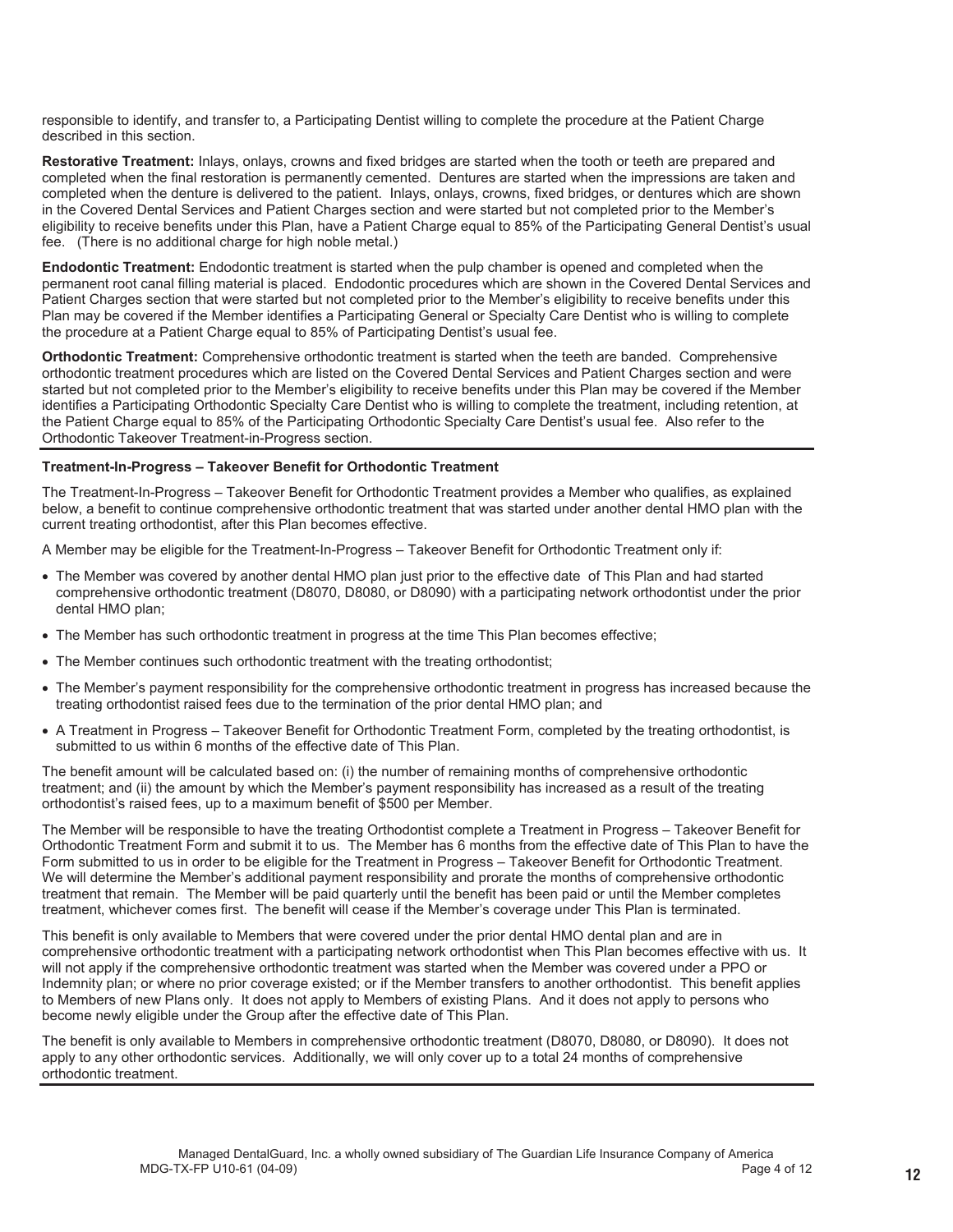#### **Limitations On Benefits For Specific Covered Services**

NOTE: Time limitations for a service are determined from the date that service was last rendered under this plan. The codes below in parentheses refer to the CDT Codes as shown in the Covered Dental Services and Patient Charges section.

We don't pay benefits in excess of any of the following limitations:

- 1. Routine cleaning (prophylaxis) or periodontal maintenance procedures, which are not medically necessary a total of 4 services in any 12-month period. One of the covered periodontal maintenance procedures may be performed by a Participating Periodontal Specialty Care Dentist if done within 3 to 6 months following completion of approved, active periodontal therapy (periodontal scaling and root planing or periodontal osseous surgery) by a Participating Periodontal Specialty Care Dentist. Active periodontal therapy includes periodontal scaling and root planing or periodontal osseous surgery.
- 2. Adjunctive pre-diagnostic tests that aid in detection of mucosal abnormalities including pre-malignant and malignant lesions, not to include cytology or biopsy procedures (D0431) – limited to once in a 2-year period (or any 12-month period, if the Plan has been in effect for less than one year) on or after the 40th birthday.
- 3. Full mouth x-rays 1 set in any 3-year period (or any 2-year period if the Plan has been in effect for one year or more but less than 2 years; or any 12-month period, if the Plan has been in effect for less than one year, unless diagnostically necessary.
- $\bullet$  4. Bitewing x-rays  $-2$  sets in any 12-month period.
- x 5. Panoramic x-rays 1 film in any 3-year period, (or any 2-year period, if the Plan has been in effect for one year or more but less than 2 years; or any 12-month period, if the Plan has been in effect for less than one year), unless diagnostically necessary.
- 6. Sealants Up to the 16th birthday, 1 per tooth in any 3-year period, (or any 2-year period, if the Plan has been in effect for one year or more but less than 2 years; or any 12-month period, if the Plan has been in effect for less than one year).
- 7. Gingival flap procedures (D4240, D4241) Once per quadrant or area in any 3-year period (or any 2-year period, if the Plan has been in effect for one year or more but less than 2 years; or any 12-month period, if the Plan has been in effect for less than one year).
- x 8. Osseous surgery procedures (D4260, D4261) Once per quadrant or area in any 3-year period (or any 2-year period, if the Plan has been in effect for one year or more but less than 2 years; or any 12-month period, if the Plan has been in effect for less than one year.
- x 9. Periodontal soft tissue graft procedures (D4270, D4271) or subepithelial connective tissue graft procedure (D4273) a total of 1 service per area in any 3-year period (or any 2-year period, if the Plan has been in effect for one year or more but less than 2 years; or any 12-month period, if the Plan has been in effect for less than one year).
- 10. Periodontal scaling and root planing (D4341, D4342) 1 service per quadrant or area in any 12-month period.
- 11. Emergency dental services when more than 50 miles from the PCD's office limited to a \$50.00 reimbursement per incident.
- 12. Emergency dental services when provided by a dentist other than the member's assigned PCD and without referral by the PCD or authorization by MDG – limited to the benefit for palliative treatment (code D9110) only.
- $\bullet$  13. Reline of a complete or partial denture 1 per denture in any 12-month period.
- $\bullet$  14. Rebase of a complete or partial denture 1 per denture in any 12-month period.
- 15. Second Opinion Consultation when approved by us, a second opinion consultation will be reimbursed up to \$50.00 per treatment plan.
- x **Exclusions**
- Any condition for which benefits of any nature are recovered whether by adjudication or settlement, under any Worker's Compensation or Occupational Disease Law.
- Dental services performed in a hospital, surgical center, or related hospital fees.
- Any histopathological examination or other laboratory charges.
- Removal of tumors, cysts, neoplasms or foreign bodies that are not of tooth origin.
- Any oral surgery requiring the setting of a fracture or dislocation.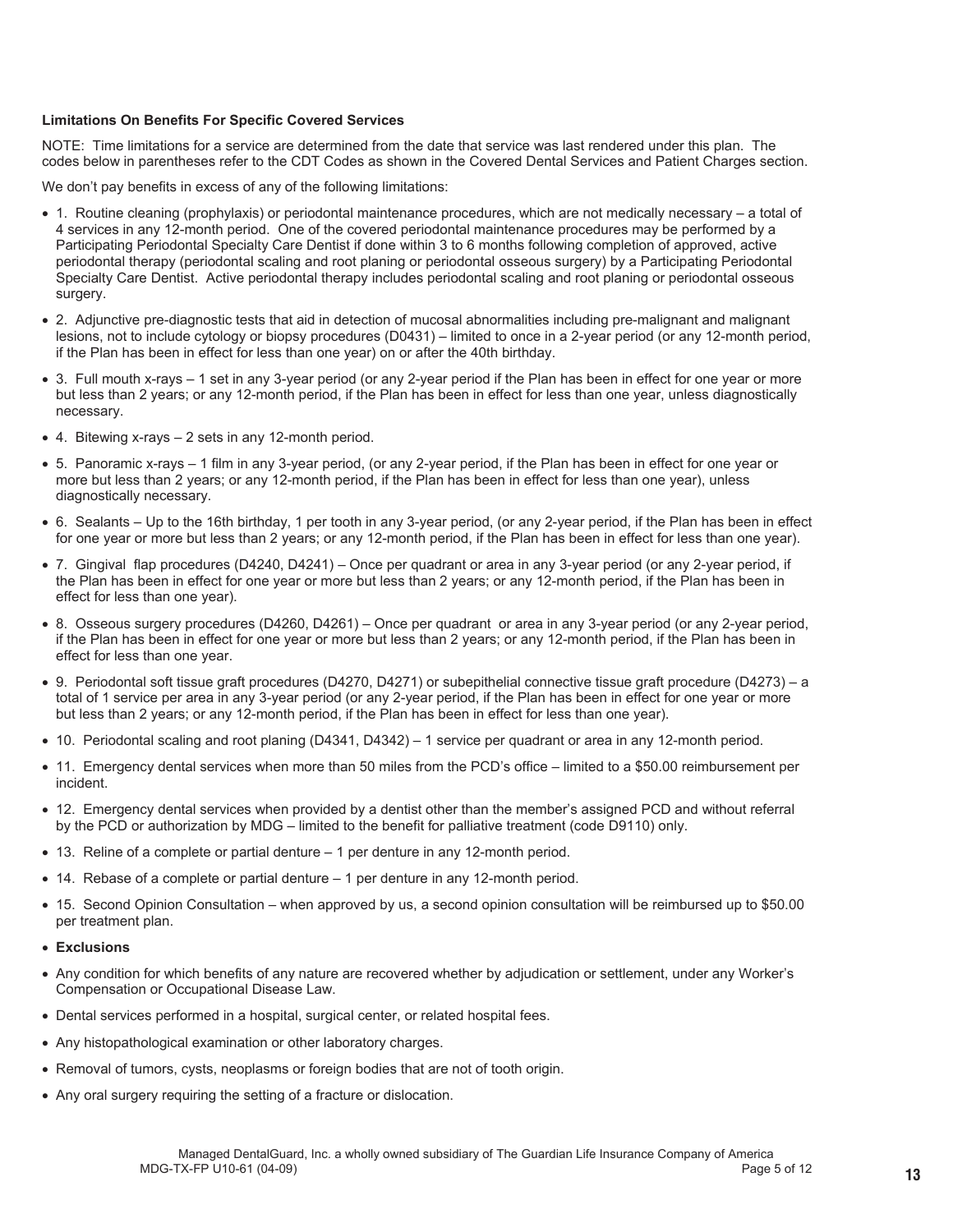- Placement of osseous (bone) grafts.
- Dispensing of drugs not normally supplied in a dental office for treatment of dental diseases.
- Any treatment or appliances requested, recommended or performed: (a) which in the opinion of the participating dentist is not necessary for maintaining or improving the Member's dental health; or (b) which is solely for cosmetic purposes.
- Precision attachments, stress breakers, magnetic retention or overdenture attachments.
- The use of: (a) intramuscular sedation, (b) oral sedation, or (c) inhalation sedation, including but not limited to nitrous oxide.
- Any procedure or treatment method: (a) which does not meet professionally recognized standards of dental practice; or (b) which is considered to be experimental in nature.
- Replacement of lost, missing, or stolen appliances or prosthesis or the fabrication of a spare appliance or prosthesis.
- Replacement or repair of prosthetic appliances damaged due to the neglect of the Member.
- Any Member request for: (a) specialist services or treatment which can be routinely provided by the PCD; or (b) treatment by a specialist without a referral from the PCD and approval from us. This exclusion will not apply to Emergency Dental Services.
- Treatment provided by any public program, or paid for or sponsored by any government body, unless we are legally required to provide benefits.
- Any restoration, service, appliance or prosthetic device used solely: (a) to alter vertical dimension; (b) to replace tooth structure lost due to attrition or abrasion; (c) to splint or stabilize teeth for periodontal reasons; or (d) except as described in the Orthodontic Treatment section, to realign teeth.
- Any service, appliance, device or modality intended to treat disturbances of the temporomandibular joint (TMJ).
- Dental services, other than covered Emergency Dental Services, which were performed by any dentist other than the Member's assigned PCD, unless we had provided written authorization.
- Cephalometric x-rays except when performed as part of the orthodontic treatment plan and records for a covered course of comprehensive orthodontic treatment.
- Treatment which requires the services of a Prosthodontist.
- Treatment which requires the services of a Pediatric Specialty Care Dentist, after the Member's 8th [eighth] birthday.
- Consultations for non-covered services.
- Any service, treatment or procedure not specifically listed in the Covered Dental Services and Patient Charges section.
- Any service or procedure: (a) associated with the placement, prosthodontic restoration or maintenance of a dental implant; and (b) any incremental charges to other covered services as a result of the presence of a dental implant.
- x Inlays, onlays, crowns or fixed bridges or dentures started, but not completed, prior to the Member's eligibility to receive benefits under this Plan, except as described under Treatment in Progress-Restorative Treatment. (Inlays, onlays crowns or fixed bridges are considered to be: (a) started when the tooth or teeth are prepared; and (b) completed when the final restoration is permanently cemented. Dentures are considered to be: (a) started when the impressions are taken; and (b) completed when the denture is delivered to the Member.)
- Root canal treatment started, but not completed, prior to the Member's eligibility to receive benefits under this Plan, except as described under Treatment in Progress - Endodontic Treatment. (Root canal treatment is considered to be: (a) started when the pulp chamber is opened; and (b) completed when the permanent root canal filling material is placed.)
- Orthodontic treatment started prior to the Member's eligibility to receive benefits under this Plan, except as described under Treatment in Progress - Orthodontic Treatment and Treatment in Progress – Takeover Benefit for Orthodontic Treatment. (Orthodontic treatment is considered to be started when the teeth are banded.)
- Inlays, onlays, crowns, fixed bridges or dentures started by a Non-Participating Dentist. (Inlays, onlays, crowns and fixed bridges are considered to be started when the tooth or teeth are prepared. Dentures are considered to be started when the impressions are taken.) This exclusion will not apply to services that are started and which were covered, under the Plan as Emergency Dental Services.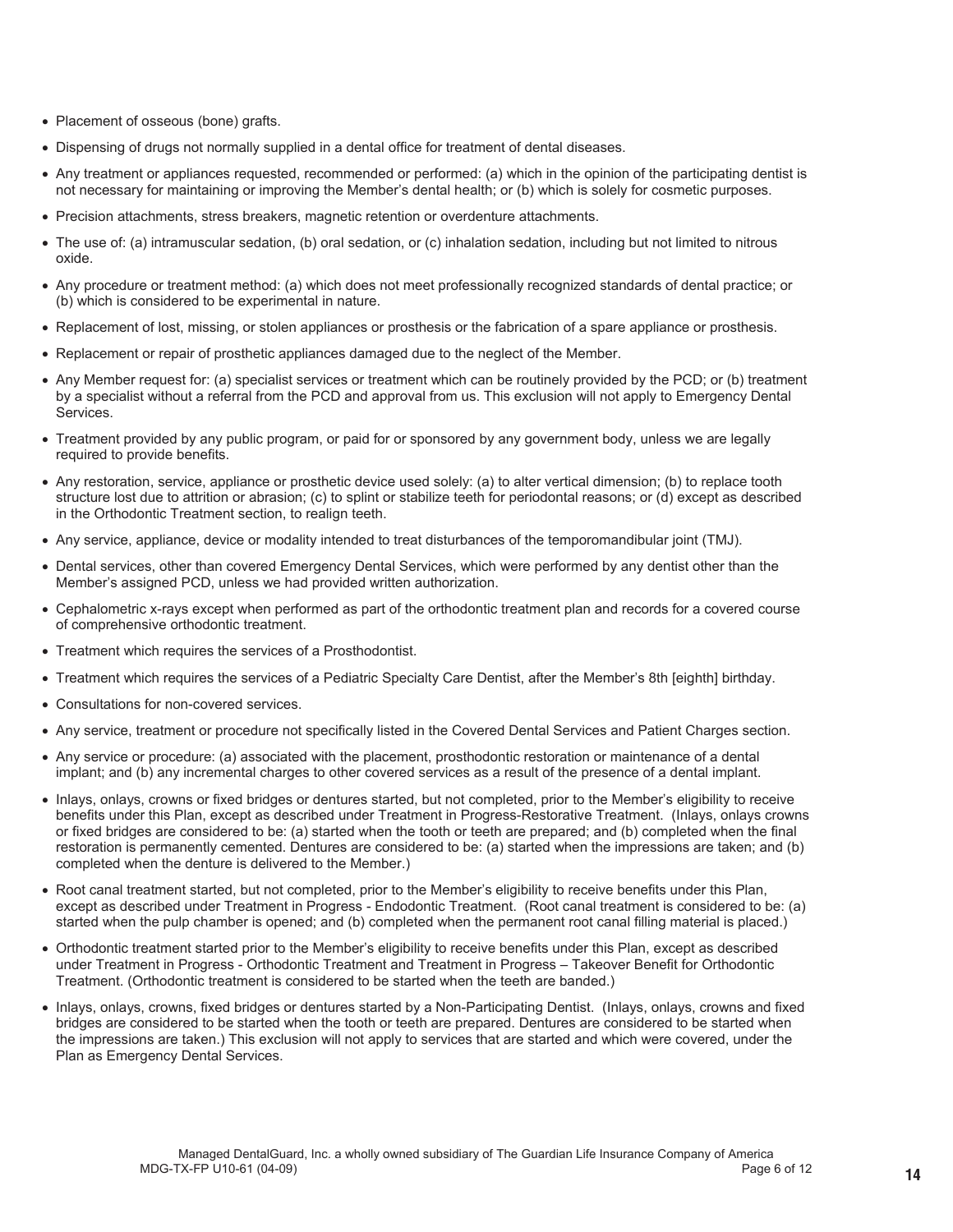- Root canal treatment started by a Non-Participating Dentist. Root canal treatment is considered to be started when the pulp chamber is opened). This exclusion will not apply to services that were started and which were covered, under the Plan as Emergency Dental Services.
- Orthodontic treatment started by a Non-Participating Dentist while the Member is covered under this Plan. (Orthodontic treatment is considered to be started when the teeth are banded.)
- Extractions performed solely to facilitate orthodontic treatment.
- Extractions of impacted teeth with no radiographic evidence of pathology. The removal of impacted teeth is not covered if performed for prophylactic reasons.
- Orthognathic surgery (moving of teeth by surgical means) and associated incremental charges.
- Clinical crown lengthening (D4249) performed in the presence of periodontal disease on the same tooth.
- Procedures performed to facilitate non-covered services, including but not limited to: (a) root canal therapy to facilitate overdentures, hemisection or root amputation, and (b) osseous surgery to facilitate either guided tissue regeneration or an osseous graft.
- Procedures, appliances or devices: (a) guide minor tooth movement or (b) to correct or control harmful habits.
- Any endodontic, periodontal, crown or bridge abutment procedure or appliance requested, recommended or performed for a tooth or teeth with a guarded, questionable or poor prognosis.
- Re-treatment of orthodontic cases, or changes in orthodontic treatment necessitated by any kind of accident.
- Replacement or repair of orthodontic appliances damaged due to the neglect of the Member.

#### **Specialty Care Referral Process**

Your Primary Care Dentist is responsible for performing or coordinating all of your dental services. If you need services that your Primary Care Dentist is unable to perform, he or she will, with approval from MDG, refer you to a Participating Specialty Care Dentist for the service(s) you need.

The MDG network includes dentists specializing in oral surgery, periodontics, endodontics, orthodontics, and pediatric dentistry, located in your service area. If there is no Participating Specialty Care Dentist in your service area, the Member Services Department will refer you to a Non-Participating Specialty Care Dentist of MDG's choice. MDG will not cover dental care provided to you by a Specialty Care Dentist not pre-authorized by MDG to provide that care.

Any authorized specialty care services are subject to all of the same terms, conditions, limitations and exclusions that apply to services performed by your Primary Care Dentist, and you must pay the applicable Patient Charges. Remember: you must get specialty care services referred by your Primary Care Dentist and authorized by MDG. If you do not have an authorized referral, you will be responsible for all of the costs associated with your care.

The only exception to this rule is for Emergency Dental Services, which are covered as described above.

#### **Continuity of Care**

If your Primary Care Dentist terminates his or her participation in the network, MDG will notify you of the termination in writing, as soon as possible. You will have the opportunity to choose another Participating Dentist. If you have a dental service in progress at the time of your original Dentist's termination we will either arrange for completion of the services by your original Dentist or make arrangements for another Participating Dentist to complete the service. If you have "special circumstances" as defined in the Texas Insurance Code, you may be eligible for up to 90 days of continuing treatment from your Participating Dentist after his or her termination.

#### **Complaint And Appeals Process**

**Complaint Overview:** Members are entitled to have any complaint reviewed by MDG and be provided with a resolution in a timely manner. MDG reviews each complaint in an objective, nonbiased manner and considers reaching a timely resolution a top priority.

The Member or Dentist may contact the Member Services Department to review a concern or file a complaint. The Quality of Care Liaison (QCL) may be contacted to file a complaint involving an adverse determination (utilization review), to file an appeal of an adverse determination, or to request a review by an independent review organization (IRO).

"Complaint" means any dissatisfaction expressed by a Member, the Member's designated representative or the Member's Dentist, by telephone or in writing, regarding the Plan's operation, including, but not limited to plan administration; procedures related to a review or appeal of an adverse determination; denial of access to a referral; the denial, reduction, or termination of a service for reasons not related to medical necessity; the way a service was provided; and disenrollment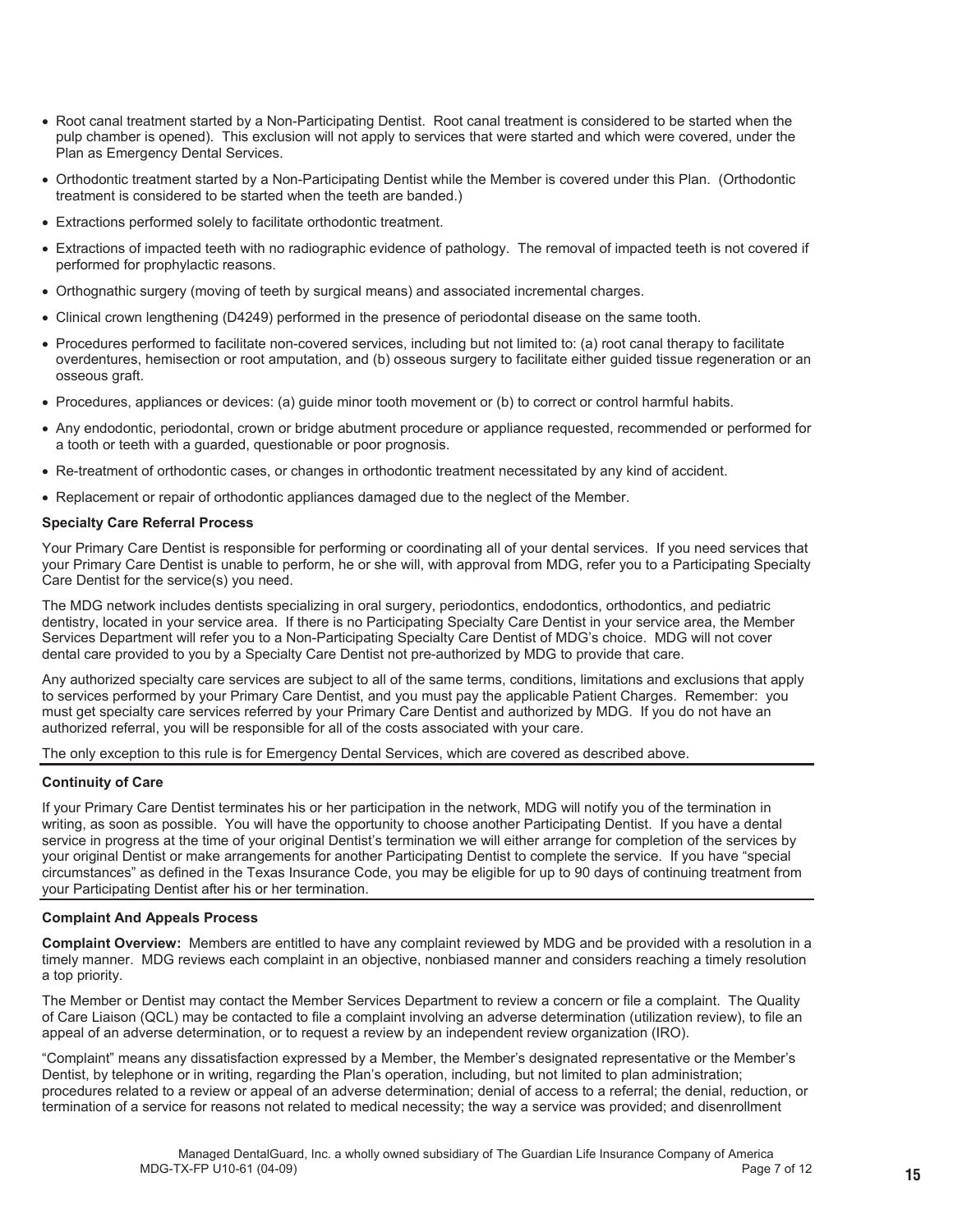decisions. This term does not include: (a) a misunderstanding or a problem of misinformation that is resolved promptly by clearing up the misunderstanding or supplying the appropriate information to the satisfaction of the Member; or (b) a Dentist's or Member's oral or written expression of dissatisfaction or disagreement with an adverse determination.

"Adverse Determination" means a determination by Us or a utilization review agent that a proposed or delivered dental service, by specialty care referral, which would otherwise be covered under the Member's Plan, is or was not a medically necessary service and may result in non-coverage of the dental procedure.

"Medically necessary services", as related to covered services, means those services, requested by specialty care referral, which are: (1) adequate and essential for the evaluation, diagnosis and treatment of a dental condition or disease; and (2) consistent with nationally accepted standards of practice.

"Utilization review agent" means an entity that conducts utilization review for Us.

"Utilization review" means a system for prospective or concurrent review of the medical necessity and appropriateness of dental services being provided or proposed to be provided to a Member. The term does not include a review in response to an elective request for clarification of coverage.

Member Services and the QCL can be contacted by telephone at:

1-888-618-2016

Or by mail at:

P.O. Box 4391, Woodland Hills, CA 91367

The Plan hours are from 8:30 a.m. to 6:30 p.m. Central Time. A Member may leave a message when calling after business hours, weekends, or holidays. At the time the Member is notified of an Adverse Determination, the forms required to file an appeal for an Independent Review are included with the notification letter. The Member has a right to request an Independent Review anytime after the first appeal to MDG. If the Member wishes to contact the Texas Department of Insurance to discuss the Independent Review process, the telephone number is:

#### 1-888-834-2476

**Complaint Process:** Members make their concerns known by calling the MDG Member Services Department, using the toll-free telephone number or directly contacting MDG in writing.

 Member Service Representatives document each telephone call and work with the Member to resolve their oral Complaint. The Member will be sent, within 5 days from the date of receipt of the telephone call, an acknowledgement letter and a Complaint Form to complete if the Member desires additional review.

Upon receipt of a written Complaint or the Complaint Form, the QCL or QCL designee sends an acknowledgment letter to the Member within 5 business days. If a Complaint is made orally, an acknowledgment letter accompanied by a one-page complaint form that prominently and clearly states that the form must be returned to MDG for prompt resolution of the Complaint.

MDG will review and resolve the written Complaint within 30 calendar days after the date of receipt.

The QCL or QCL designee is responsible for obtaining the necessary documentation; building a case file; and researching remaining aspects of the Complaint and any additional information. MDG may arrange a second opinion, if appropriate. Upon receipt of complete documentation, a resolution is determined by the QCL or QCL designee. Any issue involving a matter of quality of care will be reviewed by the Dental Director or the Director's designee and, if needed, with the Vice President of Network Management, legal counsel, and/or the Complaint Committee and/or the Peer Review Committee.

The QCL or QCL designee is responsible for writing a resolution letter to the Member indicating the outcome of the review and the specialization of the dentists consulted, if applicable. Treatment plans and procedures; general dentist and/or specialty care dentist clinical findings and recommendations; plan guidelines; benefit information; and contractual reasons for the resolution will be described, as appropriate. A copy of the Plan's appeal process will be enclosed with each resolution letter in the event the Member elects to have his or her Complaint re-evaluated. In addition, the method by which a Member can contact the Texas Department of Insurance for additional assistance will be noted in the resolution letter.

Complaints regarding an Adverse Determination will be handled according to the established process outlined in the Appeal of Adverse Determination section (below).

The Texas Department of Insurance may review Complaint documentation during any Plan review.

MDG asserts it is prohibited from retaliating against a group Planholder or a Member because the group Planholder or Member has filed a Complaint against the Plan or appealed a decision of the Plan. The Plan is prohibited from retaliating against a dentist or network provider because the Dentist or network provider has, on behalf of a Member, reasonably filed a Complaint against the Plan or appealed a decision of the Plan.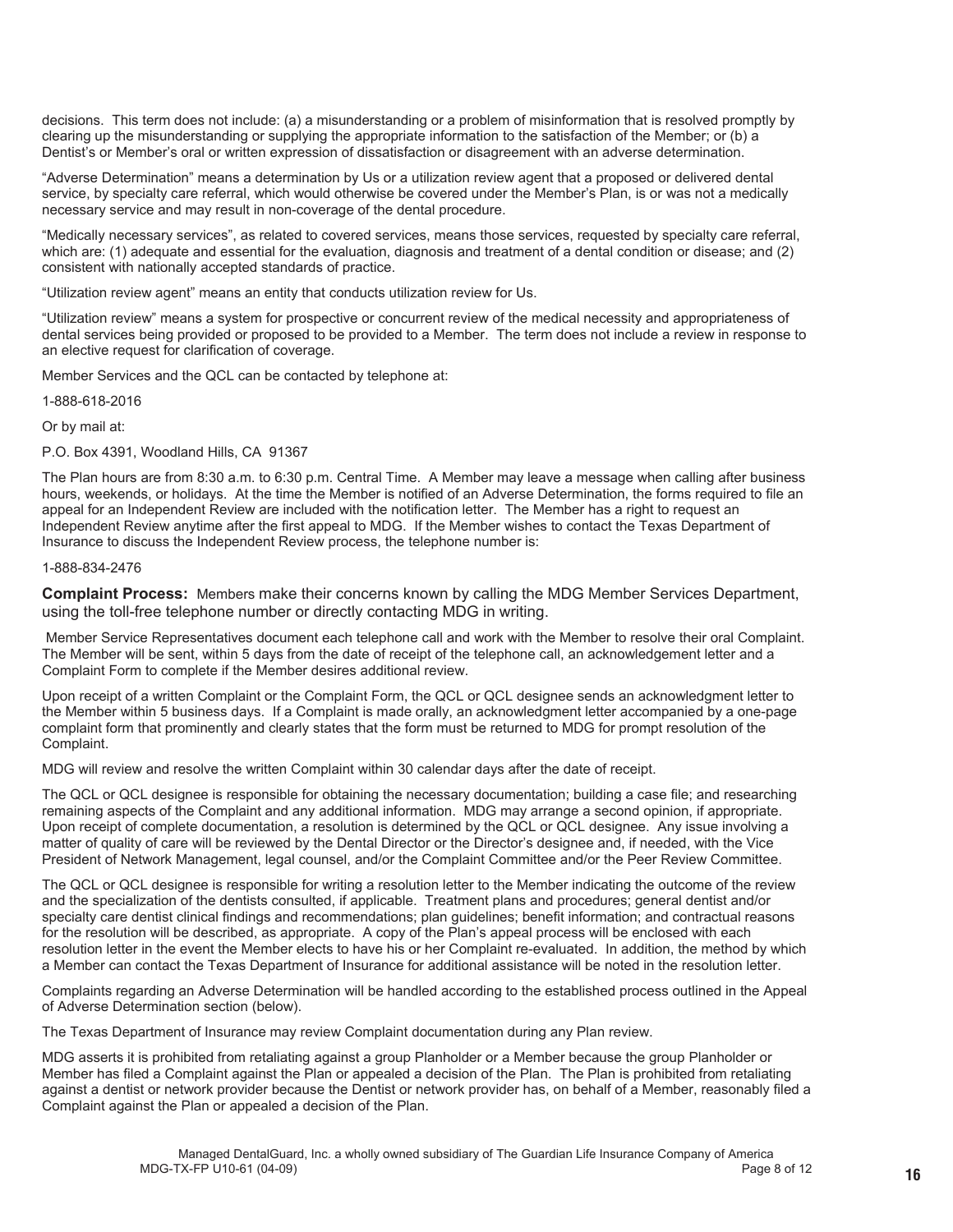The Complaint Committee and the Peer Review Committee: Complaints may be referred to the Complaint Committee or the Peer Review Committee for review and resolution. The role of the Committees is to review complaints, on a case-by-case basis, when the nature of the complaint requires Committee participation and decision to reach resolution. Once the matter has been resolved, the Member will receive a written response explaining the resolution.

**Complaint Committee and the Peer Review Committee:** At the discretion of the Dental Director or the Director's designee and/or the QCL or QCL designee, Complaints may be referred to the Complaint Committee or the Peer Review Committee for review and resolution.

The role of the Committees is to review Complaints, on a case by case basis, when the nature of the Complaint requires Committee participation and decision to reach resolution.

Once the matter has been resolved, the QCL or QCL designee will respond to the Member and will indicate in the file and the Quality Management Program (QMP) database that the matter is closed.

The Complaint Committee and the Peer Review Committee will meet quarterly and as needed.

Minutes will be compiled for each Committee Meeting and will be maintained in the office of MDG. Minutes of the meetings will be forwarded to the Quality Improvement Committee and the Board of Directors.

**Complaint Appeal Process:** If the Member is not satisfied with the resolution, the Member may make a telephone or written request that an additional review be conducted by a "Complaint Appeal Committee." The telephone appeal request will be logged in the Member's file and the Member will be asked to send the request in writing. An acknowledgment letter will be forwarded to the Member within 5 business days from receipt of the written request.

This Committee will meet within 30 days of the date the written appeal is received. The Committee is composed of an equal number of:

Representative(s) from MDG;

Representative(s) selected from Participating General Dentists;

Representative(s) selected from Participating Specialty Care Dentists (if the Complaint concerns specialty care); and

Representative(s) selected from Plan Members who are not MDG employees.

Members of the Complaint Appeal Committee will not have been previously involved in the Complaint resolution.

A representative from the Complaint Appeal Committee panel will be selected by the panel to preside over the Committee.

Within 5 working days from the date of receipt of the written request for an appeal, the Member will be sent written notice acknowledging the date the appeal was received; and the date and location of the Committee meeting. The Member will also be advised that: he or she may appear in person (or through a representative if the Member is a minor or disabled) before the Committee or address a written appeal to the Committee. The Member may also bring any person to the Committee meeting (participation of said person is subject to the Complaint Appeal Committee's guidelines). The Member has the right to present written or oral information and alternative expert testimony, and to question the persons responsible for making the prior determination that resulted in the appeal.

The Committee will meet within the Member's county of residence or the county where the Member normally receives dental care or at another site is agreed to by the Member, or address a written appeal to the complaint appeal board.

MDG will complete the appeals process under this section within 30 calendar days after the date of the receipt of the request for appeal.

Not less than 5 working days prior to the Committee meeting unless the Complainant agrees otherwise, the Plan will submit to the Member any and all documentation to be presented to the Committee, and the specialization of any dentist consulted during the investigation.

The Member will receive a written notice of resolution within 30 days from the date of receipt of the written request for appeal. The resolution notice will include a written statement of the specific medical determination, clinical basis and the contractual criteria used to reach the final decision. The notice shall also prominently and clearly state the toll free telephone number and address of the Texas Department of Insurance.

MDG will pay for the expenses of the Complaint Appeal Committee representative(s) from MDG and representative(s) selected from Participating General Dentists and/or Participating Specialty Care Dentists and the expenses of representative(s) selected from Plan Members.

Following the decision of the Committee, the Member and MDG each have the right to use the legal system or arbitration for any claim involving the professional treatment performed by a Participating Dentist.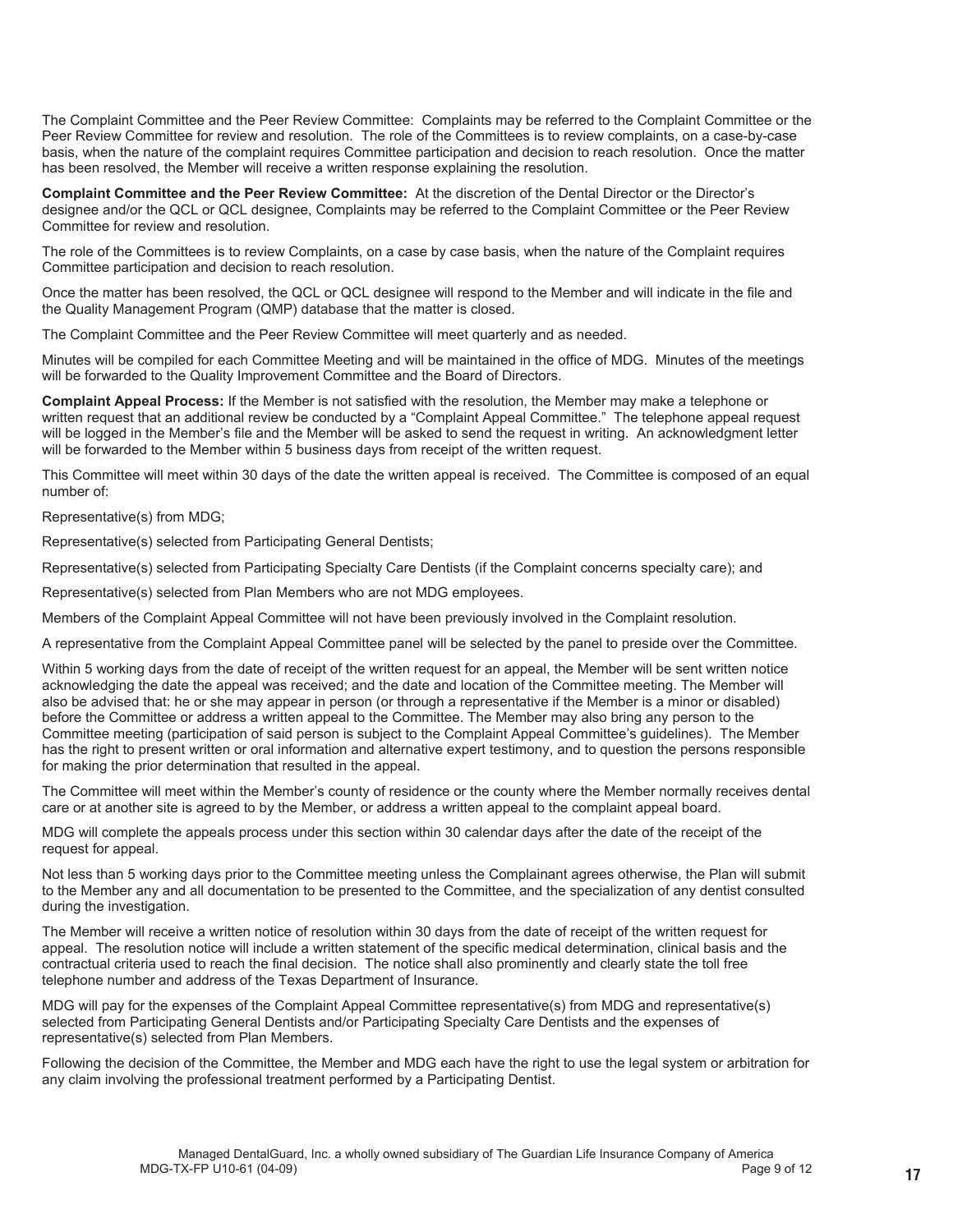The Member may also contact the Texas Department of Insurance to file a Complaint. The Department's address and tollfree telephone number are:

#### P. O. Box 149104 Austin, TX 78714-9104 Telephone: 1-800-252-3439 Fax #: 1-512-475-1771 Web: httb://www.tdi/state.tx.us E-Mail: ConsumerProtection@tdi.state.tx.us

Minutes will be compiled for each Committee Meeting and will be maintained in the office of MDG. Minutes of the meetings will be forwarded to the Quality Improvement Committee and the Board of Directors.

**Emergency Complaints:** Complaints involving an emergency will be concluded in accordance with the dental immediacy of the case not more than 24 hours from the receipt of the Complaint.

If the appeal of the emergency Complaint involves an Adverse Determination and involves a life-threatening condition, the Member or Member's designee and Dentist may request the immediate assignment of an IRO without filing an appeal. (See the Appeal of Adverse Determination section below.)

Documentation/Database: With MDG's QMP database, it will be possible to track a Member's concern from the initial call through the final resolution of the issue. All steps in the resolution process may be documented in the database. Information will be accessible on groups, Members, and Dentists. The database will be accessed for information for the Quality Improvement Committee, the Complaint Committee and the Credentialing Committee. The database will provide aging reports and the reasons that Complaints are not resolved within 30 days, if applicable.

"Reason Codes" will be used in the database for tracking purposes. Reason Codes categories are Access, Benefits and Coverage, Claims, and Quality of Care.

The objectives of the logging system in the database are:

- 1. Accurate tracking of status of Complaints;
- 2. Accountability of the different departments/personnel involved in the resolution process; and
- 3. Trending of the dental providers, Members and groups for appropriate follow-up.

**Documentation/Files:** Each written Complaint will be logged into the database by the QCL or QCL designee on the date it was received. The Member's data management system is documented that a Complaint has been received and is being reviewed by the QCL or QCL designee. A paper file is created and labeled with the Member's name and social security number. Any subsequent follow-up information is recorded in the file by the QCL or QCL designee. The file is to be kept in the Complaint File for 3 years. The file will include all correspondence regarding the issue, copies of records, radiographs and resolution. Only when a resolution is completed can the Complaint be closed and noted as closed in the Member's file and the database. Complaint files are available for regulatory review.

The Complaint Log will be reviewed quarterly by the Quality Improvement Committee.

**Appeal of Adverse Determination:** Adverse Determination means: a determination by Us or a utilization review agent that the health care services furnished or proposed to be furnished to a patient are not medically necessary or are not appropriate.

We shall permit any party whose appeal of an adverse determination is denied by Us to seek review of that determination by an independent review organization assigned to the appeal as follows;

(1) We shall provide to the Member, the Member's designated representative or the Member's Dentist information on how to appeal the denial of an adverse determination to an independent review organization;

(2) Such information must be provided by Us to the Member, the Member's designated representative or the Member's Dentist at the time of the denial of the appeal;

(3) We shall provide to the Member, the Member's designated representative or the Member's Dentist the prescribed form;

(4) The form must be completed by the Member, the Member's designated representative or the Member's Dentist and returned to Us to begin the independent review process;

(5) In life threatening situations, the Member, the Member's designated representative or Member's Dentist may contact Us by telephone to request the review and provide the required information.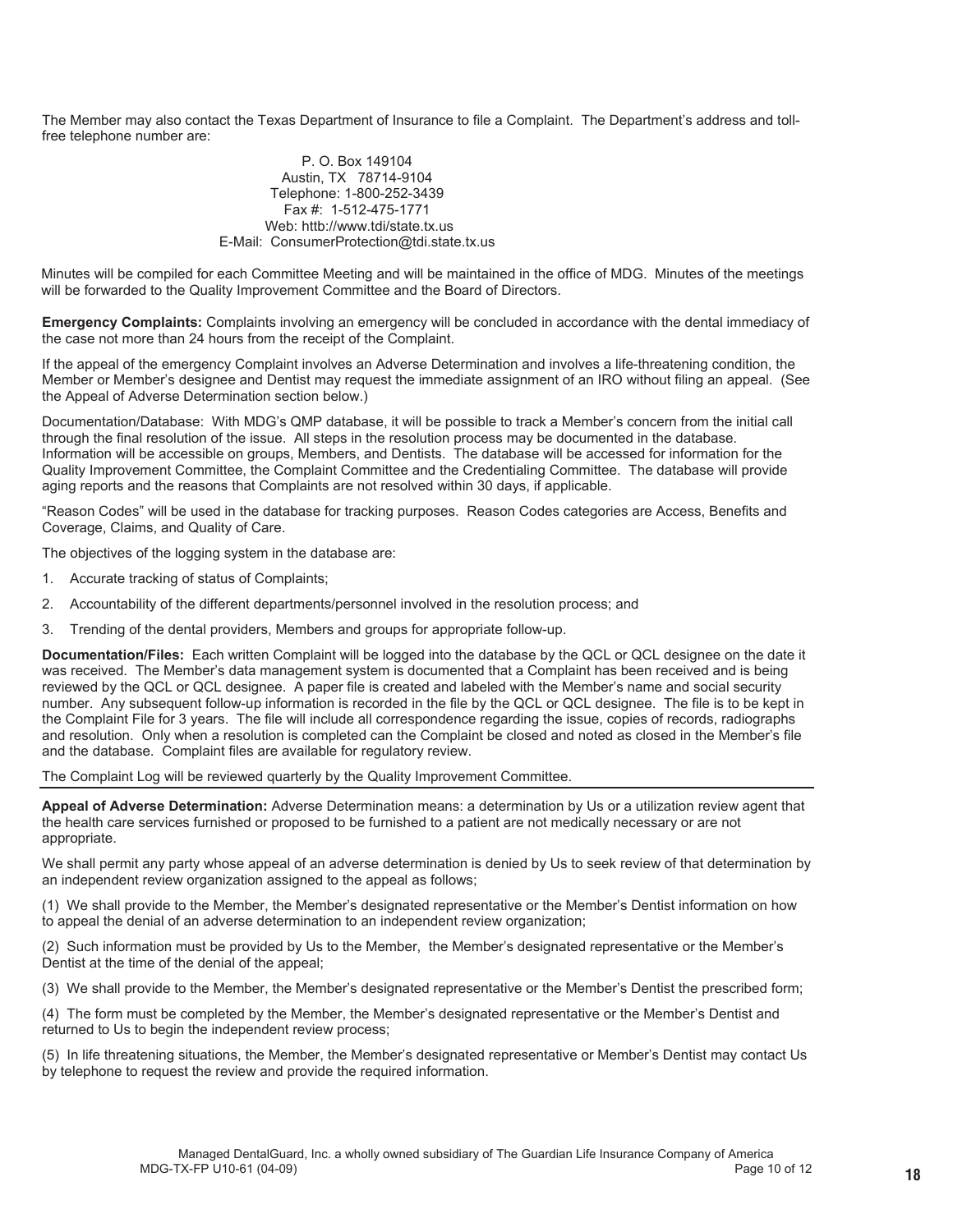The appeal process does not prohibit the Member from pursuing other appropriate remedies, including injunctive relief, a declaratory judgment, or relief available under law, if the requirement of exhausting the process for appeal and review places the Member's health in serious jeopardy.

#### **Non-Retaliation**

MDG will not engage in retaliatory action against a Member because that Member has filed a complaint against MDG, or has appealed a decision of MDG. MDG will not engage in retaliatory action against a Participating Dentist because that Dentist has, on behalf of a Member, filed a complaint or appealed a decision of MDG.

#### **Dentist Network and Service Area**

You will find a copy of the MDG Directory of Participating Dental offices in your enrollment package. This directory shows the network coverage and lists the Participating General Dentists (Primary Care Dentists) in your area. You can select a primary care dentist convenient to your home or workplace. If you have any questions, call the MDG Member Services Department for information or assistance.

#### **Information For Members With Special Needs**

If you have a disability affecting your ability to communicate or read, and you would like to request copies of these enrollment materials or the information describing the complaint and appeal process, please contact the Managed DentalGuard ("MDG") Member Services Department. You may request versions of these enrollment materials in Braille, audiotape, large print (17-point), TDD access or through an interpreter.

If you have special needs, such as a disability or chronic condition, and you would like assistance in determining appropriate courses of care to assure that health care services are available and accessible to you, please contact the MDG Member Services Department or complete the form below and send it to:

MDG Member Services Department 21255 Burbank Boulevard, Suite 120 Woodland Hills, CA 91367 Telephone (888) 618-2016 Fax # (818) 596-5891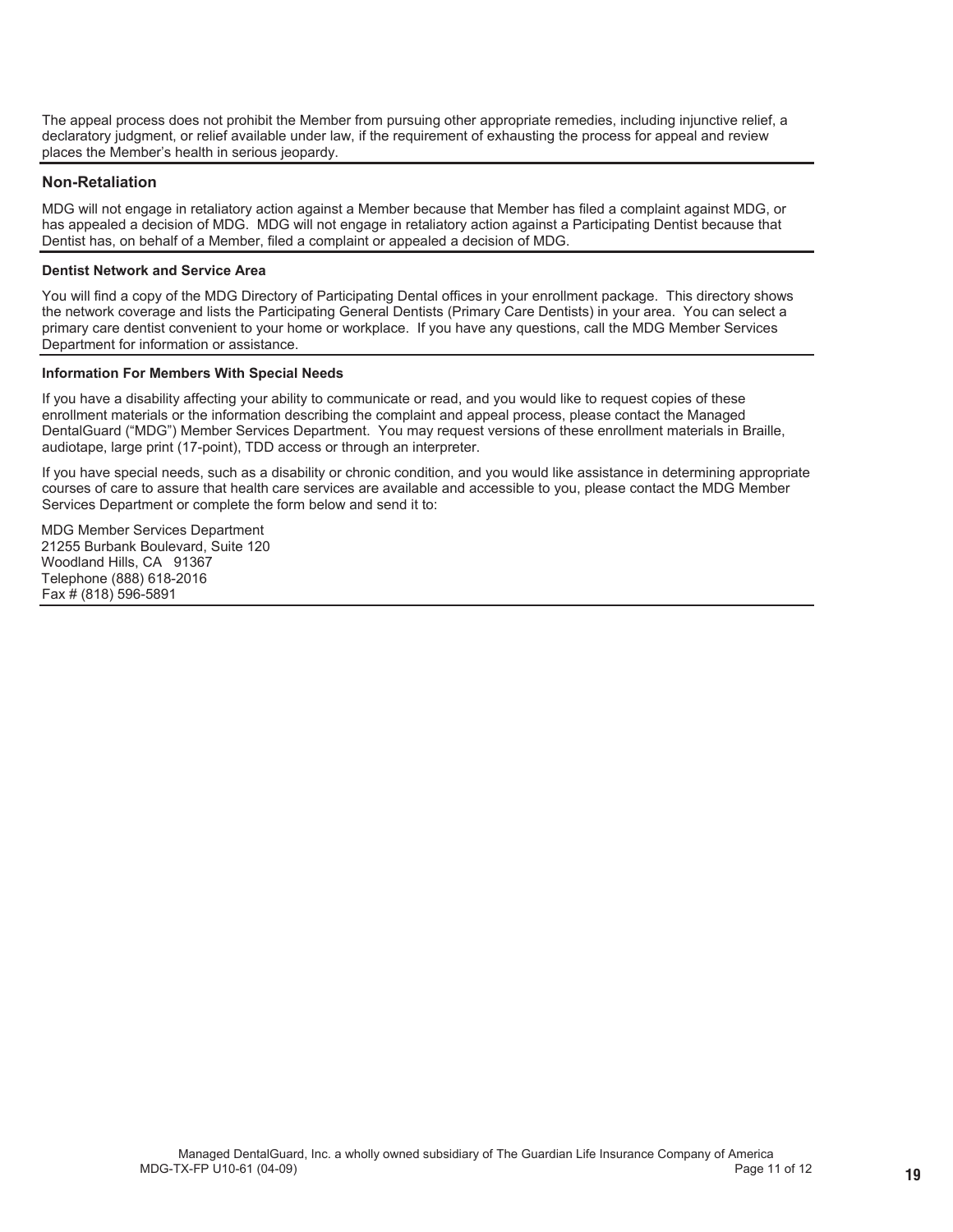#### Managed DentalGuard, Inc. 14643 Dallas Parkway, Suite 100 Dallas, TX 75254

| Managed DentalGuard, Inc.                                                        |
|----------------------------------------------------------------------------------|
| Request for Materials and/or Special Needs Assistance                            |
|                                                                                  |
| Name:                                                                            |
|                                                                                  |
| SSN#:                                                                            |
| Address:                                                                         |
|                                                                                  |
| Daytime Telephone:                                                               |
|                                                                                  |
| Evening Telephone:                                                               |
|                                                                                  |
| Employer Name:                                                                   |
| Plan #:                                                                          |
|                                                                                  |
| Materials Requested:                                                             |
|                                                                                  |
| Braille ________________ Interpreter _____________ Audiotape _________           |
| TDD Access _______________ Large Print (17-point) ___________                    |
| Special Needs Assistance requested for:                                          |
| Disability ________________Chronic Condition ___________________________________ |
| Other ___________                                                                |
|                                                                                  |
|                                                                                  |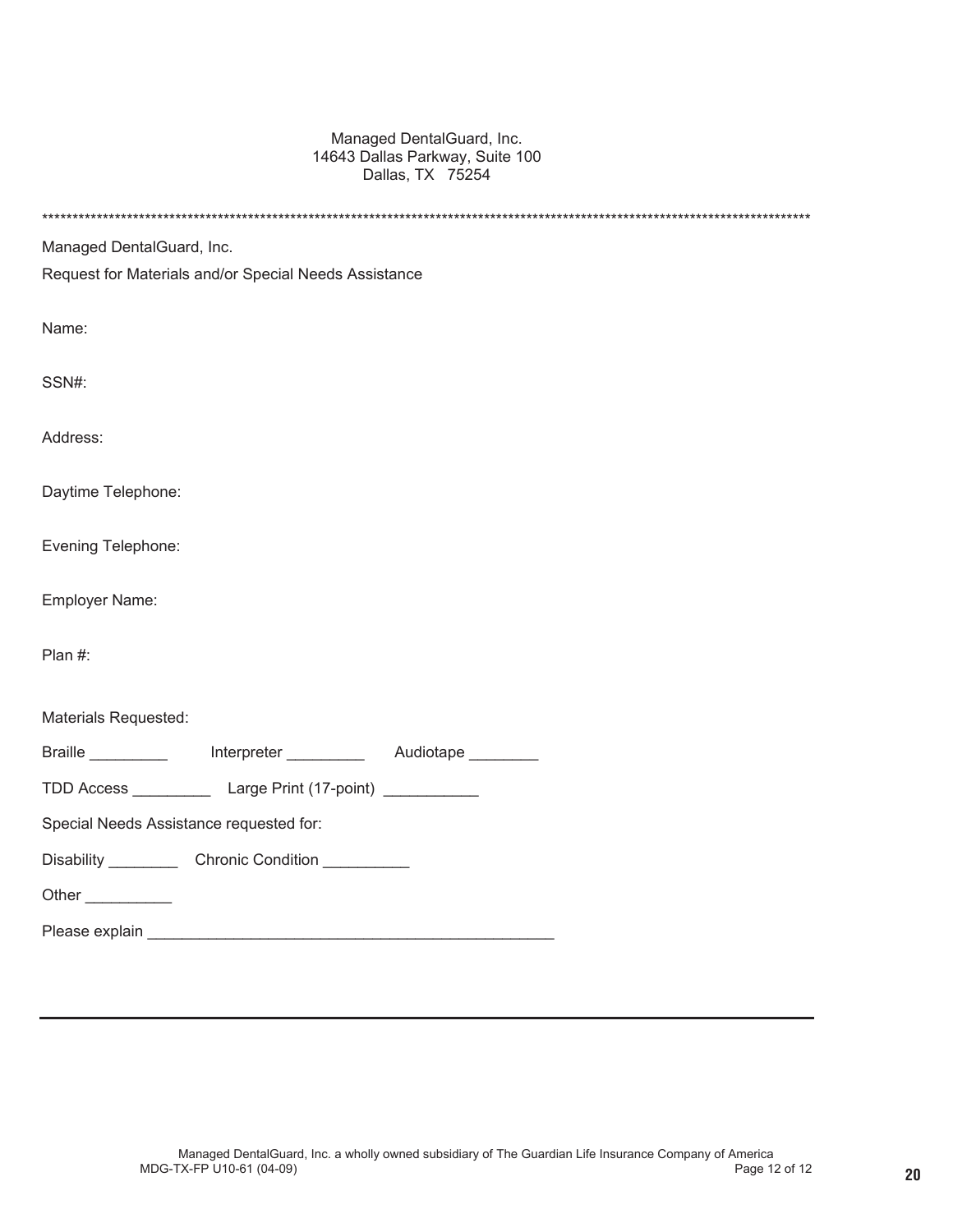| <b>CDT</b><br>Codes ++     | <b>Covered Dental Services</b>                                                                                                                                                                                                                                                  | <b>Patient</b><br>Charges         |
|----------------------------|---------------------------------------------------------------------------------------------------------------------------------------------------------------------------------------------------------------------------------------------------------------------------------|-----------------------------------|
| D0999                      | Office visit during regular hours, general dentist only *                                                                                                                                                                                                                       | \$0                               |
| D0120                      | <b>Evaluations</b>                                                                                                                                                                                                                                                              | $\Omega$                          |
| D0140                      | Periodic oral examination - established patient                                                                                                                                                                                                                                 | $\overline{0}$                    |
| D0145                      | Limited oral evaluation – problem focused<br>Circle oral evaluation – problem focused<br>Oral evaluation for a patient under three years of age and counseling with primary caregiver                                                                                           | $\bf{0}$                          |
| D0150                      | Comprehensive oral evaluation – new or established patient                                                                                                                                                                                                                      | $\overline{0}$                    |
| D0170<br>D0180             | Re-evaluation - limited, problem focused (established patient, not post-operative visit)                                                                                                                                                                                        | $\mathbf{0}$                      |
|                            | Comprehensive periodontal evaluation - new or established patient<br>Radiographs/Diagnostic Imaging (Including Interpretation)                                                                                                                                                  | $\mathbf{0}$                      |
| D0210                      | Intraoral - complete series (including bitewings)                                                                                                                                                                                                                               | $\bf{0}$                          |
| D0220                      | Intraoral - periapical first film                                                                                                                                                                                                                                               | <br>$\mathbf{0}$<br>              |
| D0230                      | Intraoral - periapical each additional film                                                                                                                                                                                                                                     | $\boldsymbol{0}$<br>              |
| D0240                      | Intraoral - occlusal film                                                                                                                                                                                                                                                       | $\mathbf{0}$<br>$\mathbf{0}$      |
| D0270<br>D0272             | Bitewing - single film<br>Bitewings – two films                                                                                                                                                                                                                                 | <br>$\ddot{0}$                    |
| D0273                      |                                                                                                                                                                                                                                                                                 | $\mathbf{0}$                      |
| D0274                      | Bitewings – three films<br>Bitewings – four films<br>Vertical bitewings – 7 to 8 films                                                                                                                                                                                          | $\mathbf{0}$<br>                  |
|                            |                                                                                                                                                                                                                                                                                 | $\bf{0}$                          |
| D0330                      | Panoramic film<br><b>Tests and Examinations</b>                                                                                                                                                                                                                                 | $\mathbf{0}$                      |
| D0431                      | Adjunctive pre-diagnostic test that aids in detection of mucosal abnormalities including premalignant and malignant lesions, not to include cytology or                                                                                                                         |                                   |
|                            | biopsy procedures                                                                                                                                                                                                                                                               | 50                                |
| D0460                      | Pulp vitality tests                                                                                                                                                                                                                                                             | $\boldsymbol{0}$<br>              |
| D0470                      | Diagnostic casts                                                                                                                                                                                                                                                                | $\boldsymbol{0}$                  |
| D1110                      | <b>Dental Prophylaxis</b><br>Prophylaxis - adult, for the first two services in any 12-month period $+$ #                                                                                                                                                                       | $\mathbf{0}$                      |
| D1120                      | Prophylaxis – child, for the first two services in any 12-month period $+$ #                                                                                                                                                                                                    | $\mathbf{0}$                      |
| D <sub>1999</sub>          |                                                                                                                                                                                                                                                                                 | .60                               |
|                            | <b>Topical Fluoride Treatment (Office Procedure)</b>                                                                                                                                                                                                                            |                                   |
| D1203                      | Topical application of fluoride (prophylaxis not included) – child, for the first two services in any 12-month period + =                                                                                                                                                       | $\bf{0}$                          |
| D1204<br>D <sub>1206</sub> | Topical application of fluoride (prophylaxis not included) – adult, for the first two services in any 12-month period + =<br>Topical fluoride varnish; therapeutic application for moderate to high caries risk patients, for the first two services in any 12-month period + = | $\frac{0}{0}$                     |
| D2999                      | Topical fluoride (adult or child), each additional service in the same 12-month period +=                                                                                                                                                                                       | $\frac{1}{20}$                    |
|                            | <b>Other Preventive Services</b>                                                                                                                                                                                                                                                |                                   |
| D1310                      | Nutritional counseling for control of dental disease                                                                                                                                                                                                                            | $\bf{0}$<br>                      |
| D <sub>1330</sub>          | Oral hygiene instructions                                                                                                                                                                                                                                                       | $\mathbf{0}$<br>                  |
| D1351<br>D9999             | Sealant - per tooth (molars) ^<br>Sealant - per tooth (non-molars) ^                                                                                                                                                                                                            | $\boldsymbol{0}$<br><br>35        |
|                            | <b>Space Maintenance (Passive Appliances)</b>                                                                                                                                                                                                                                   |                                   |
| D <sub>1510</sub>          | Space maintainer - fixed - unilateral                                                                                                                                                                                                                                           | $\bf{0}$                          |
| D1515                      | Space maintainer - fixed - bilateral                                                                                                                                                                                                                                            | $\mathbf{0}$                      |
| D1525                      | Space maintainer – removable - bilateral                                                                                                                                                                                                                                        | $\mathbf{0}$<br>                  |
| D1550<br>D <sub>1555</sub> | Re-cementation of space maintainer<br>Removal of fixed space maintainer                                                                                                                                                                                                         | $\bf{0}$<br>$\mathbf{0}$          |
|                            | <b>Amalgam Restorations (Including Polishing)</b>                                                                                                                                                                                                                               |                                   |
| D2140                      | Amalgam - one surface, primary or permanent                                                                                                                                                                                                                                     | $\bf{0}$                          |
| D2150                      | Amalgam - two surfaces, primary or permanent                                                                                                                                                                                                                                    | $\mathbf{0}$                      |
| D2160                      | Amalgam - three surfaces, primary or permanent                                                                                                                                                                                                                                  | $\theta$                          |
| D2161                      | Amalgam – four or more surfaces, primary or permanent<br><b>Resin-Based Composite Restorations - Direct</b>                                                                                                                                                                     | $\bf{0}$<br>                      |
| D2330                      | Resin-based composite - one surface, anterior                                                                                                                                                                                                                                   | $\Omega$                          |
| D2331                      | Resin-based composite - two surfaces, anterior                                                                                                                                                                                                                                  | $\mathbf{0}$<br>                  |
| D2332                      | Resin-based composite – three surfaces, anterior                                                                                                                                                                                                                                | $\frac{0}{2}$                     |
| D2335<br>D2390             | Resin-based composite – four or more surfaces or involving incisal angle (anterior)<br>Resin-based composite crown, anterior                                                                                                                                                    | $\overline{0}$                    |
| D2391                      | Resin-based composite - one surface, posterior                                                                                                                                                                                                                                  | $\frac{75}{10}$<br>$\overline{0}$ |
| D2392                      | Resin-based composite – two surfaces, posterior                                                                                                                                                                                                                                 | $\overline{0}$                    |
| D2393                      | Resin-based composite - three surfaces, posterior                                                                                                                                                                                                                               | $\mathbf{0}$                      |
| D2394                      | Resin-based composite - four or more surfaces, posterior                                                                                                                                                                                                                        | $\bf{0}$<br>                      |
|                            | Inlay/Onlay Restorations ^^                                                                                                                                                                                                                                                     |                                   |
| D2510<br>D2520             | Inlay - metallic - one surface *<br>Inlay - metallic - two surfaces **                                                                                                                                                                                                          | 265<br>320                        |
| D2530                      | Inlay - metallic - three or more surfaces **                                                                                                                                                                                                                                    | 350                               |
| D2542                      | Onlay - metallic - two surfaces **                                                                                                                                                                                                                                              | 350                               |
| D2543                      | Onlay - metallic - three surfaces **                                                                                                                                                                                                                                            | 360                               |
| D2544                      | Onlay - metallic - four or more surfaces **                                                                                                                                                                                                                                     | 370                               |
| D2610<br>D2620             | Inlay - porcelain/ceramic - one surface<br>Inlay - porcelain/ceramic - two surfaces                                                                                                                                                                                             | 265<br>320                        |
| D2630                      | Inlay - porcelain/ceramic - three or more surfaces                                                                                                                                                                                                                              | 350                               |
| D2642                      | Onlay - porcelain/ceramic - two surfaces                                                                                                                                                                                                                                        | 350                               |
| D2643                      | Onlay - porcelain/ceramic - three surfaces                                                                                                                                                                                                                                      | $rac{360}{360}$                   |
| D2644                      | Onlay - porcelain/ceramic - four or more surfaces                                                                                                                                                                                                                               | 370                               |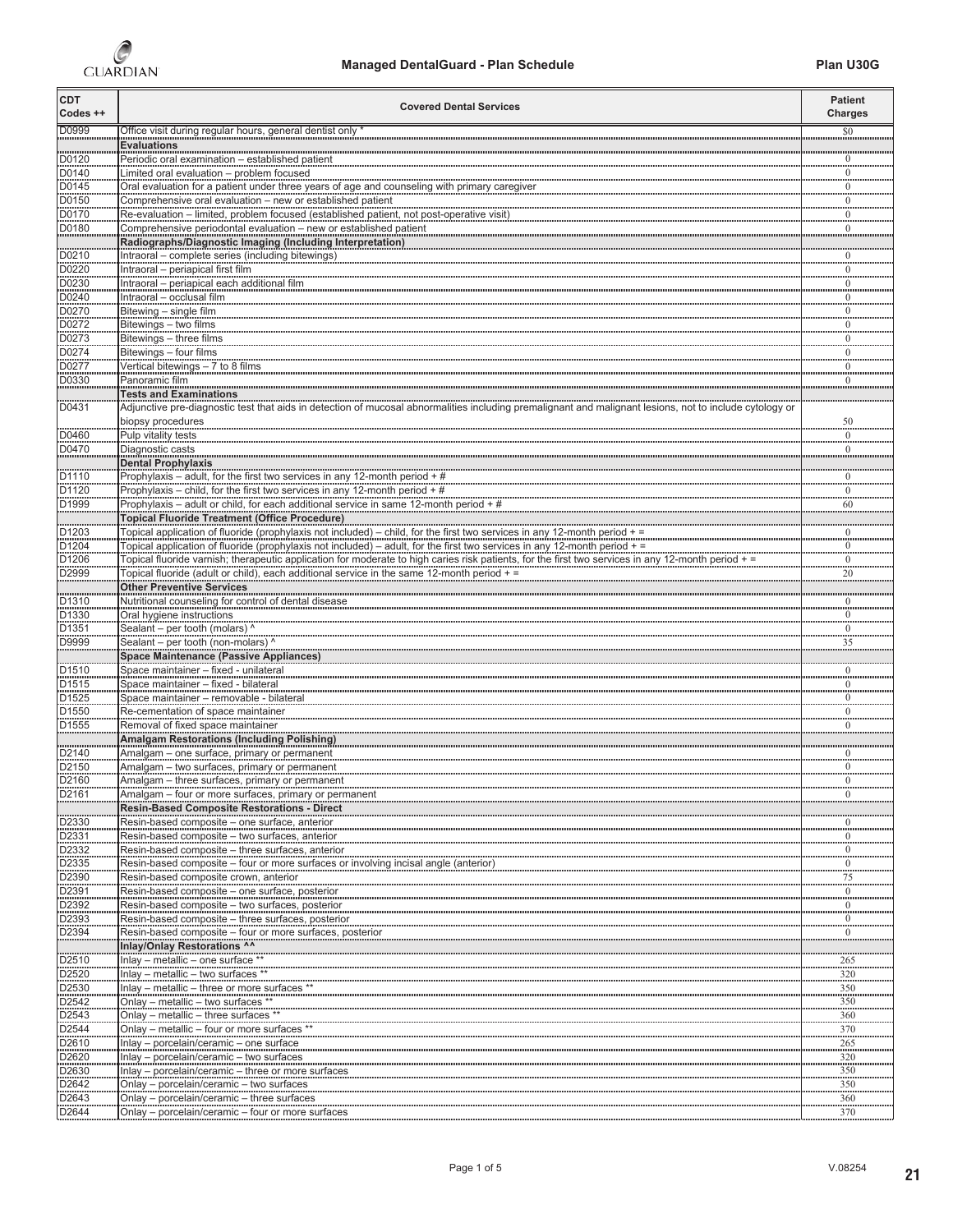

| <b>CDT</b><br>Codes ++                    | <b>Covered Dental Services</b>                                                                                                                                                                                                               | <b>Patient</b><br><b>Charges</b>     |
|-------------------------------------------|----------------------------------------------------------------------------------------------------------------------------------------------------------------------------------------------------------------------------------------------|--------------------------------------|
|                                           | Crowns - Single Restorations Only ^^                                                                                                                                                                                                         |                                      |
| D2740<br>D2750                            | Crown - porcelain/ceramic substrate<br>Crown - porcelain fused to high noble metal **                                                                                                                                                        | \$395                                |
| D2751                                     | Crown - porcelain fused to predominantly base metal                                                                                                                                                                                          | $\frac{375}{375}$                    |
| D2752<br>D2780                            | Crown - porcelain fused to noble metal                                                                                                                                                                                                       | $rac{375}{375}$<br>$rac{365}{365}$   |
| D2781                                     | Crown $ \frac{3}{4}$ cast high noble metal *<br>Crown $ \frac{3}{4}$ cast predominantly base metal                                                                                                                                           | 365                                  |
| D2782                                     | Crown $ \frac{3}{4}$ cast noble metal                                                                                                                                                                                                        | <br>365<br>                          |
| D2783                                     | Crown $ \frac{3}{4}$ porcelain/ceramic                                                                                                                                                                                                       | 365<br>                              |
| D2790<br>D2791                            | Crown - full cast predominantly base metal                                                                                                                                                                                                   | 375<br>,,,,,,,,,<br>375              |
| D2792                                     | Crown – full cast noble metal                                                                                                                                                                                                                | <br>375                              |
| D2794                                     | Crown - titanium                                                                                                                                                                                                                             | 375                                  |
|                                           | Other Restorative Services                                                                                                                                                                                                                   |                                      |
| D2910<br>D2915                            | Recement inlay, onlay, or partial coverage restoration<br>Recement cast or prefabricated post and core                                                                                                                                       | $\frac{0}{0}$                        |
| D2920                                     | Recement crown                                                                                                                                                                                                                               | $\frac{1}{0}$                        |
| D2930                                     | Prefabricated stainless steel crown - primary tooth                                                                                                                                                                                          | $\frac{1}{88}$                       |
| D2931<br>D2932                            | Prefabricated stainless steel crown - permanent tooth<br>Prefabricated resin crown                                                                                                                                                           | 88<br>108                            |
| D2933                                     | Prefabricated stainless steel crown with resin window                                                                                                                                                                                        | <br>108                              |
| D2934                                     | Prefabricated esthetic coated stainless steel crown - primary tooth                                                                                                                                                                          | 115                                  |
| D2940<br>D2950                            | Sedative filling<br>,,,,,,,,,,,,,,,,,,,,,,,                                                                                                                                                                                                  | $\overline{0}$<br><br>100            |
|                                           | Core buildup, including any pins<br>Pin retention - per tooth, in addition to restoration                                                                                                                                                    | $\frac{18}{2}$                       |
| D2951<br>D2952<br>D2953                   | Post and core in addition to crown, indirectly fabricated                                                                                                                                                                                    | 155                                  |
| D2954                                     | Each additional indirectly fabricated post - same tooth                                                                                                                                                                                      | $\frac{79}{125}$<br>$\frac{125}{51}$ |
|                                           | Prefabricated post and core in addition to crown<br>Each additional prefabricated post - same tooth                                                                                                                                          |                                      |
| D23334<br>D2957<br>D2960                  | Labial veneer (resin laminate) – chairside                                                                                                                                                                                                   | $\frac{1}{250}$                      |
| D2970                                     | Temporary crown (fractured tooth)                                                                                                                                                                                                            | $rac{1}{86}$                         |
| D2971                                     | Additional procedures to construct new crown under existing partial denture framework<br><b>Pulp Capping</b>                                                                                                                                 | 125                                  |
| D3110                                     | Pulp cap - direct (excluding final restoration)                                                                                                                                                                                              | $\bf{0}$                             |
| D3120                                     | Pulp cap - indirect (excluding final restoration)                                                                                                                                                                                            | <br>$\mathbf{0}$                     |
| D3220                                     | Pulpotomy<br>Therapeutic pulpotomy (excluding final restoration) - removal of pulp coronal to the dentinocemental junction and application of medicament                                                                                     |                                      |
|                                           | Pulpal debridement, primary and permanent teeth                                                                                                                                                                                              | $\frac{0}{2}$<br>$\mathbf{0}$        |
|                                           |                                                                                                                                                                                                                                              | m<br>$\bf{0}$                        |
| D3221<br>D3222<br>D3230<br>D3230<br>D3240 | Partial pulpotomy for apexogenesis - permanent tooth with incomplete root development<br>Pulpal therapy (resortable filling) - anterior, primary tooth (excluding final restoration)                                                         | $\frac{0}{0}$                        |
|                                           | Pulpal therapy (resorbable filling) - posterior, primary tooth (excluding final restoration)<br>Endodontic Therapy (Including Treatment Plan, Clinical Procedures And Follow-up Care)                                                        |                                      |
| D3310                                     | Root canal, anterior (excluding final restoration)                                                                                                                                                                                           | $\frac{120}{2}$                      |
| D3320                                     | Root canal, bicuspid (excluding final restoration)                                                                                                                                                                                           | 145                                  |
| D3330<br>D3331                            | Root canal, molar (excluding final restoration)<br>Treatment of root canal obstruction; non-surgical access                                                                                                                                  | 270<br>$\bf{0}$                      |
| D3332                                     | Incomplete endodontic therapy; inoperable, unrestorable or fractured tooth                                                                                                                                                                   | $\frac{75}{75}$                      |
| D3333                                     | Internal root repair of perforation defects                                                                                                                                                                                                  | 116                                  |
|                                           | <b>Endodontic Retreatment</b><br>Retreatment of previous root canal therapy - anterior                                                                                                                                                       |                                      |
| D3346<br>D3347                            | Retreatment of previous root canal therapy - bicuspid                                                                                                                                                                                        | 375<br>425                           |
| D3348                                     | Retreatment of previous root canal therapy - molar                                                                                                                                                                                           | 525                                  |
|                                           | <b>Apicoectomy/Periradicular Services</b>                                                                                                                                                                                                    | $\frac{1}{240}$                      |
| D3410<br>D3421                            | Apicoectomy/periradicular surgery - anterior<br>Apicoectomy/periradicular surgery - bicuspid (first root)                                                                                                                                    | $\frac{1}{270}$                      |
| D3425                                     | Apicoectomy/periradicular surgery - molar (first root)                                                                                                                                                                                       | 320                                  |
| D3426                                     | Apicoectomy/periradicular surgery (each additional root)                                                                                                                                                                                     | 116                                  |
| D3430<br>D3950                            | Retrograde filling - per root<br>Canal preparation and fitting of preformed dowel or post                                                                                                                                                    | 22                                   |
|                                           | <b>Surgical Services (Including Usual Postoperative Care)</b>                                                                                                                                                                                | .20                                  |
| D4210                                     | Gingivectomy or gingivoplasty – four or more contiguous teeth or bounded teeth spaces per quadrant                                                                                                                                           | ,,,,,,,<br>200                       |
| D4211                                     | Gingivectomy or gingivoplasty – one to three contiguous teeth or bounded teeth spaces per quadrant                                                                                                                                           | $-60$                                |
| D <sub>4240</sub><br>D <sub>4241</sub>    | Gingival flap procedure, including root planing - four or more contiguous teeth or bounded teeth spaces per quadrant<br>Gingival flap procedure, including root planing - one to three contiguous teeth or bounded teeth spaces per quadrant | 240<br>144                           |
| $D = 4249$<br>$D = 4260$                  | Clinical crown lengthening - hard tissue                                                                                                                                                                                                     | mini i                               |
|                                           | Osseous surgery (including flap entry and closure) - four or more contiguous teeth or bounded teeth spaces per quadrant                                                                                                                      | $\frac{280}{380}$                    |
| D4261<br>D4268                            | Osseous surgery (including flap entry and closure) – one to three contiguous teeth or bounded teeth spaces per quadrant                                                                                                                      | $\frac{1}{230}$<br>$\frac{50}{0}$    |
| D4270                                     | Surgical revision procedure, per tooth<br>Pedicle soft tissue graft procedure                                                                                                                                                                | 350                                  |
| D4271                                     | Free soft tissue graft procedure (including donor site surgery)                                                                                                                                                                              | 363                                  |
| D4273                                     | Subepithelial connective tissue graft procedures, per tooth                                                                                                                                                                                  | 399                                  |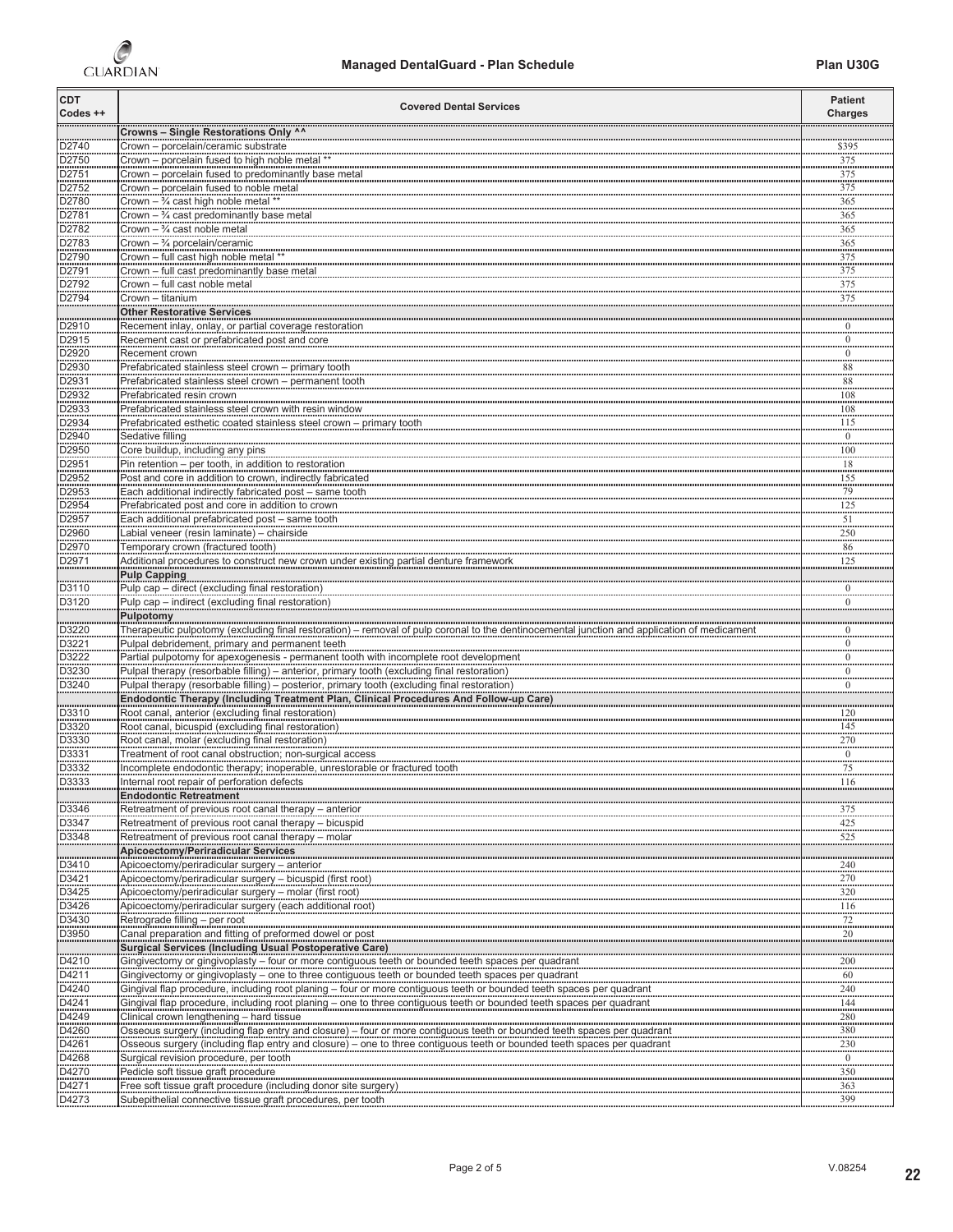

| <b>CDT</b><br>Codes ++<br>. | <b>Covered Dental Services</b>                                                                                                                                                                                                 | <b>Patient</b><br><b>Charges</b>   |
|-----------------------------|--------------------------------------------------------------------------------------------------------------------------------------------------------------------------------------------------------------------------------|------------------------------------|
| D4341                       | <b>Non-Surgical Periodontal Service</b><br>Periodontal scaling and root planing - four or more teeth per quadrant                                                                                                              | \$0                                |
| D4342                       | Periodontal scaling and root planing - one to three teeth per quadrant                                                                                                                                                         | $\boldsymbol{0}$                   |
| D4355                       | Full mouth debridement to enable comprehensive evaluation and diagnosis                                                                                                                                                        | $\mathbf{0}$                       |
| D4910                       | <b>Other Periodontal Services</b><br>Periodontal maintenance, for the first two services in any 12-month period $+#$                                                                                                           | $\bf{0}$                           |
| D4920<br>                   | Unscheduled dressing change (by someone other than treating dentist)                                                                                                                                                           | $\mathbf{0}$                       |
| D4999                       | Discription of the same stranger by Source to State Marie Search Annual Contract of the Period of the Period of the Period of the Mercury of Period of the Mercury of the Mercury of the Mercury of the Mercury of the Mercury | $\frac{60}{2}$                     |
| D5110                       | <b>Complete Dentures (Including Routine Post-Delivery Care)</b><br>Complete denture - maxillary                                                                                                                                | .452                               |
| D5120                       | Complete denture - mandibular                                                                                                                                                                                                  | 452                                |
| D5130<br>D5140              | Immediate denture - maxillary<br>Immediate denture - mandibular                                                                                                                                                                | $-492$<br>492                      |
|                             | Partial Dentures (Including Routine Post-Delivery Care)                                                                                                                                                                        | ,,,,,,,,,                          |
| D5211<br>D5212              | Maxillary partial denture - resin base (including any conventional clasps, rests and teeth)                                                                                                                                    | 381                                |
| D5213                       | Mandibular partial denture – resin base (including any conventional clasps, rests and teeth)<br>Maxillary partial denture – cast metal framework with resin denture bases (including any conventional clasps, rests and teeth) | 443<br><br>500                     |
| D5214                       | Mandibular partial denture - cast metal framework with resin denture bases (including any conventional clasps, rests and teeth)                                                                                                | 500<br>,,,,,,,,                    |
| D5225                       | Maxillary partial denture - flexible base (including any clasps, rests and teeth)                                                                                                                                              | 575                                |
| D5226                       | Mandibular partial denture - flexible base (including any clasps, rests and teeth)<br><b>Adjustments to Dentures</b>                                                                                                           | 575                                |
| D5410                       | Adjust complete denture - maxillary                                                                                                                                                                                            | $\mathbf{0}$                       |
| D5411<br>D5421              | Adjust complete denture - mandibular<br>Adjust partial denture - maxillary                                                                                                                                                     | $\mathbf{0}$<br>$\frac{1}{0}$      |
| D5422                       | Adjust partial denture - mandibular                                                                                                                                                                                            | $\frac{1}{0}$                      |
|                             | <b>Repairs To Complete Dentures</b>                                                                                                                                                                                            |                                    |
| D5510<br>D5520              | Repair broken complete denture base<br>Replace missing or broken teeth - complete denture (each tooth)                                                                                                                         | 40<br><br>36                       |
|                             | <b>Repairs To Partial Dentures</b>                                                                                                                                                                                             |                                    |
| <br>D5610                   | Repair resin denture base                                                                                                                                                                                                      | 44                                 |
| D5620                       | Repair cast framework                                                                                                                                                                                                          | .80                                |
| D5630                       | Repair or replace broken clasp                                                                                                                                                                                                 | .56<br>36                          |
| D5640<br>D5650              | Replace broken teeth - per tooth<br>Add tooth to existing partial denture                                                                                                                                                      | $\frac{52}{52}$                    |
| D5660<br>D5670              | Add clasp to existing partial denture<br>Replace all teeth and acrylic on cast metal framework (maxillary)                                                                                                                     | 64<br><br>196                      |
| D5671<br>,,,,,,,,,,,        | Replace all teeth and acrylic on cast metal framework (mandibular)                                                                                                                                                             | <br>196<br>,,,,,,,,,,              |
|                             | <b>Denture Rebase Procedures</b>                                                                                                                                                                                               |                                    |
| D5710<br>D5711              | Rebase complete maxillary denture<br>Rebase complete mandibular denture                                                                                                                                                        | 160<br>160                         |
| D5720<br>D5720<br>D5721     | Rebase maxillary partial denture<br>Rebase mandibular partial denture                                                                                                                                                          | 160                                |
|                             | <b>Denture Reline Procedures</b>                                                                                                                                                                                               | 160                                |
| D5730                       | Reline complete maxillary denture (chairside)                                                                                                                                                                                  | 88                                 |
| D5731                       | Reline complete mandibular denture (chairside)                                                                                                                                                                                 | 88                                 |
| D5740<br>D5741              | Reline maxillary partial denture (chairside)<br>Reline mandibular partial denture (chairside)                                                                                                                                  | 88<br><br>88                       |
| D5750                       | Reline complete maxillary denture (laboratory)                                                                                                                                                                                 | <br>120                            |
| D5751                       | Reline complete mandibular denture (laboratory)                                                                                                                                                                                | 120                                |
| D5760<br>D5761              | Reline maxillary partial denture (laboratory)<br>Reline mandibular partial denture (laboratory)                                                                                                                                | 120<br>,,,,,,,,<br>120             |
|                             | <b>Interim Prosthesis</b>                                                                                                                                                                                                      |                                    |
| D5820<br>D5821              | Interim partial denture (maxillary)                                                                                                                                                                                            | $\frac{175}{11}$                   |
|                             | Interim partial denture (mandibular)<br><b>Other Removable Prosthetic Services</b>                                                                                                                                             | 175                                |
| D5850                       | Tissue conditioning, maxillary                                                                                                                                                                                                 | 36                                 |
| D5851                       | Tissue conditioning, mandibular<br><b>Fixed Partial Denture Pontics ^^</b>                                                                                                                                                     | $\frac{36}{36}$                    |
| <br>D6210                   | Pontic - cast high noble metal **                                                                                                                                                                                              | 350                                |
| D6211                       | Pontic - cast predominantly base metal                                                                                                                                                                                         | 350                                |
| D6212<br>D6214              | Pontic - cast noble metal<br>Pontic - titanium                                                                                                                                                                                 | $\frac{350}{250}$<br>350           |
| D6240                       | Pontic – porcelain fused to high noble metal                                                                                                                                                                                   | ,,,,,,,,<br>350                    |
| D6241                       | Pontic – porcelain fused to predominantly base metal                                                                                                                                                                           | <br>350                            |
| D6242<br>D6245              | Pontic - porcelain fused to noble metal<br>Pontic - porcelain/ceramic                                                                                                                                                          | 350<br>360                         |
| ,,,,,,,,,,,,                | Fixed Partial Denture Retainers - Inlays/Onlays ^^                                                                                                                                                                             |                                    |
| D6600                       | Inlay – porcelain/ceramic – two surfaces                                                                                                                                                                                       | 320                                |
| D6601<br>D6602              | Inlay - porcelain/ceramic - three or more surfaces<br>Inlay – cast high noble metal, two surfaces **                                                                                                                           | $\frac{1}{350}$<br>$\frac{1}{320}$ |
| D6603                       | Inlay – cast high noble metal, three or more surfaces *                                                                                                                                                                        | 350<br>                            |
| D6604                       | Inlay – cast predominantly base metal, two surfaces                                                                                                                                                                            | 320                                |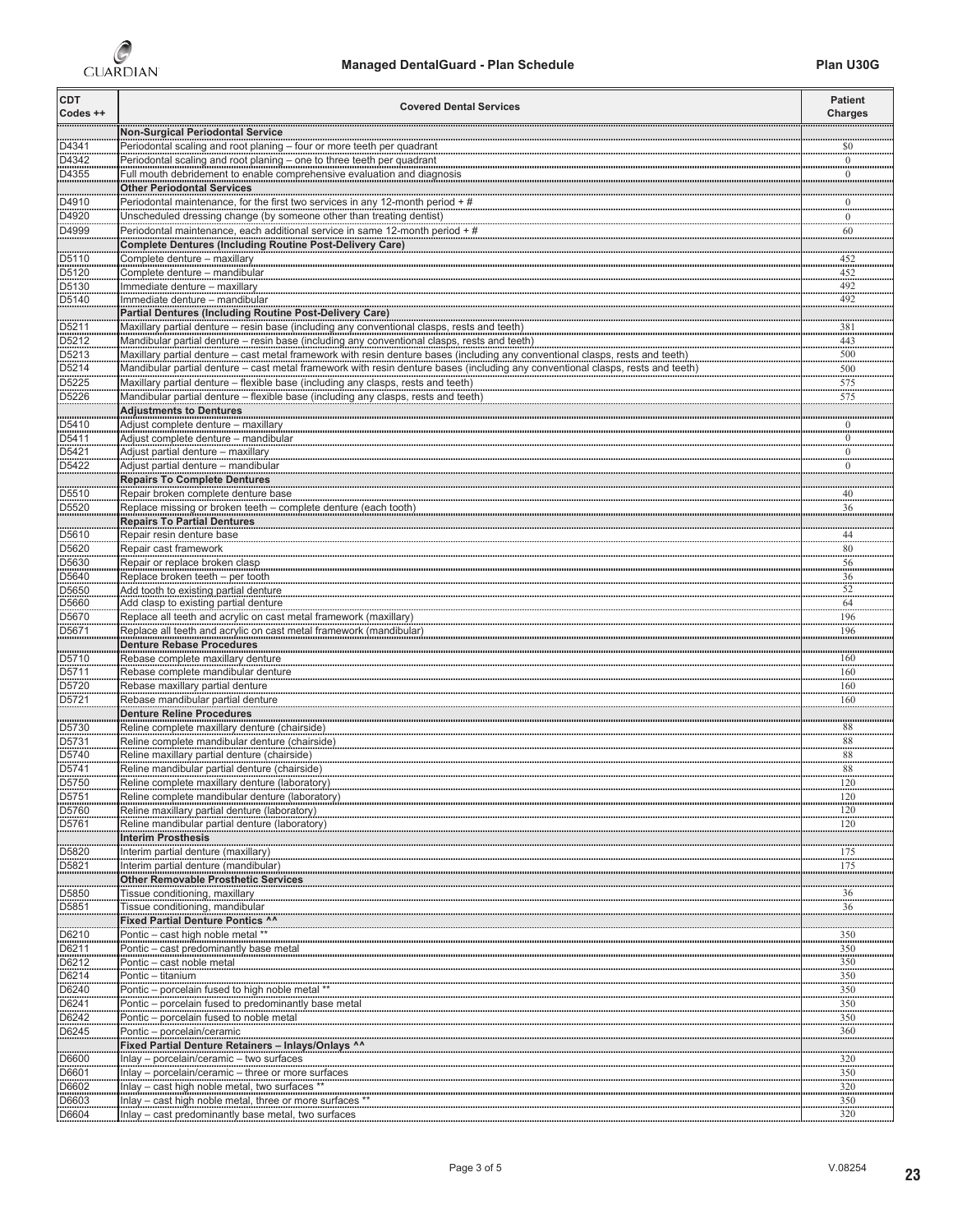

| <b>CDT</b><br>Codes ++<br>. | <b>Covered Dental Services</b>                                                                                                                                                                                                       | <b>Patient</b><br><b>Charges</b>   |
|-----------------------------|--------------------------------------------------------------------------------------------------------------------------------------------------------------------------------------------------------------------------------------|------------------------------------|
|                             | Fixed Partial Denture Retainers - Inlays/Onlays ^^ (continued)                                                                                                                                                                       |                                    |
| D6605                       | Inlay - cast predominantly base metal, three or more surfaces                                                                                                                                                                        | \$350<br>320                       |
| D6606<br>D6607              | Inlay - cast noble metal, two surfaces<br>Inlay - cast noble metal, three or more surfaces                                                                                                                                           | 350                                |
| D6608                       | Onlay - porcelain/ceramic, two surfaces                                                                                                                                                                                              | 350                                |
| D6609                       | Onlay - porcelain/ceramic, three or more surfaces                                                                                                                                                                                    | $rac{360}{360}$                    |
| D6610                       | Onlay - cast high noble metal, two surfaces **                                                                                                                                                                                       | 350                                |
| D6611<br>D6612              | Onlay - cast high noble metal, three or more surfaces<br>Onlay - cast predominantly base metal, two surfaces                                                                                                                         | 360<br><br>350                     |
| D6613                       | Onlay - cast predominantly base metal, three or more surfaces                                                                                                                                                                        | 360                                |
| D6614                       | Onlay - cast noble metal, two surfaces                                                                                                                                                                                               | <br>350<br>                        |
| D6615                       | Onlay - cast noble metal, three or more surfaces                                                                                                                                                                                     | .360                               |
| D6624                       | Inlay - titanium                                                                                                                                                                                                                     | 320                                |
|                             | Onlay - titanium<br>Fixed Partial Denture Retainers - Crowns ^^                                                                                                                                                                      | 350<br>                            |
| D6740                       | Crown - porcelain/ceramic                                                                                                                                                                                                            | 395                                |
| D6750                       | Crown - porcelain fused to high noble metal **                                                                                                                                                                                       | $rac{375}{375}$                    |
| D6751                       | Crown - porcelain fused to predominantly base metal                                                                                                                                                                                  | $\frac{375}{375}$                  |
| D6752                       | Crown - porcelain fused to noble metal                                                                                                                                                                                               | .375                               |
| D6780<br>D6781              | Crown - 3/4 cast high noble metal **<br>Crown - 3/4 cast predominantly base metal                                                                                                                                                    | 365                                |
| D6782                       | Crown $ \frac{3}{4}$ cast noble metal                                                                                                                                                                                                | 365<br>365                         |
| D6783                       | Crown $ \frac{3}{4}$ porcelain/ceramic                                                                                                                                                                                               | 365                                |
| D6790                       | Crown - full cast high noble metal **                                                                                                                                                                                                | 375                                |
| D6791                       | Crown - full cast predominantly base metal                                                                                                                                                                                           | 375                                |
| D6792<br>D6794              | Crown - full cast noble metal<br>Crown - titanium                                                                                                                                                                                    | 375<br>375                         |
|                             | <b>Other Fixed Partial Denture Services</b>                                                                                                                                                                                          |                                    |
| D6930                       | Recement fixed partial denture                                                                                                                                                                                                       | 36                                 |
| D6970                       | Post and core in addition to fixed partial denture retainer, indirectly fabricated                                                                                                                                                   | 155                                |
| D6972                       | Prefabricated post and core in addition to fixed partial denture retainer                                                                                                                                                            | 125                                |
| D6973<br>D6976              | Core build up for retainer, including any pins<br>Each additional cast post - same tooth                                                                                                                                             | 100<br><br>79                      |
| D6977                       | Each additional prefabricated post - same tooth                                                                                                                                                                                      | <br>51                             |
| D6999                       |                                                                                                                                                                                                                                      | 125<br>,,,,,,,,,                   |
|                             | <b>Extractions</b>                                                                                                                                                                                                                   |                                    |
| D7111                       | Extraction, coronal remnants - deciduous tooth                                                                                                                                                                                       | $\theta$<br>$\overline{0}$         |
| D7140                       | Extraction, erupted tooth or exposed root (elevation and/or forceps removal)<br>Surgical Extractions (includes Local Anesthesia, Suturing, If Needed, And Routine Postoperative Care)<br>Surgical removal of erupted tooth requiring |                                    |
| D7210                       |                                                                                                                                                                                                                                      |                                    |
| D7220                       | Removal of impacted tooth - soft tissue                                                                                                                                                                                              | $\frac{30}{114}$                   |
| D7230                       | Removal of impacted tooth - partially bony<br>Removal of impacted tooth - completely bony                                                                                                                                            | $\frac{1}{140}$<br>$\frac{1}{160}$ |
| D7240<br>D7241              | Removal of impacted tooth - completely bony, with unusual surgical complications                                                                                                                                                     | <br>200                            |
| D7250                       | Surgical removal of residual tooth roots (cutting procedure)                                                                                                                                                                         | <br>35                             |
| D7261                       | Primary closure of a sinus perforation                                                                                                                                                                                               | 250                                |
|                             | <b>Other Surgical Procedures</b>                                                                                                                                                                                                     |                                    |
| D7280                       | Surgical access of an unerupted tooth                                                                                                                                                                                                | 250                                |
| D7283<br>D7285              | Placement of device to facilitate eruption of impacted tooth<br>Biopsy of oral tissue - hard (bone, tooth)                                                                                                                           | 50                                 |
| D7286                       | Biopsy of oral tissue - soft                                                                                                                                                                                                         | .60<br>50                          |
| D7288                       | Brush biopsy - transepithelial sample collection                                                                                                                                                                                     | $\underline{65}$                   |
|                             | Alveoloplasty - Surgical Preparation Of Ridge For Dentures                                                                                                                                                                           |                                    |
| D7310                       | Alveoloplasty in conjunction with extractions - four or more teeth or tooth spaces, per quadrant                                                                                                                                     | 125                                |
| D7311<br>D7320              | Alveoloplasty in conjunction with extractions – one to three teeth or tooth spaces, per quadrant<br>Alveoloplasty not in conjunction with extractions – four or more teeth or tooth spaces, per quadrant                             | 65<br>150                          |
| D7321                       | Alveoloplasty not in conjunction with extractions - one to three teeth or tooth spaces, per quadrant                                                                                                                                 | 105                                |
|                             | <b>Surgical Excision Of Intra-Osseous Lesions</b>                                                                                                                                                                                    |                                    |
| D7450                       | Removal of benign odontogenic cyst or tumor - lesion diameter up to 1.25 cm                                                                                                                                                          | 180                                |
| D7451                       | Removal of benign odontogenic cyst or tumor - lesion diameter greater than 1.25 cm                                                                                                                                                   | 289                                |
|                             | <b>Excision Of Bone Tissue</b><br>Removal of lateral exostosis (maxilla or mandible)                                                                                                                                                 |                                    |
| D7471<br>D7472              | Removal of torus palatinus                                                                                                                                                                                                           | .204<br>283                        |
| D7473                       | Removal of torus mandibularis                                                                                                                                                                                                        | .283                               |
|                             | <b>Surgical Incision</b>                                                                                                                                                                                                             |                                    |
| D7510                       | Incision and drainage of abscess - intraoral soft tissue                                                                                                                                                                             | $^{25}$                            |
| D7511                       | Incision and drainage of abscess – intraoral soft tissue – complicated (includes drainage of multiple fascial spaces)<br><b>Other Repair Procedures</b>                                                                              | 30<br>                             |
| D7960                       | Frenulectomy (frenectomy or frenotomy) - separate procedure                                                                                                                                                                          | 133                                |
| D7963                       | Frenuloplasty                                                                                                                                                                                                                        | 163                                |
|                             |                                                                                                                                                                                                                                      |                                    |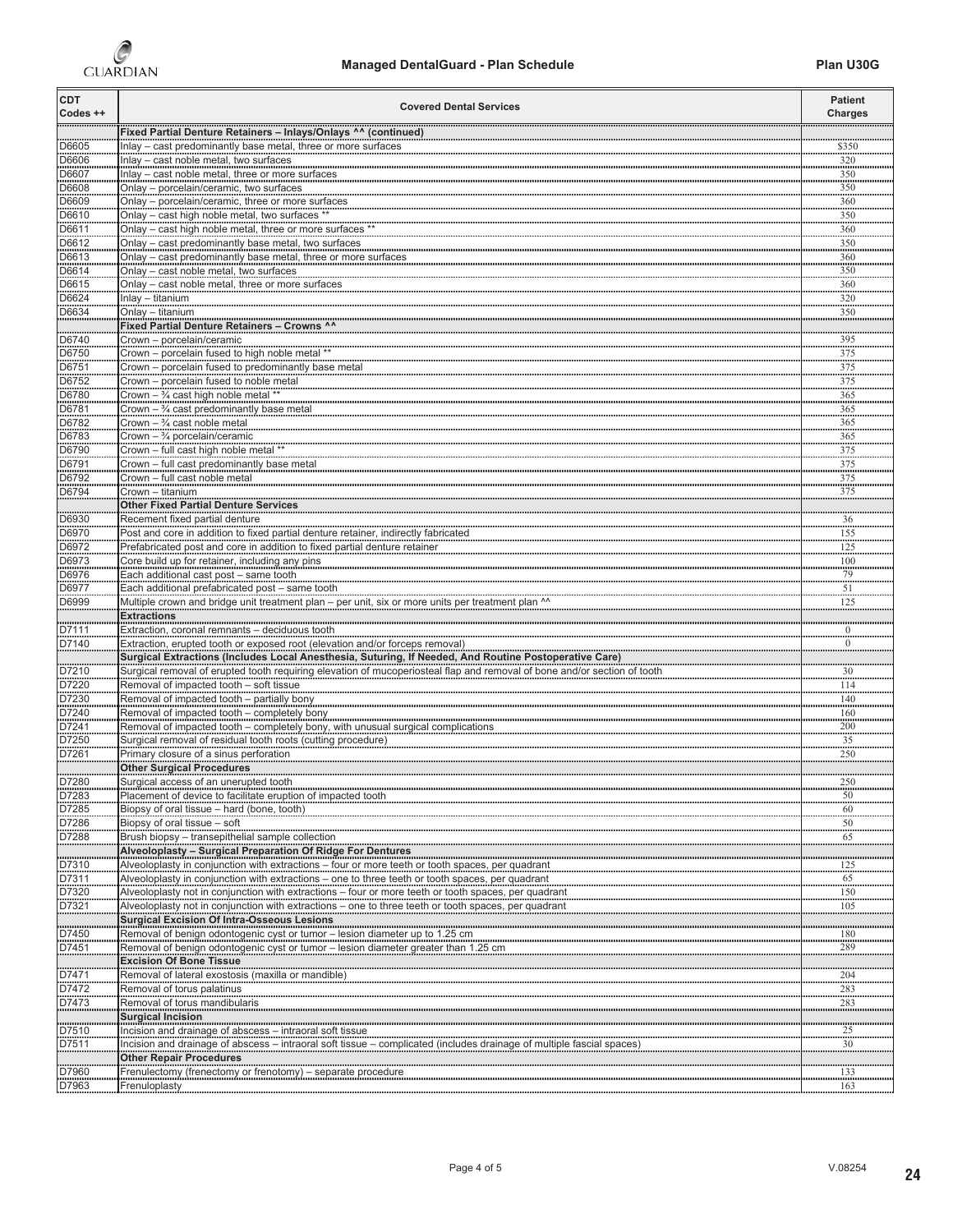

| <b>CDT</b><br>Codes ++ | <b>Covered Dental Services</b>                                                                                 | <b>Patient</b><br><b>Charges</b> |
|------------------------|----------------------------------------------------------------------------------------------------------------|----------------------------------|
|                        | <b>Unclassified Treatment</b>                                                                                  |                                  |
| D9110                  | Palliative (emergency) treatment of dental pain - minor procedure                                              |                                  |
| D9120                  | Fixed partial denture sectioning                                                                               |                                  |
| D9215                  | Local anesthesia                                                                                               |                                  |
| D9220                  | Deep sedation/general anesthesia - first 30 minutes +++                                                        | 195                              |
| D9221                  | Deep sedation/general anesthesia - each additional 15 minutes +++                                              | 75                               |
| D9241                  | Intravenous conscious sedation/analgesia - first 30 minutes +++                                                |                                  |
| D9242                  | Intravenous conscious sedation/analgesia - each additional 15 minutes +++                                      |                                  |
|                        | <b>Professional Consultation</b>                                                                               |                                  |
| D9310                  | Consultation (diagnostic service provided by dentist or physician other than practitioner providing treatment) |                                  |
|                        | <b>Professional Visits</b>                                                                                     |                                  |
| D9430                  | Office visit for observation (during regularly scheduled hours) - no other services performed                  |                                  |
| D9440                  | Office visit - after regularly scheduled hours                                                                 |                                  |
| D9450                  | Case presentation, detailed and extensive treatment planning                                                   |                                  |
|                        | <b>Miscellaneous Services</b>                                                                                  |                                  |
| D9951                  | Occlusal adjustment - limited                                                                                  |                                  |
| D9971                  | Odontoplasty - one to two teeth                                                                                |                                  |
| D9972                  | External bleaching - per arch                                                                                  | 65                               |
|                        | Broken appointment                                                                                             | 25                               |

*Current Dental Terminology (CDT)* © American Dental Association (ADA)

**+** The Patient Charges for codes D1110, D1120, D1203, D1204, D1206 and D4910 are limited to the first two services in any 12-month period. For each additional service in the same 12-month period, see codes D1999, D2999 and D4999 for the applicable Patient Charge.

**++** Covered Services are subject to exclusions, limitations and Plan provisions as described in Member's Plan booklet and the Manual (including the Quality Management retrospective review). Other codes may be used to describe Covered Services.

**\*** The Member will be responsible for the Office Visit Fee when the Plan Schedule suffix listed on the ID Card and Eligibility Report is an "M". The Plan will be responsible for the Office Visit Fee when the Plan Schedule suffix listed on the ID Card and Eligibility Report is a "G". The ID Card and Eligibility Report will indicate if the Office Visit Fee is \$5 or \$10.

**#** Routine prophylaxis or periodontal maintenance procedure - a total of four services in any 12-month period. One of the covered periodontal maintenance procedures may be performed by a participating periodontal Specialist if done within three to six months following completion of approved, active periodontal therapy (periodontal scaling and root planing or periodontal osseous surgery) by a participating periodontal Specialist. Active periodontal therapy includes periodontal scaling and root planing or periodontal osseous surgery.

**=** Fluoride Treatment - a total of four services in any 12-month period.

**^** Sealants are limited to permanent teeth up to the 16th birthday.

**\*\*** If high noble metal is used, there will be an additional Patient Charge for the actual cost of the high noble metal.

**^^** The Patient Charge for these services is per unit.

**+++** Procedure codes D9220, D9221, D9241 and D9242 are limited to a participating oral surgery Specialist. Additionally, these services are only covered in conjunction with other covered surgical services.

Underwritten by: (IL) - First Commonwealth Insurance Company, (MO) - First Commonwealth of Missouri, (IN) - First Commonwealth Limited Health Services Corporation, (MI) - First Commonwealth Inc., (CA) - Managed Dental Care, (TX) - Managed DentalGuard, Inc. (DHMO), (NJ) - Managed DentalGuard, Inc., (FL, NY) - The Guardian Life Insurance Company of America. All First Commonwealth, Managed DentalGuard, Inc., and Managed Dental Care entities referenced are wholly-owned subsidiaries of The Guardian Life Insurance Company of America. Limitations and exclusions apply. Plan documents are the final arbiter of coverage.

The Guardian Life Insurance Company of America, New York, NY 10004 2008-6567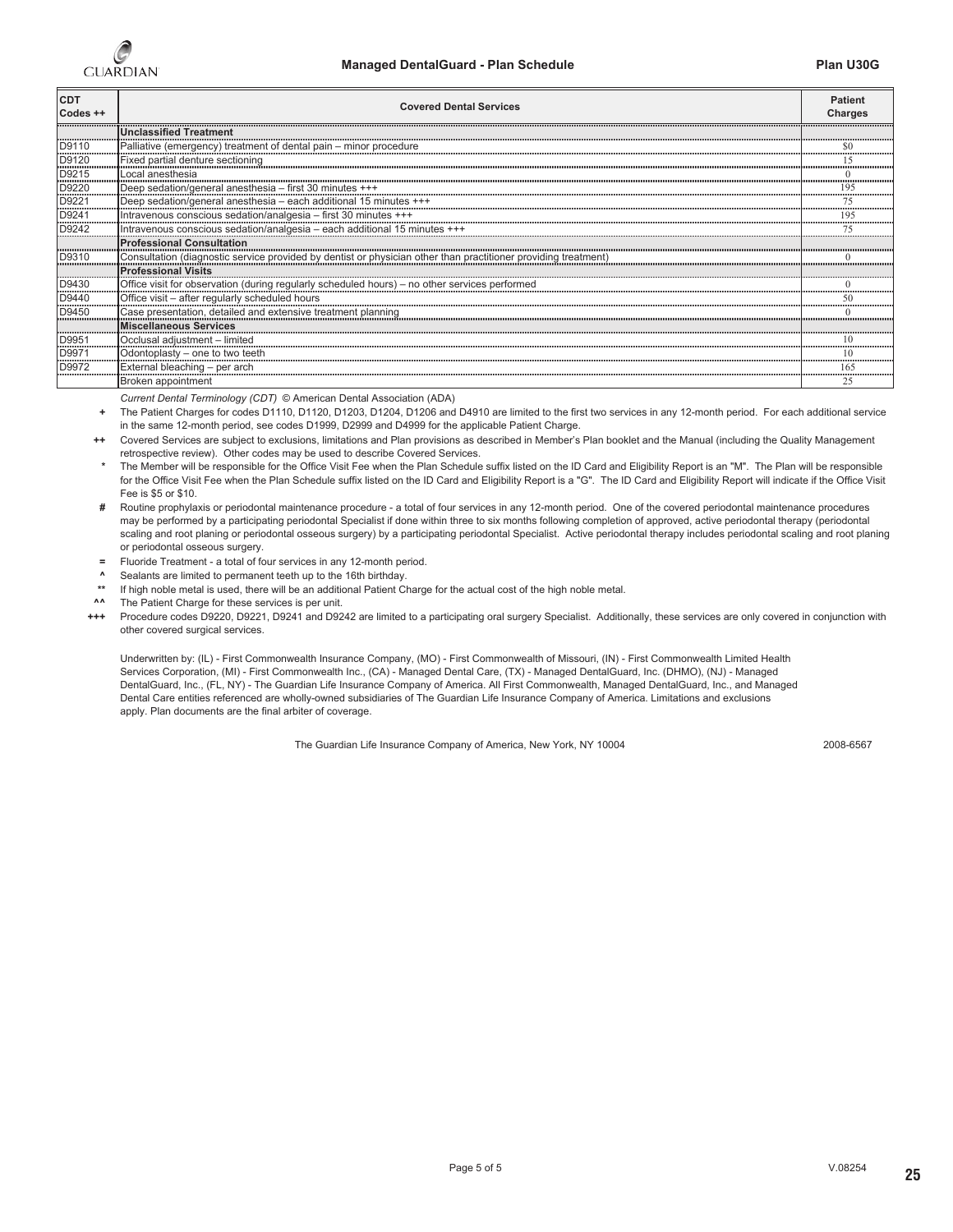## **Save Your Unused Claims Dollars For When You Need Them Most**

Guardian will roll over a portion of your unused annual maximum into your personal Maximum Rollover Account (MRA). If you reach your Plan Annual Maximum in future years, you can use money from your MRA. To qualify for an MRA, you must have a paid claim (not just a visit) and must not have exceeded the paid claims threshold during the benefit year. Your MRA may not exceed the MRA limit. You can view your annual MRA statement detailing your account and those of your dependents on www.GuardianAnytime.com.

*Please note that actual maximum limitations and thresholds vary by plan. Your plan may vary from the one used below as an example to illustrate how the Maximum Rollover functions.*

| Plan Annual Maximum*         | <b>Threshold</b>                                      | <b>Maximum Rollover Amount</b>                                      | <b>Maximum Rollover Account</b><br>Limit                                       |
|------------------------------|-------------------------------------------------------|---------------------------------------------------------------------|--------------------------------------------------------------------------------|
| \$5000                       | \$1000                                                | \$500                                                               | \$1500                                                                         |
| Maximum claims reimbursement | Claims amount that determines<br>rollover eligibility | Additional dollars added to Plan<br>Annual Maximum for future years | Plan Annual Maximum plus<br>Maximum Rollover cannot exceed<br>\$6,500 in total |

\* If a plan has a different annual maximum for PPO benefits vs. non-PPO benefits, (\$1500 PPO/\$1000 non-PPO for example) the non-PPO maximum determines the Maximum Rollover plan.

### **Heres how the benefits work:**

**YEAR ONE**: Jane starts with a \$5,000 Plan Annual Maximum. She submits \$150 in dental claims. Since she did not reach the \$1,000 Threshold, she receives a \$500 rollover that will be applied to Year Two.

**YEAR TWO**: Jane now has an increased Plan Annual Maximum of \$5,500. This year, she submits \$50 in claims and receives an additional \$500 rollover added to her Plan Annual Maximum.

**YEAR THREE**: Jane now has an increased Plan Annual Maximum of \$6,000. This year, she submits \$3,750 in claims. All claims are paid due to the amount accumulated in her Maximum Rollover Account.

**YEAR FOUR:** Jane's Plan Annual Maximum is \$5,250 (\$5,000 Plan Annual Maximum + \$250 remaining in her Maximum Rollover Account).



For Overview of your Dental Benefits, please see About Your Benefit Section of this Enrollment Booklet.

#### **NOTES:**

You and your insured dependents maintain separate MRAs based on your own claim activity. Each MRA may not exceed the MRA limit.

Cases on either a calendar year or policy year accumulation basis qualify for the Maximum Rollover feature. For calendar year cases with an effective date in October, November or December, the Maximum Rollover feature starts as of the first full benefit year. For example, if a plan starts in November of 2013, the claim activity in 2014 will be used and applied to MRAs for use in 2015.

Under either benefit year set up (calendar year or policy year), Maximum Rollover for new entrants joining with 3 months or less remaining in the benefit year, will not begin until the start of the next full benefit year. Maximum Rollover is deferred for members who have coverage of Major services deferred. For these members, Maximum Rollover starts when coverage of Major services starts, or the start of the next benefit year if 3 months or less remain until the next benefit year. (Actual eligibility timeframe may vary. See your Plan Details for the most accurate information.)

Guardian's Dental Insurance is underwritten and issued by The Guardian Life Insurance Company of America or its subsidiaries, New York, NY. Products are not available in all states. Policy limitations and exclusions apply. Optional riders and/or features may incur additional costs. Plan documents are the final arbiter of coverage. Policy Form #GP-1-DG2000, et al.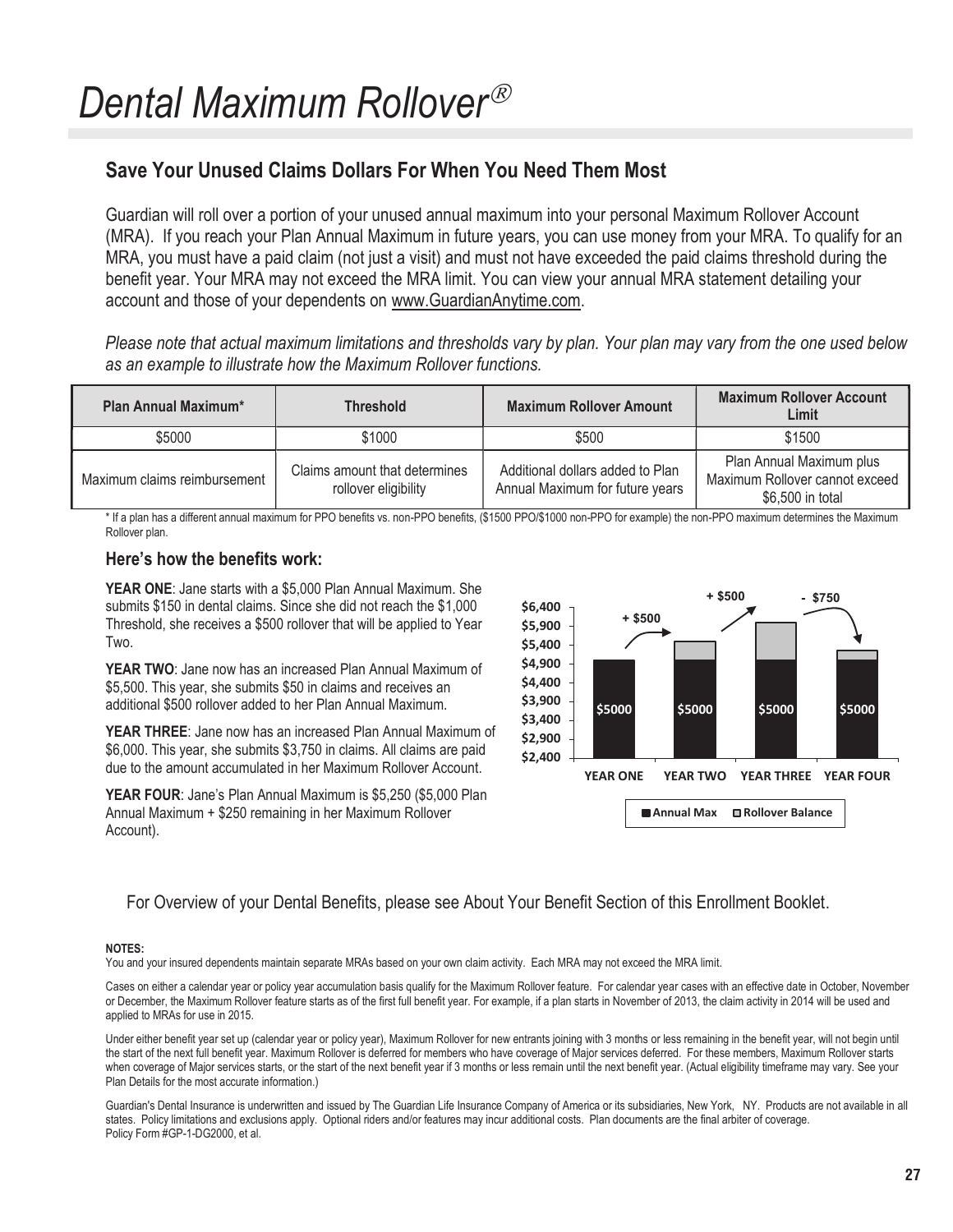

#### **NOTICE OF PRIVACY PRACTICES**

#### **THIS NOTICE DESCRIBES HOW MEDICAL INFORMATION ABOUT YOU MAY BE USED AND DISCLOSED AND HOW YOU CAN GET ACCESS TO THIS INFORMATION. PLEASE REVIEW IT CAREFULLY.**

#### Effective: 9/23/2013

This Notice of Privacy Practices describes how Guardian and its subsidiaries may use and disclose your Protected Health Information (PHI) in order to carry out treatment, payment and health care operations and for other purposes permitted or required by law.

Guardian is required by law to maintain the privacy of PHI and to provide you with notice of our legal duties and privacy practices concerning PHI. We are required to abide by the terms of this Notice so long as it remains in effect. We reserve the right to change the terms of this Notice of Privacy Practices as necessary and to make the new Notice effective for all PHI maintained by us. If we make material changes to our privacy practices, copies of revised notices will be made available on request and circulated as required by law. Copies of our current Notice may be obtained by contacting Guardian (using the information supplied below), or on our Web site at: www.GuardianLife.com/PrivacyPolicy

#### **What is Protected Health Information (PHI):**

PHI is individually identifiable information (including demographic information) relating to your health, to the health care provided to you or to payment for health care. PHI refers particularly to information acquired or maintained by us as a result of your having health coverage (including medical, dental, vision and LTC coverage).

#### **In What Ways may Guardian Use and Disclose your Protected Health Information (PHI):**

Guardian has the right to use or disclose your PHI without your written authorization to assist in your treatment, to facilitate payment and for health care operations purposes. There are certain circumstances where we are required by law to use or disclose your PHI. And there are other purposes, listed below, where we are permitted to use or disclose your PHI without further authorization from you. Please note that examples are provided for illustrative purposes only and are not intended to indicate every use or disclosure that may be made for a particular purpose.

#### Guardian has the right to use or disclose your PHI for the following purposes:

Treatment. Guardian may use and disclose your PHI to assist your health care providers in your diagnosis and treatment. For example, we may disclose your PHI to providers to supply information about alternative treatments.

Payment. Guardian may use and disclose your PHI in order to pay for the services and resources you may receive. For example, we may disclose your PHI for payment purposes to a health care provider or a health plan. Such purposes may include: ascertaining your range of benefits; certifying that you received treatment; requesting details regarding your treatment to determine if your benefits will cover, or pay for, your treatment.

Health Care Operations. Guardian may use and disclose your PHI to perform health care operations. For example, we may use your PHI for underwriting and premium rating purposes.

Appointment Reminders. Guardian may use and disclose your PHI to contact you and remind you of appointments.

Health Related Benefits and Services. Guardian may use and disclose PHI to inform you of health related benefits or services that may be of interest to you.

Plan Sponsors. Guardian may use or disclose PHI to the plan sponsor of your group health plan to permit the plan sponsor to perform plan administration functions. For example, a plan may contact us regarding benefits, service or coverage issues. We may also disclose summary health information about the enrollees in your group health plan to the plan sponsor so that the sponsor can obtain premium bids for health insurance coverage, or to decide whether to modify, amend or terminate your group health plan.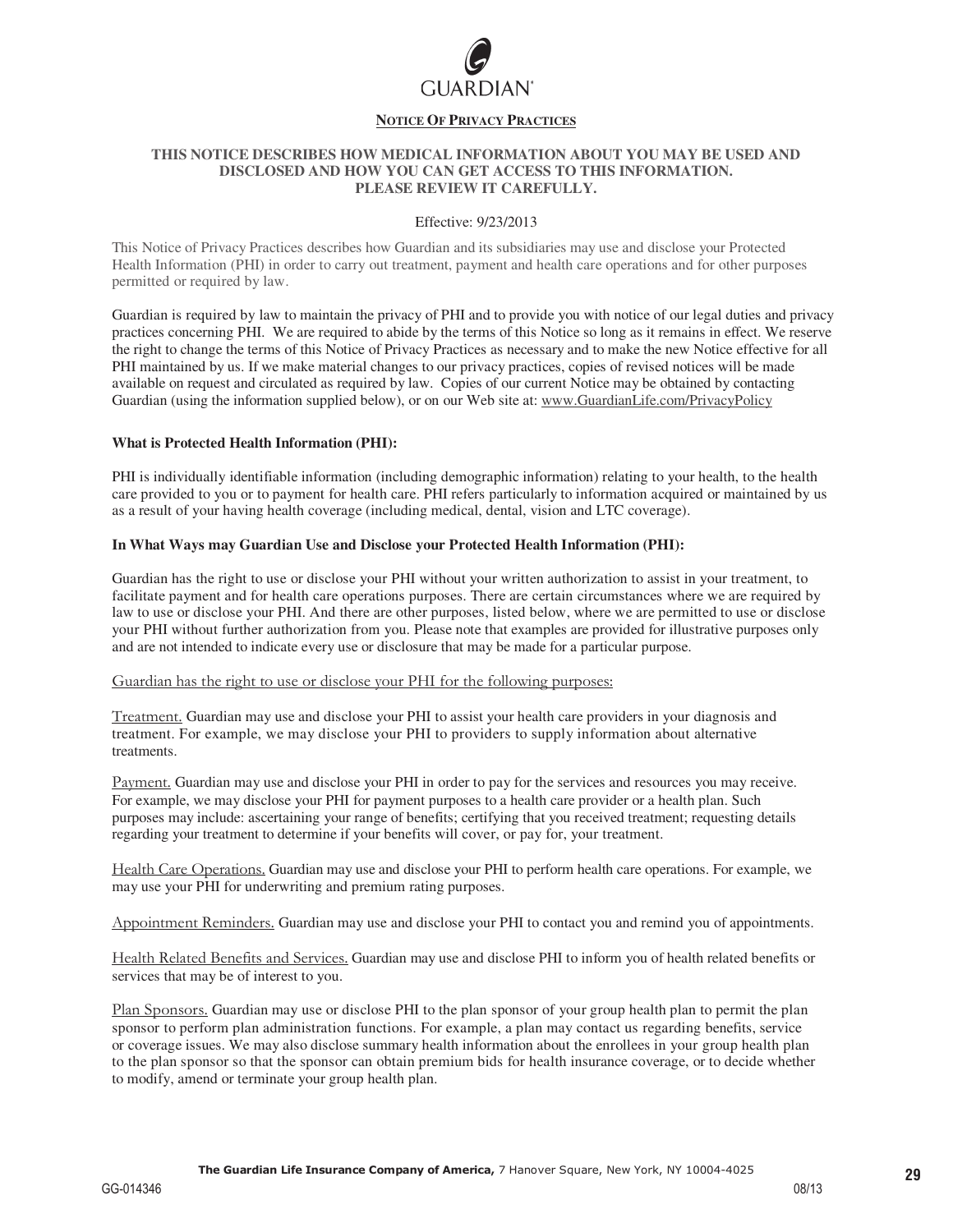#### Guardian is required to use or disclose your PHI:

- To you or your personal representative (someone with the legal right to act for you);
- To the Secretary of the Department of Health and Human Services, when conducting a compliance investigation, review or enforcement action; and
- Where otherwise required by law.

#### Guardian is Required to Notify You of any Breaches of Your PHI.

Although Guardian takes reasonable, industry-standard measures to protect your PHI, should a breach occur, Guardian is required by law to notify affected individuals. A breach means the acquisition, access, use, or disclosure of PHI in a manner not permitted by law that compromises the security or privacy of the PHI.

#### Other Uses and Disclosures.

Guardian may also use and disclose your PHI for the following purposes without your authorization:

- We may disclose your PHI to persons involved in your care, such as a family member or close personal friend, when you are incapacitated, during an emergency or when permitted by law.
- We may disclose your PHI for public health activities, such as reporting of disease, injury, birth and death, and for public health investigations.
- We may disclose your PHI to the proper authorities if we suspect child abuse or neglect; we may also disclose your PHI if we believe you to be a victim of abuse, neglect, or domestic violence.
- We may disclose your PHI to a government oversight agency authorized by law to conducting audits, investigations, or civil or criminal proceedings.
- We may disclose your PHI in the course of a judicial or administrative proceeding (e.g., to respond to a subpoena or discovery request).
- We may disclose your PHI to the proper authorities for law enforcement purposes.
- We may disclose your PHI to coroners, medical examiners, and/or funeral directors consistent with law.
- We may use or disclose your PHI for organ or tissue donation.
- We may use or disclose your PHI for research purposes, but only as permitted by law.
- We may use or disclose PHI to avert a serious threat to health or safety.
- We may use or disclose your PHI if you are a member of the military as required by armed forces services, and we may also disclose your PHI for other specialized government functions such as national security or intelligence activities.
- We may disclose your PHI to comply with workers' compensation and other similar programs.
- We may disclose your PHI to third party business associates that perform services for us, or on our behalf (e.g. vendors).
- Guardian may use and disclose your PHI to federal officials for intelligence and national security activities authorized by law. We also may disclose your PHI to authorized federal officials in order to protect the President, other officials or foreign heads of state, or to conduct investigations authorized by law.
- We may disclose your PHI to correctional institutions or law enforcement officials if you are an inmate or under the custody of a law enforcement official (e.g., for the institution to provide you with health care services, for the safety and security of the institution, and/or to protect your health and safety or the health and safety of other individuals).
- We may disclose your PHI to your employer under limited circumstances related primarily to workplace injury or illness or medical surveillance.

#### **Your Rights with Regard to Your Protected Health Information (PHI):**

Your Authorization for Other Uses and Disclosures. Other than for the purposes described above, or as otherwise permitted by law, Guardian must obtain your written authorization to use or disclosure your PHI. You have the right to revoke that authorization in writing except to the extent that: (i) we have taken action in reliance upon the authorization prior to your written revocation, (ii) you were required to give us your authorization as a condition of obtaining coverage, or (iii) and we have the right, under other law, to contest a claim under the coverage or the coverage itself.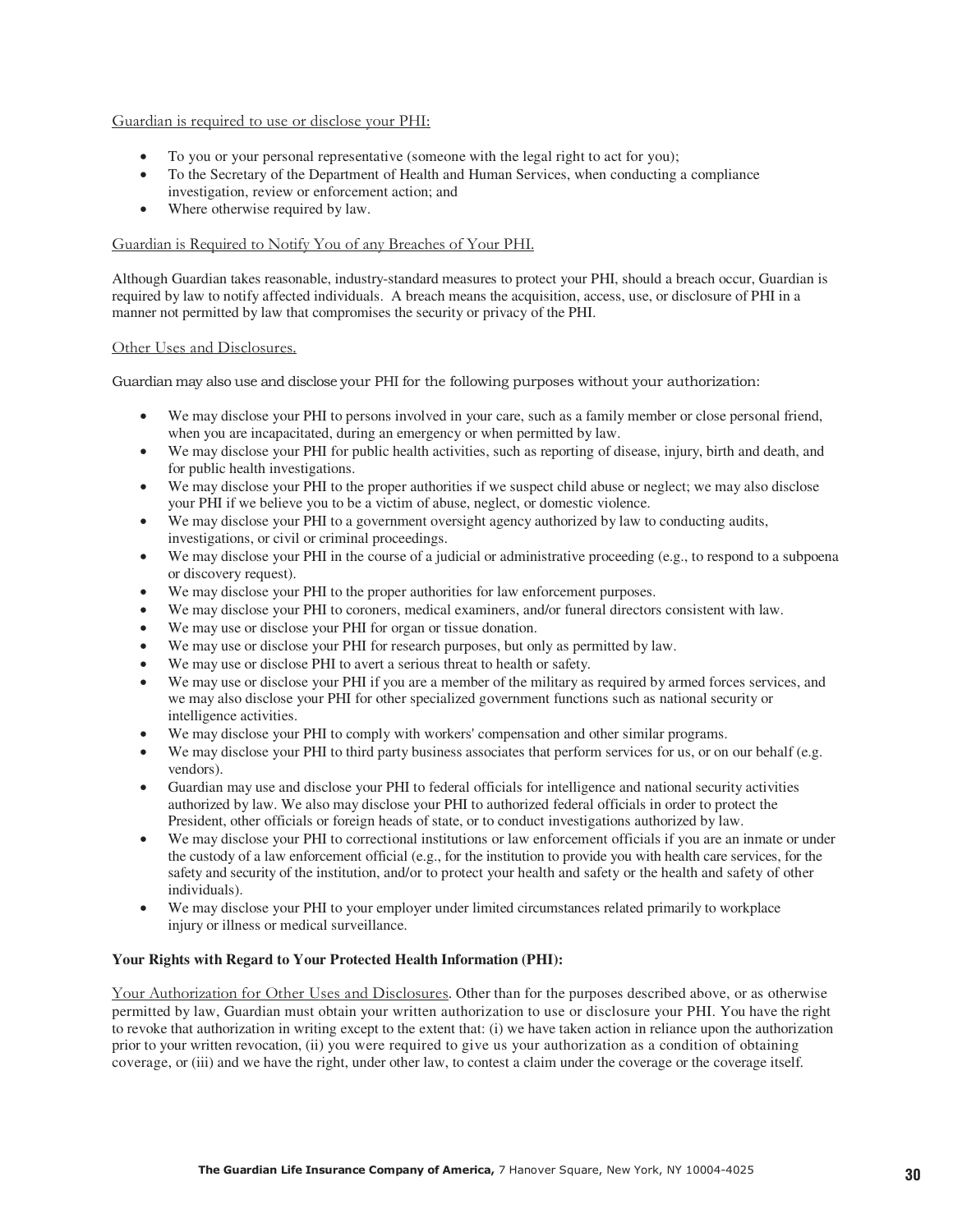Under federal and state law, certain kinds of PHI will require enhanced privacy protections. These forms of PHI include information pertaining to:

- HIV/AIDS testing, diagnosis or treatment
- Venereal and /or communicable Disease(s)
- Genetic Testing
- Alcohol and drug abuse prevention, treatment and referral
- Psychotherapy notes

We will only disclose these types of delineated information when permitted or required by law or upon your prior written authorization.

Your Right to an Accounting of Disclosures. An 'accounting of disclosures' is a list of the disclosures we have made, if any, of your PHI. You have the right to receive an accounting of certain disclosures of your PHI that were made by us. This right applies to disclosures for purposes other than those made to carry out treatment, payment and health care operations as described in this notice. It excludes disclosures made to you, or those made for notification purposes.

We ask that you submit your request in writing. Your request must state a requested time period not more than six years prior to the date when you make your request. Your request should indicate in what form you want the list (e.g., paper, electronically).

Your Right to Obtain a Paper Copy of This Notice. You have a right to request a paper copy of this notice even if you have previously agreed to accept this notice electronically.

Your Right to File a Complaint. If you believe your privacy rights have been violated, you may file a complaint with the U.S. Secretary of Health and Human Services. If you wish to file a complaint with Guardian, you may do so using the contact information below. You will not be penalized for filing a complaint.

Any exercise of the Rights designated below must be submitted to the Guardian in writing. Guardian may charge for reasonable costs associated with complying with your requests; in such a case, we will notify you of the cost involved and provide you the opportunity to modify your request before any costs are incurred.

Your Right to Request Restrictions. You have the right to request a restriction on the PHI we use or disclose about you for treatment, payment or health care operations as described in this notice. You also have the right to request a restriction on the medical information we disclose about you to someone who is involved in your care or the payment for your care.

Guardian is not required to agree to your request; however, if we do agree, we will comply with your request until we receive notice from you that you no longer want the restriction to apply (except as required by law or in emergency situations). Your request must describe in a clear and concise manner: (a) the information you wish restricted; (b) whether you are requesting to limit Guardian's use, disclosure or both; and (c) to whom you want the limits to apply.

Your Right to Request Confidential Communications. You have the right to request that Guardian communicate with you about your PHI be in a particular manner or at a certain location. For example, you may ask that we contact you at work rather than at home. We are required to accommodate all reasonable requests made in writing, when such requests clearly state that your life could be endangered by the disclosure of all or part of your PHI.

Your Right to Amend Your PHI If you feel that any PHI about you, which is maintained by Guardian, is inaccurate or incomplete, you have the right to request that such PHI be amended or corrected. Within your written request, you must provide a reason in support of your request. Guardian reserves the right to deny your request if: (i) the PHI was not created by Guardian, unless the person or entity that created the information is no longer available to amend it (ii) if we do not maintain the PHI at issue (iii) if you would not be permitted to inspect and copy the PHI at issue or (iv) if the PHI we maintain about you is accurate and complete. If we deny your request, you may submit a written statement of your disagreement to us, and we will record it with your health information.

Your Right to Access to Your PHI. You have the right to inspect and obtain a copy of your PHI that we maintain in designated record sets. Under certain circumstances, we may deny your request to inspect and copy your PHI. In an instance where you are denied access and have a right to have that determination reviewed, a licensed health care professional chosen by Guardian will review your request and the denial. The person conducting the review will not be the person who denied your request. Guardian promises to comply with the outcome of the review.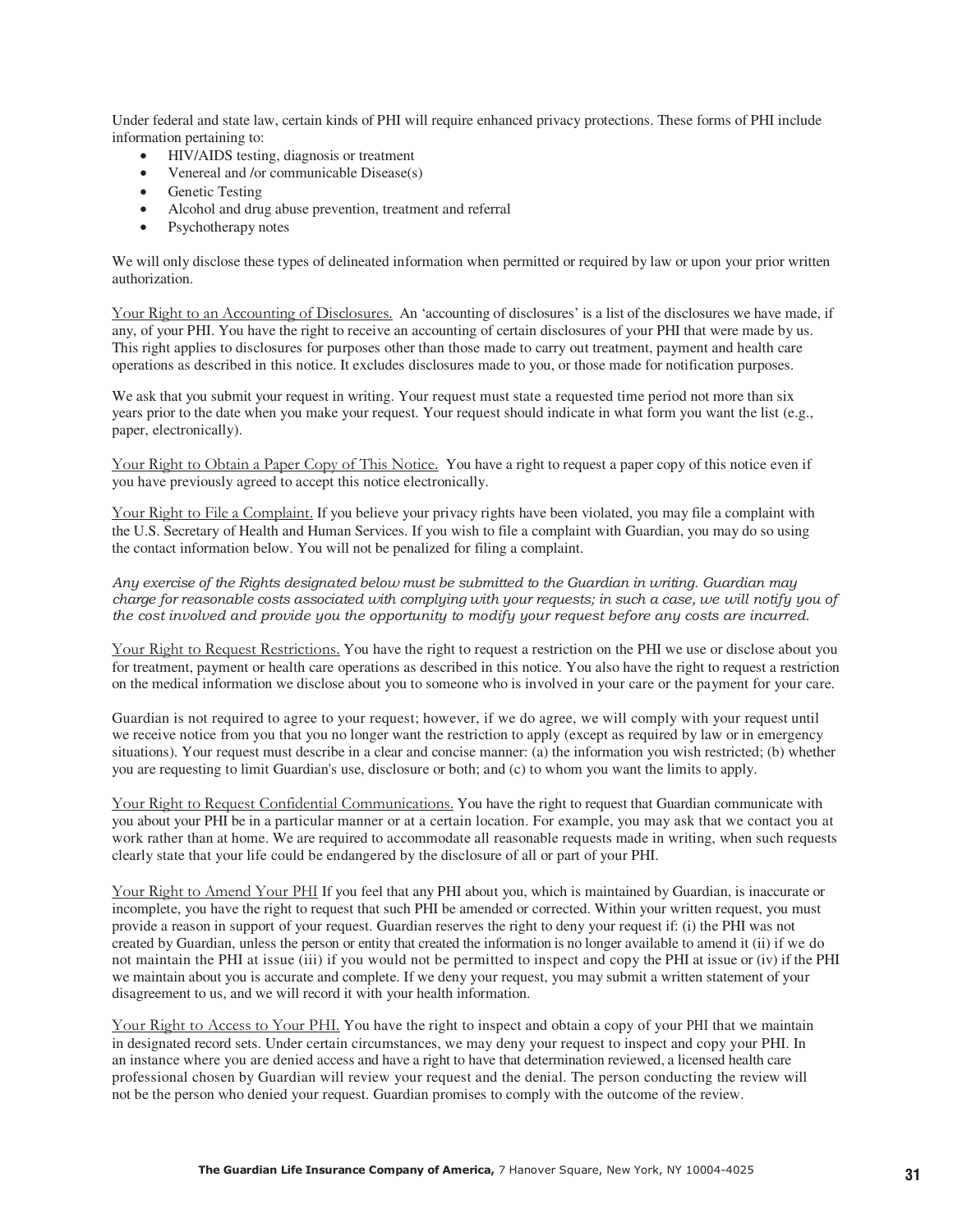#### **How to Contact Us:**

If you have any questions about this Notice or need further information about matters covered in this Notice, please call the toll-free number on the back of your Guardian ID card. If you are a broker please call 800-627-4200. All others please contact us at 800-541-7846. You can also write to us with your questions, or to exercise any of your rights, at the address below:

| Attention: | Guardian Corporate Privacy Officer<br><b>National Operations</b>                                       |
|------------|--------------------------------------------------------------------------------------------------------|
| Address:   | The Guardian Life Insurance Company of America<br>Group Quality Assurance - Northeast<br>P.O. Box 2457 |
|            | Spokane, WA 99210-2457                                                                                 |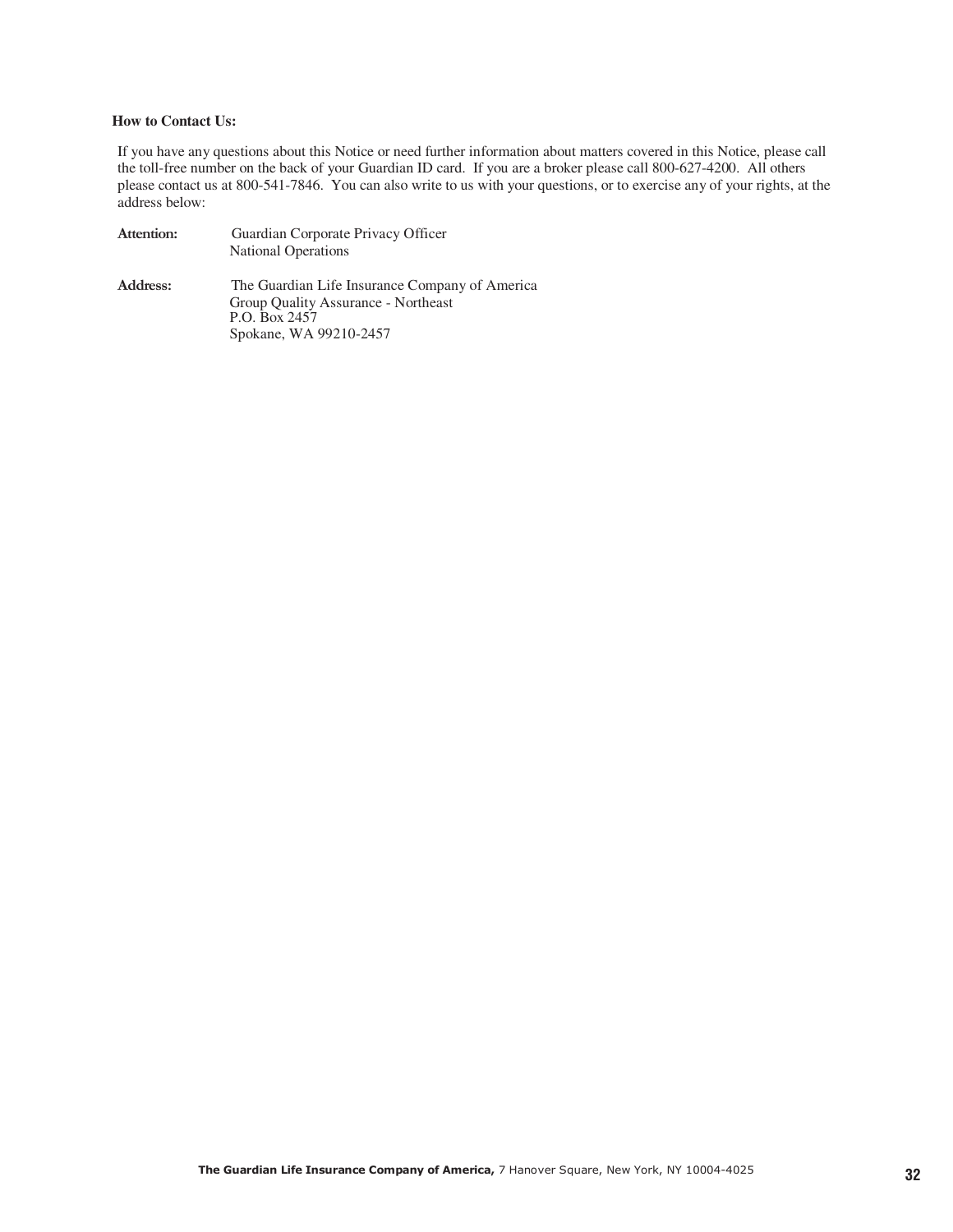

**The Guardian Life Insurance Company of America**<br>The Guardian Life Insurance company of America underwrites group term life, accidental death and dismemberment,<br>Short term disability, Long term disability, critical illness

**Managed DentalGuard, Inc.,** a subsidiary of The Guardian Life Insurance Company of America Managed DentalGuard, Inc., underwrites group pre-paid dental coverages.

|                                                                                                                                                                                                                                                                                                                                                                                                                                                   | Lexington, KY 40512          |                                                                                                                       |                                      | Please print clearly and mark carefully. |                                                                                     |                                                   |
|---------------------------------------------------------------------------------------------------------------------------------------------------------------------------------------------------------------------------------------------------------------------------------------------------------------------------------------------------------------------------------------------------------------------------------------------------|------------------------------|-----------------------------------------------------------------------------------------------------------------------|--------------------------------------|------------------------------------------|-------------------------------------------------------------------------------------|---------------------------------------------------|
| Employer Name: CITY OF COPPELL                                                                                                                                                                                                                                                                                                                                                                                                                    |                              |                                                                                                                       | Group Plan Number: 00459930          |                                          |                                                                                     | Benefits Effective:___________________            |
| PLEASE CHECK APPROPRIATE BOX □ Initial Enrollment<br>$\Box$ Increase Amount                                                                                                                                                                                                                                                                                                                                                                       | <b>Example Status Change</b> | $\Box$ Re-Enrollment                                                                                                  |                                      | $\Box$ Add Employee/Dependents           | □ Drop/Refuse Coverage                                                              | $\Box$ Information Change                         |
| Class: ALL ELIGIBLE FULL TIME<br><b>EMPLOYEES WORKING AT LEAST</b>                                                                                                                                                                                                                                                                                                                                                                                | Division: Division:          |                                                                                                                       |                                      | Subtotal Code: Management Code:          |                                                                                     | (Please obtain this from your Employer)           |
| <b>About You:</b><br>First, MI, Last Name:                                                                                                                                                                                                                                                                                                                                                                                                        |                              |                                                                                                                       |                                      |                                          | <b>Social Security Number</b>                                                       |                                                   |
| Address                                                                                                                                                                                                                                                                                                                                                                                                                                           |                              | City                                                                                                                  |                                      |                                          | State                                                                               | Zip                                               |
| Gender: $\square$ M $\square$ F                                                                                                                                                                                                                                                                                                                                                                                                                   |                              | Date of Birth (mm-dd-yy): ______ - _____ - ______                                                                     |                                      | Phone: (                                 | $\lambda$                                                                           |                                                   |
| Email Address:                                                                                                                                                                                                                                                                                                                                                                                                                                    |                              | Are you married or do you have a spouse? □ Yes □ No<br>Do you have children or other dependents? $\Box$ Yes $\Box$ No |                                      |                                          | Date of marriage/union: - - -<br>Placement date of adopted child: ______-__________ |                                                   |
| <b>About Your Job:</b>                                                                                                                                                                                                                                                                                                                                                                                                                            |                              |                                                                                                                       | Hours worked per week: _________     |                                          | Job Title:                                                                          |                                                   |
|                                                                                                                                                                                                                                                                                                                                                                                                                                                   |                              |                                                                                                                       |                                      |                                          |                                                                                     |                                                   |
| Work Status:                                                                                                                                                                                                                                                                                                                                                                                                                                      |                              |                                                                                                                       |                                      |                                          |                                                                                     |                                                   |
| $\Box$ Active $\Box$ Retired $\Box$ Cobra/State Continuation                                                                                                                                                                                                                                                                                                                                                                                      |                              | Date of full time hire: $\frac{1}{\sqrt{2}}$ - $\frac{1}{\sqrt{2}}$ - $\frac{1}{\sqrt{2}}$                            |                                      |                                          |                                                                                     |                                                   |
| About Your Family: Please include the names of the dependents you wish to enroll for coverage. A dependent is a person that you,<br>as a taxpayer, claim; who relies on you for financial support; and for whom you qualify for a dependent tax exemption. Dependent<br>tax exemptions are subject to IRS rules and regulations. Additional information may be required for non-standard dependents such<br>as a grandchild, a niece or a nephew. |                              |                                                                                                                       |                                      |                                          |                                                                                     |                                                   |
| Spouse (First, MI, Last Name)                                                                                                                                                                                                                                                                                                                                                                                                                     |                              |                                                                                                                       | Gender                               | <b>Social Security Number</b>            |                                                                                     |                                                   |
| Address/City/State/Zip:                                                                                                                                                                                                                                                                                                                                                                                                                           |                              |                                                                                                                       | $\Box M \Box F$                      | Date of Birth (mm-dd-yyyy)               |                                                                                     |                                                   |
| Phone: $( )$ -                                                                                                                                                                                                                                                                                                                                                                                                                                    |                              |                                                                                                                       |                                      |                                          |                                                                                     |                                                   |
| Child/Dependent 1:                                                                                                                                                                                                                                                                                                                                                                                                                                |                              |                                                                                                                       | Add O Drop Gender                    | <b>Social Security Number</b>            | Status (check all that apply)                                                       |                                                   |
| Address/City/State/Zip:                                                                                                                                                                                                                                                                                                                                                                                                                           |                              |                                                                                                                       | $\Box M \Box F$                      |                                          | $\Box$ Non standard dependent                                                       | $\Box$ Student (post high school) $\Box$ Disabled |
| Phone: $( )$ -                                                                                                                                                                                                                                                                                                                                                                                                                                    |                              |                                                                                                                       |                                      | Date of Birth (mm-dd-yyyy)               |                                                                                     |                                                   |
| Child/Dependent 2:                                                                                                                                                                                                                                                                                                                                                                                                                                |                              |                                                                                                                       | Add O Drop Gender<br>$\Box M \Box F$ | Social Security Number                   | Status (check all that apply)<br>$\Box$ Non standard dependent                      | $\Box$ Student (post high school) $\Box$ Disabled |
| Address/City/State/Zip:                                                                                                                                                                                                                                                                                                                                                                                                                           |                              |                                                                                                                       |                                      | Date of Birth (mm-dd-yyyy)               |                                                                                     |                                                   |

www.guardianlife.com 1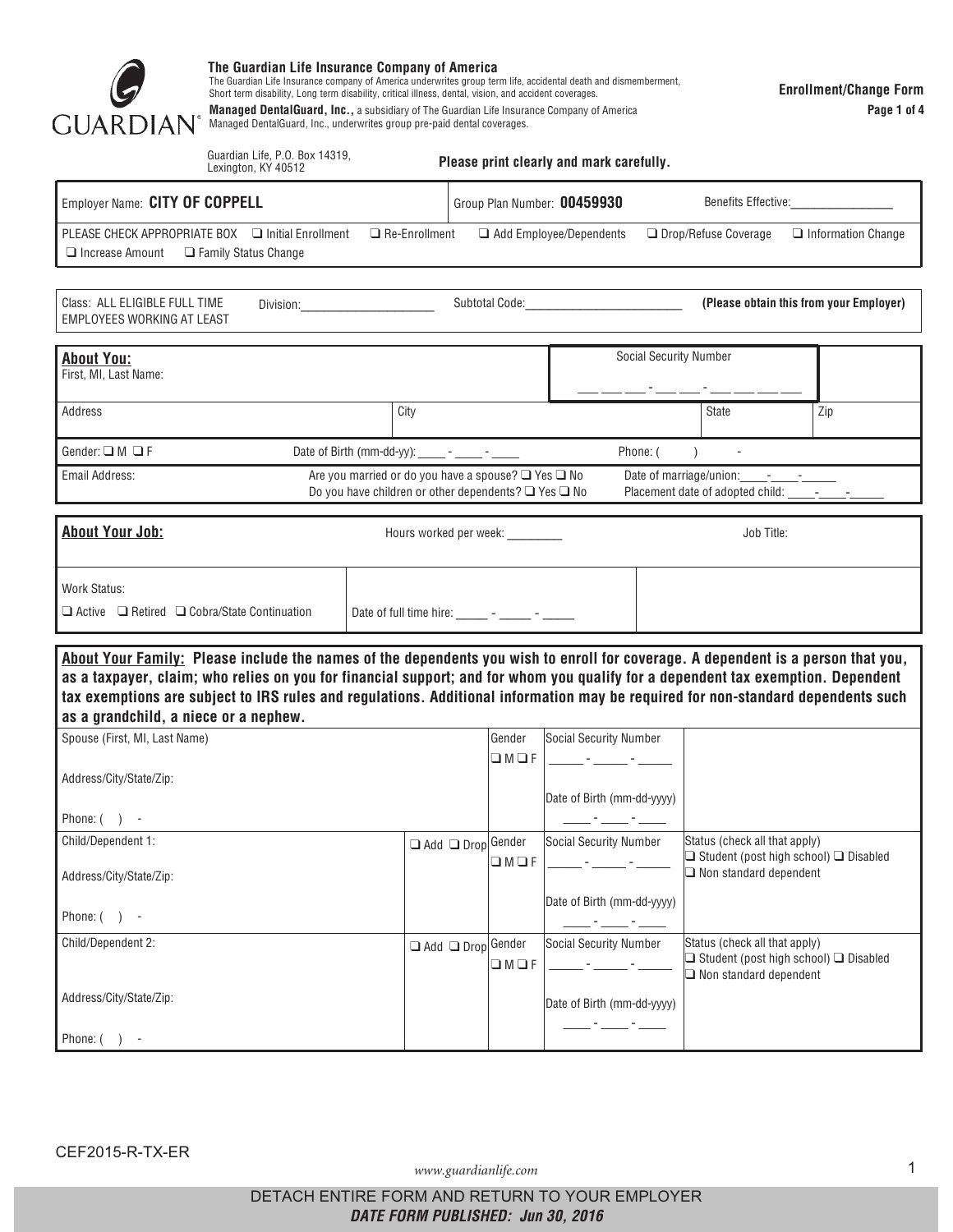| Dron Coverage:                         |                               |                 | Coverage Reing Dronned:    |                                                                                    |
|----------------------------------------|-------------------------------|-----------------|----------------------------|------------------------------------------------------------------------------------|
| Phone: ( )<br>$\overline{\phantom{a}}$ |                               |                 | Date of Birth (mm-dd-yyyy) |                                                                                    |
| Address/City/State/Zip:                |                               | $\Box M \Box F$ |                            | $\Box$ Student (post high school) $\Box$ Disabled<br>$\Box$ Non standard dependent |
| Child/Dependent 4:                     | $\Box$ Add $\Box$ Drop Gender |                 | Social Security Number     | Status (check all that apply)                                                      |
| Phone: ( )                             |                               |                 |                            |                                                                                    |
|                                        |                               |                 | Date of Birth (mm-dd-yyyy) |                                                                                    |
| Address/City/State/Zip:                |                               | $\Box M \Box F$ |                            | $\Box$ Student (post high school) $\Box$ Disabled<br>$\Box$ Non standard dependent |
| Child/Dependent 3:                     | Add O Drop Gender             |                 | Social Security Number     | Status (check all that apply)                                                      |

| <b>Drop Coverage:</b>                                                                                                                                                                                                                | <b>Coverage Being Dropped:</b>                                                                                                                                                                                        |  |  |
|--------------------------------------------------------------------------------------------------------------------------------------------------------------------------------------------------------------------------------------|-----------------------------------------------------------------------------------------------------------------------------------------------------------------------------------------------------------------------|--|--|
| $\Box$ Drop Employee $\Box$ Drop Dependents<br>The date of withdrawal cannot be prior to the date this form is completed<br>and signed.<br>$\Box$ Termination of Employment $\Box$ Retirement<br>Q Other Event: ____________________ | $\Box$ Dental<br>$\Box$ Employee $\Box$ Spouse $\Box$ Child(ren)                                                                                                                                                      |  |  |
| <b>Loss Of Other Coverage:</b><br>and/or my dependents were previously covered under another insurance<br>plan. Loss of coverage was due to:<br><b>Coverage Lost</b> □ Dental                                                        | I have been offered the above coverage(s) and wish to drop enrollment for the following<br>reasons:<br>$\Box$ Covered under another insurance plan<br>$\Box$ Other $\Box$<br>(additional information may be required) |  |  |

| Dental Coverage: You must be enrolled to cover your dependents. Check only one box.                      |               |             |                                           |                                                                                                                                |  |  |  |
|----------------------------------------------------------------------------------------------------------|---------------|-------------|-------------------------------------------|--------------------------------------------------------------------------------------------------------------------------------|--|--|--|
|                                                                                                          | Employee Only | EE & Spouse | EE &                                      | EE, Spouse &                                                                                                                   |  |  |  |
|                                                                                                          |               |             | Dependent/Child(ren) Dependent/Child(ren) |                                                                                                                                |  |  |  |
| Option 1: DHMO                                                                                           |               |             |                                           |                                                                                                                                |  |  |  |
| Option 2: PPO                                                                                            |               |             |                                           |                                                                                                                                |  |  |  |
| Employee                                                                                                 |               | Spouse      |                                           | Please visit quardianlife.com for a list of providers. If you do not select a PCD, one will be assigned for you.<br>Child(ren) |  |  |  |
|                                                                                                          |               |             |                                           |                                                                                                                                |  |  |  |
| $\Box$ I do not want this coverage. If you do not want this Dental Coverage, please mark all that apply: |               |             |                                           |                                                                                                                                |  |  |  |
| $\Box$ I am covered under another Dental plan                                                            |               |             |                                           |                                                                                                                                |  |  |  |
| $\Box$ My spouse is covered under another Dental plan                                                    |               |             |                                           |                                                                                                                                |  |  |  |
| $\Box$ My dependents are covered under another Dental plan                                               |               |             |                                           |                                                                                                                                |  |  |  |

#### **Signature**

- l I understand that my dependent(s) cannot be enrolled for a coverage if I am not enrolled for that coverage.
- l Submission of this form does not guarantee coverage. Among other things, coverage is contingent upon underwriting approval and meeting the applicable eligibility requirements as set forth in the applicable benefit booklet.
- l If coverage is waived and you later decide to enroll, late entrant penalties may apply. You may also have to provide, at your own expense, proof of each person's insurability. Guardian or its designee has the right to reject your request.
- l Plan design limitations and exclusions may apply. For complete details of coverage, please refer to your benefit booklet. State limitations may apply.
- $\bullet$  I hereby apply for the group benefit(s) that I have chosen above.
- l I understand that I must meet eligibility requirements for all coverages that I have chosen above.
- I agree that my employer may deduct premiums from my pay if they are required for the coverage I have chosen above.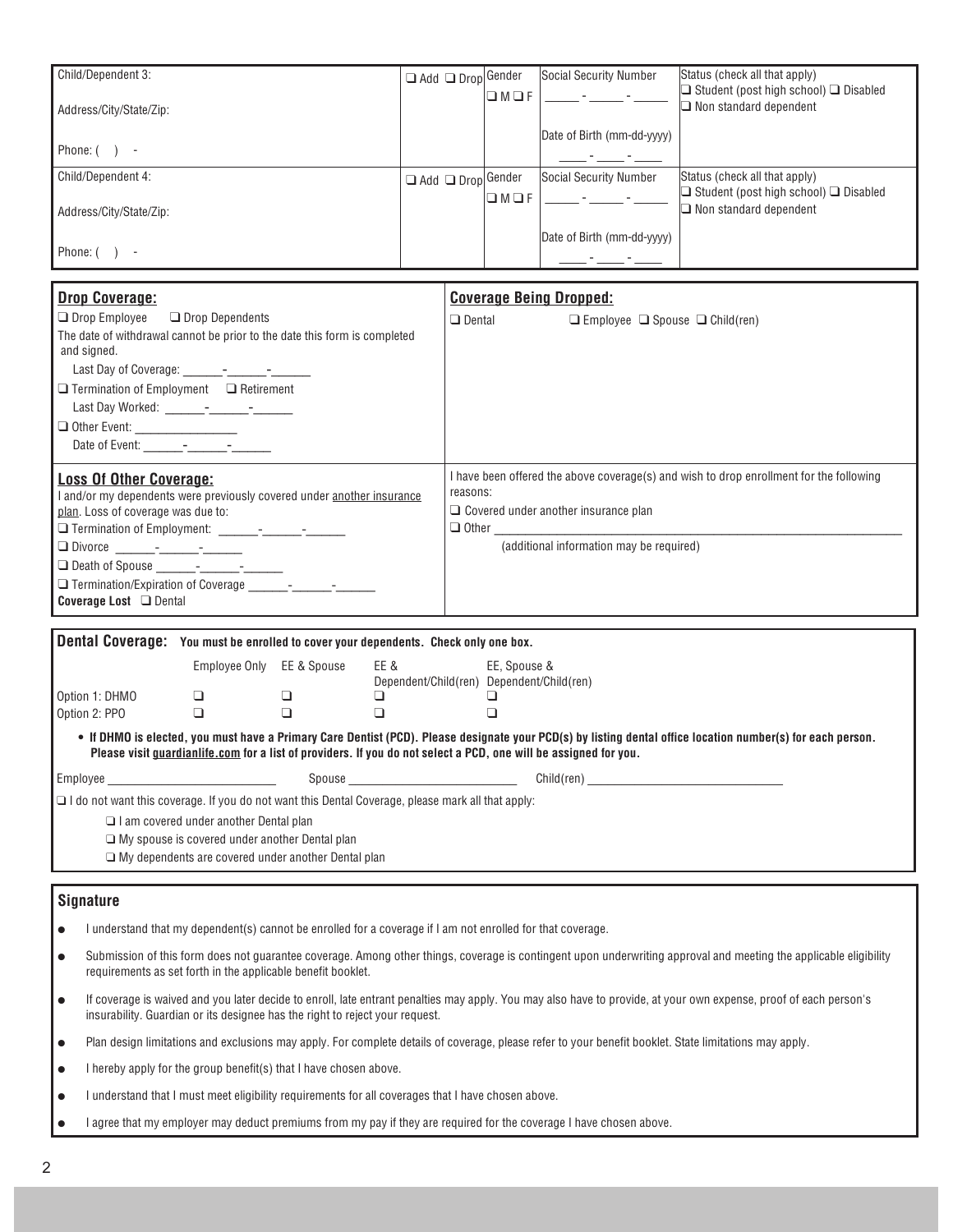- l I acknowledge and consent to receiving electronic copies of applicable insurance related documents, in lieu of paper copies, to the extent permitted by applicable law. I may change this election only by providing thirty (30) day prior written notice.
- l **I attest that the information provided above is true and correct to the best of my knowledge.**

**Any person who with intent to defraud any insurance company or other person files an application for insurance or statements of claim containing any materially, false information or conceals for purpose of misleading information concerning any fact material thereto, commits a fraudulent insurance act, which is a crime, and may also be subject to civil penalties, or denial of insurance benefits.**

**The state in which you reside may have a specific state fraud warning. Please refer to the attached Fraud Warning Statements page.**

**The laws of New York require the following statement appear: If you are not a resident of New York this statement does not apply to you: Any person who knowingly and with intent to defraud any insurance company or other person files an application for insurance or statement of claim containing any materially false information, or conceals for the purpose of misleading, information concerning any fact material thereto, commits a fraudulent insurance act, which is a crime, and shall also be subject to a civil penalty not to exceed five thousand dollars and the stated value of the claim for each such violation. (Does not apply to Life Insurance.)**

**SIGNATURE OF EMPLOYEE X** \_\_\_\_\_\_\_\_\_\_\_\_\_\_\_\_\_\_\_\_\_\_\_\_\_\_\_\_\_\_\_\_\_\_\_\_\_\_\_\_\_\_\_ **DATE** \_\_\_\_\_\_\_\_\_\_\_\_\_\_\_\_\_\_\_\_\_\_

Enrollment Kit 00459930, 0001, EN

#### **Fraud Warning Statements**

#### **The laws of several states require the following statements to appear on the enrollment form:**

**Alabama:** Any person who knowingly presents a false or fraudulent claim for payment of a loss or benefit or who knowingly presents false information in an application for insurance is guilty of a crime and may be subject to restitution fines or confinement in prison, or any combination thereof.

**Arizona:** For your protection Arizona law requires the following statement to appear on this form. Any person who knowingly presents a false or fraudulent claim for payment of a loss is subject to criminal and civil penalties.

**California:** For your protection California law requires the following to appear on this form: The falsity of any statement in the application shall not bar the right to recovery under the policy unless such false statement was made with actual intent to deceive or unless it materially affected either the acceptance of the risk or the hazard assumed by the insurer.

**Colorado:** It is unlawful to knowingly provide false, incomplete, or misleading facts or information to an insurance company for the purpose of defrauding or attempting to defraud the company. Penalties may include imprisonment, fines, denial of insurance, and civil damages. Any insurance company or agent of an insurance company who knowingly provides false, incomplete, or misleading facts or information to a policy holder or claimant for the purpose of defrauding or attempting to defraud the policy holder or claimant with regard to a settlement or award payable from insurance proceeds shall be reported to the Colorado Division of Insurance within the Department of Regulatory Agencies.

**Connecticut, Iowa, Nebraska, and Oregon:** Any person who knowingly, and with intent to defraud any insurance company or other person, files an application of insurance or statement of claim containing any materially false information or conceals, for the purpose of misleading, information concerning any fact material thereto, may be guilty of a fraudulent insurance act, which may be a crime, and may also be subject to civil penalties.

**Delaware, Indiana and Oklahoma:** WARNING: Any person who knowingly, and with intent to injure, defraud or deceive any insurer, makes any claim for the proceeds of an insurance policy containing any false, incomplete or misleading information is guilty of a felony.

**District of Columbia:** WARNING: It is a crime to provide false or misleading information to an insurer for the purpose of defrauding the insurer or any other person. Penalties include imprisonment and/or fines. In addition, an insurer may deny insurance benefits, if false information materially related to a claim was provided by the applicant.

**Florida:** Any person who knowingly and with intent to injure, defraud, or deceive any insurer files a statement of claim or an application containing any false, incomplete, or misleading information is guilty of a felony of the third degree.

**Kansas:** Any person who knowingly, and with intent to defraud any insurance company or other person, files an application of insurance or statement of claim containing any materially false information or conceals, for the purpose of misleading, information concerning any fact material thereto, may be guilty of insurance fraud as determined by a court of law.

**Kentucky:** Any person who knowingly and with intent to defraud any insurance company or other person files a statement of claim containing any materially false information or conceals, for the purpose of misleading, information concerning any fact material thereto commits a fraudulent insurance act, which is a crime.

**Louisiana and Texas:** Any person who knowingly presents a false or fraudulent claim for payment of a loss or benefit is guilty of a crime and may be subject to fines and confinements in state prison.

**Maine, Tennessee and Washington:** It is a crime to knowingly provide false, incomplete or misleading information to an insurance company for the purpose of defrauding the company. Penalties may include imprisonment, fines or a denial of insurance benefits.

**Maryland :** Any person who knowingly or willfully presents a false or fraudulent claim for payment of a loss or benefit or knowingly or willfully presents false information in an application for insurance is guilty of a crime and may be subject to fines and confinement in prison.

**Rhode Island:** Any person who knowingly and willfully presents a false or fraudulent claim for payment of a loss or benefit or knowingly and willfully presents false information in an application for insurance is guilty of a crime and may be subject to fines and confinement in prison.

**Minnesota:** A person who files a claim with intent to defraud or helps commit a fraud against an insurer is guilty of a crime.

www.guardianlife.com 3